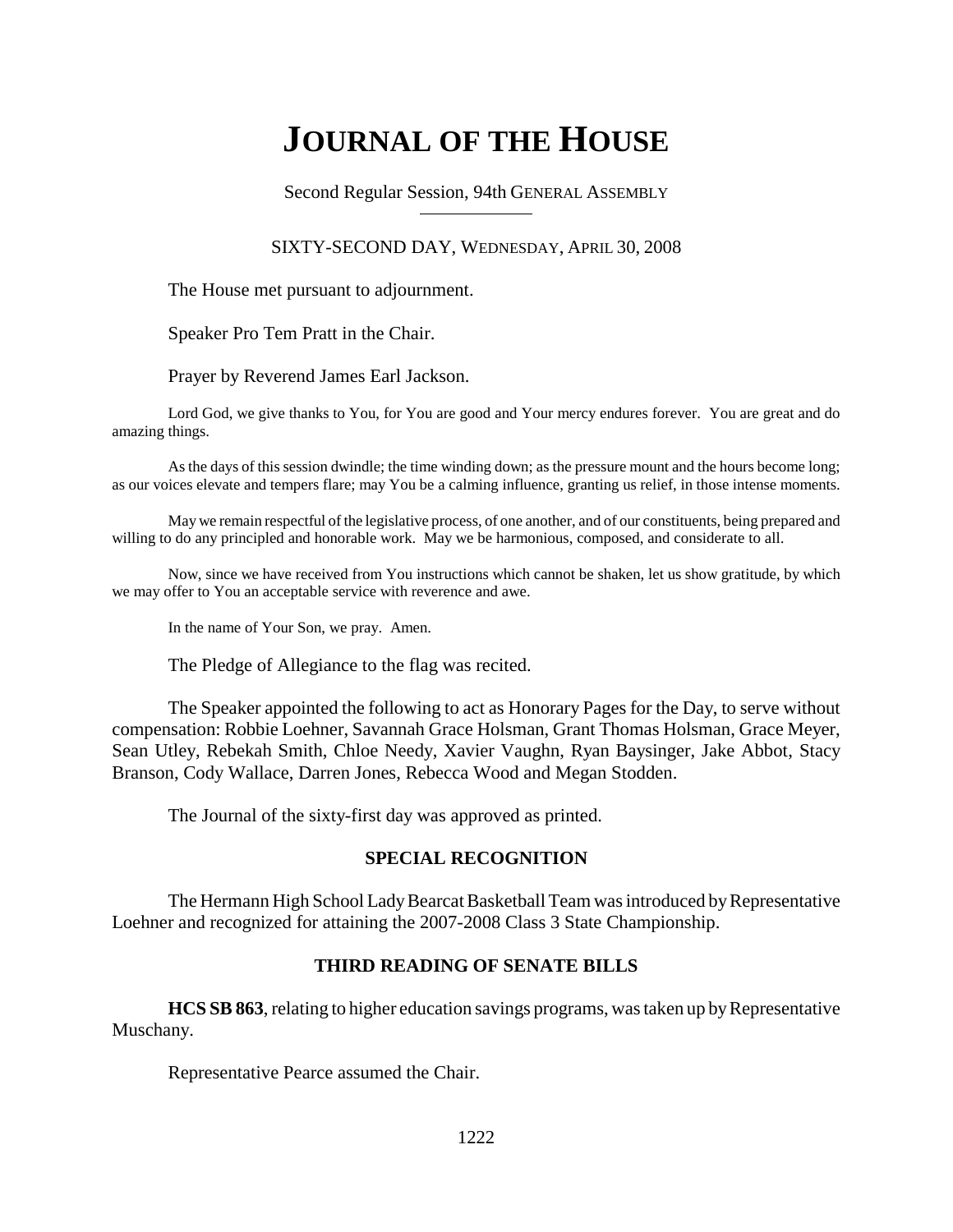On motion of Representative Muschany, **HCS SB 863** was adopted.

On motion of Representative Muschany, **HCS SB 863** was read the third time and passed by the following vote:

#### AYES: 137

| Baker 123            | <b>Bivins</b>  | Bland              | <b>Brandom</b> |
|----------------------|----------------|--------------------|----------------|
| Brown 30             | <b>Bruns</b>   | <b>Burnett</b>     | Casey          |
| Cooper 120           | Cooper 155     | Corcoran           | Cox            |
| Cunningham 86        | Daus           | Davis              | Day            |
| Denison              | Dethrow        | Dixon              | Donnelly       |
| El-Amin              | Emery          | Ervin              | Faith          |
| Fares                | Fisher         | Flook              | Frame          |
| Funderburk           | George         | Grill              | Grisamore      |
| Harris <sub>23</sub> | Harris 110     | Haywood            | Hobbs          |
| Hoskins              | Hubbard        | Hughes             | Hunter         |
| Jones $117$          | Kasten         | Kelly              | Kingery        |
| Kratky               | Kraus          | Kuessner           | Lampe          |
| Liese                | Lipke          | Loehner            | Lowe 44        |
| McGhee               | <b>Meadows</b> | Meiners            | Munzlinger     |
| Nance                | Nasheed        | <b>Nieves</b>      | <b>Nolte</b>   |
| Onder                | Oxford         | Page               | Parkinson      |
| Pearce               | Pollock        | Portwood           | Pratt          |
| Ouinn 9              | Richard        | Robinson           | Roorda         |
| Ruestman             | Ruzicka        | Sander             | Sater          |
| Schaaf               | Schad          | <b>Scharnhorst</b> | Schlottach     |
| Schoeller            | Schoemehl      | Self               | Shively        |
| Skaggs               | Smith 14       | Smith 150          | Stevenson      |
| Storch               | Sutherland     | Swinger            | Talboy         |
| Threlkeld            | Tilley         | Todd               | Viebrock       |
| Walsh                | Walton         | Wasson             | Wells          |
| Whorton              | Wildberger     | Wilson 119         | Wilson 130     |
| Wright 159           | Yaeger         | Yates              | Young          |
| Mr Speaker           |                |                    |                |
|                      |                |                    |                |

NOES: 002

Wallace Witte

PRESENT: 000

#### ABSENT WITH LEAVE: 022

| Avery        | Baker 25  | Brown 50   | Curls   | Darrough |
|--------------|-----------|------------|---------|----------|
| Dougherty    | Hodges    | Icet       | Johnson | LeVota   |
| Low 39       | Marsh     | McClanahan | Moore   | Robb     |
| Salva        | Schieffer | Spreng     | Stream  | Vogt     |
| Wright-Jones | Zimmerman |            |         |          |

#### VACANCIES: 002

Representative Pearce declared the bill passed.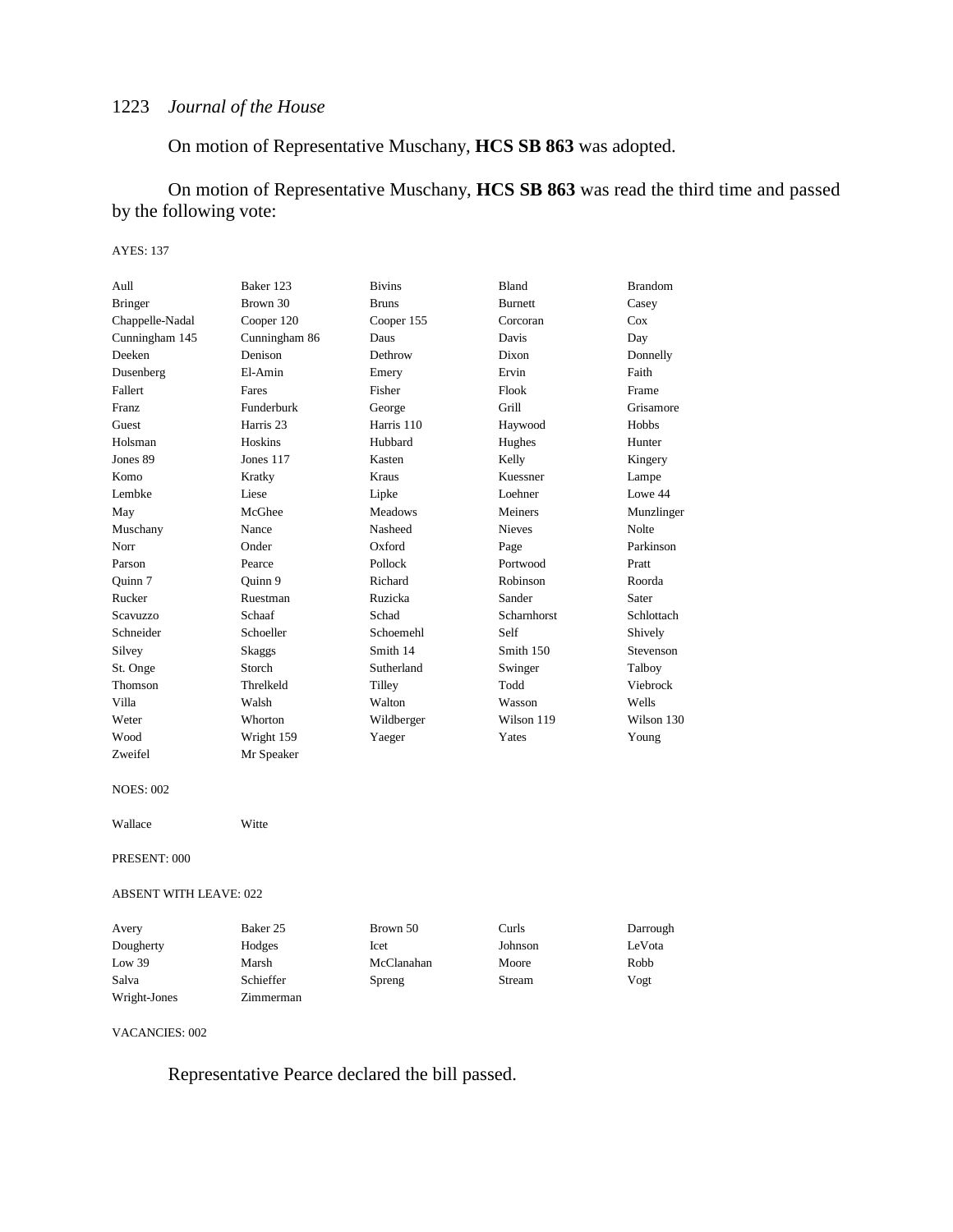**HCS SB 1074**, relating to statutory liens against real estate, was taken up by Representative Smith (14).

### Representative Smith (14) offered **House Amendment No. 1**.

*House Amendment No. 1*

AMEND House Committee Substitute for Senate Bill No. 1074, Section 429.015, Page 2, Line 22, by inserting after the word, "engineering" the words, "**, landscape architecture,**"; and

Further amend said bill by amending the title, enacting clause, and intersectional references accordingly.

On motion of Representative Smith (14), **House Amendment No. 1** was adopted.

Representative Stevenson offered **House Amendment No. 2**.

*House Amendment No. 2*

AMEND House Committee Substitute for Senate Bill No. 1074, Page 1, Section A, Line 2, by inserting after said line the following:

"429.010. 1. Any person who shall do or perform any work or labor upon land, rent any machinery or equipment, or use any rental machinery or equipment, or furnish any material, fixtures, engine, boiler or machinery for any building, erection or improvements upon land, or for repairing, grading, excavating, or filling of the same, or furnish and plant trees, shrubs, bushes or other plants or provides any type of landscaping goods or services or who installs outdoor irrigation systems under or by virtue of any contract with the owner or proprietor thereof, or his or her agent, trustee, contractor or subcontractor, or without a contract if ordered by a city, town, village or county having a charter form of government to abate the conditions that caused a structure on that property to be deemed a dangerous building under local ordinances pursuant to section 67.410, RSMo, upon complying with the provisions of sections 429.010 to 429.340, shall have for his or her work or labor done, machinery or equipment rented or materials, fixtures, engine, boiler, machinery, trees, shrubs, bushes or other plants furnished, or any type of landscaping goods or services provided, a lien upon such building, erection or improvements, and upon the land belonging to such owner or proprietor on which the same are situated, to the extent of three acres; or if such building, erection or improvements be upon any lot of land in any town, city or village, or if such building, erection or improvements be for manufacturing, industrial or commercial purposes and not within any city, town or village, then such lien shall be upon such building, erection or improvements, and the lot, tract or parcel of land upon which the same are situated, and not limited to the extent of three acres, to secure the payment of such work or labor done, machinery or equipment rented, or materials, fixtures, engine, boiler, machinery, trees, shrubs, bushes or other plants or any type of landscaping goods or services furnished, or outdoor irrigation systems installed **and reasonable attorney's fees and costs to perfect the lien in any case where the perfected lien is at least ninety percent of the original lien filed; in any case where the lien filed is determined to not be valid or is less than fifty percent of the original amount filed, the petitioner shall pay the defendants attorney's fees and costs**; except that if such building, erection or improvements be not within the limits of any city, town or village, then such lien shall be also upon the land to the extent necessary to provide a roadway for ingress to and egress from the lot, tract or parcel of land upon which such building, erection or improvements are situated, not to exceed forty feet in width, to the nearest public road or highway. Such lien shall be enforceable only against the property of the original purchaser of such plants unless the lien is filed against the property prior to the conveyance of such property to a third person. For claims involving the rental of machinery or equipment to others who use the rental machinery or equipment, the lien shall be for the reasonable rental value of the machinery or equipment during the period of actual use and any periods of nonuse taken into account in the rental contract, while the machinery or equipment is on the property in question.

- 2. There shall be no lien involving the rental of machinery or equipment unless:
- (1) The improvements are made on commercial property;
- (2) The amount of the claim exceeds five thousand dollars; and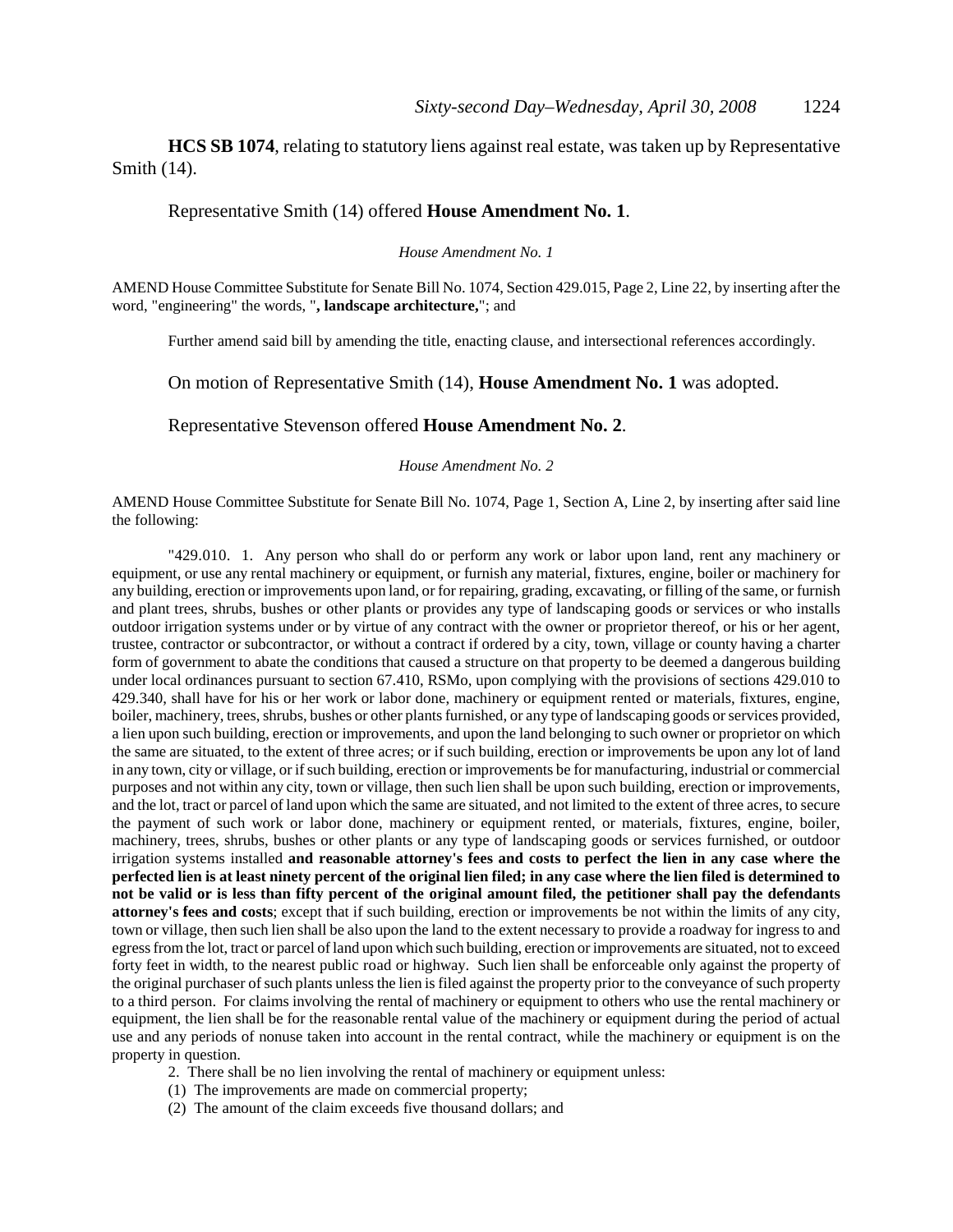(3) The party claiming the lien provides written notice within five business days of the commencement of the use of the rental machinery or equipment to the property owner that rental machinery or equipment is being used upon their property. Such notice shall identify the name of the entity that rented the machinery or equipment, the machinery or equipment being rented, and the rental rate.

Nothing contained in this subsection shall apply to persons who use rented machinery or equipment in performing the work or labor described in subsection 1 of this section."; and

Further amend said bill, Page 2, Section 429.015, Line 20, by inserting after the word "performed" the following:

"**and reasonable attorney's fees and costs to perfect the lien in any case where the perfected lien is at least ninety percent of the original lien filed; in any case where the lien filed is determined to not be valid or is less than fifty percent of the original amount filed, the petitioner shall pay the defendants attorney's fees and costs**"; and

Further amend said bill, Page 2, Section 429.015, Line 31, by inserting after the word "aforesaid" the following:

"**and reasonable attorney's fees and costs to perfect the lien in any case where the perfected lien is at least ninety percent of the original lien filed; in any case where the lien filed is determined to not be valid or is less than fifty percent of the original amount filed, the petitioner shall pay the defendants attorney's fees and costs**"; and

Further amend said bill, Page 2, Section 429.015, Line 44, by inserting after the word "performed" the following:

"**and reasonable attorney's fees and costs to perfect the lien in any case where the perfected lien is at least ninety percent of the original lien filed; in any case where the lien filed is determined to not be valid or is less than fifty percent of the original amount filed, the petitioner shall pay the defendants attorney's fees and costs**"; and

Further amend said bill by amending the title, enacting clause, and intersectional references accordingly.

On motion of Representative Stevenson, **House Amendment No. 2** was adopted by the following vote:

| Avery      | <b>Bivins</b>  | Bland          | <b>Brandom</b>  | <b>Bringer</b> |
|------------|----------------|----------------|-----------------|----------------|
| Brown 30   | <b>Burnett</b> | Casey          | Chappelle-Nadal | Cooper 155     |
| Corcoran   | Cunningham 86  | Daus           | Davis           | Day            |
| Dixon      | Donnelly       | Dougherty      | Dusenberg       | El-Amin        |
| Faith      | Fallert        | Fisher         | Frame           | Franz          |
| Funderburk | Grill          | Grisamore      | Harris 23       | Harris 110     |
| Haywood    | Hobbs          | Hodges         | Holsman         | Hoskins        |
| Hubbard    | Johnson        | Jones 89       | Jones 117       | Kelly          |
| Kingery    | Komo           | Kratky         | Kraus           | Kuessner       |
| Lampe      | Lembke         | Liese          | Lipke           | Loehner        |
| May        | McGhee         | <b>Meadows</b> | Meiners         | Munzlinger     |
| Muschany   | Nance          | Nasheed        | <b>Nieves</b>   | Nolte          |
| Norr       | Onder          | Oxford         | Page            | Parkinson      |
| Pearce     | Pollock        | Pratt          | Ouinn 7         | Richard        |
| Robinson   | Rucker         | Ruestman       | Ruzicka         | Salva          |
| Sater      | Scavuzzo       | Schaaf         | Schad           | Scharnhorst    |
| Schieffer  | Schlottach     | Schneider      | Schoemehl       | Self           |
| Shively    | Silvey         | Smith 14       | Smith 150       | Stevenson      |
| St. Onge   | Sutherland     | Talboy         | Thomson         | Threlkeld      |
| Tilley     | Viebrock       | Villa          | Wallace         | Walsh          |
| Walton     | Wasson         | Wells          | Weter           | Wildberger     |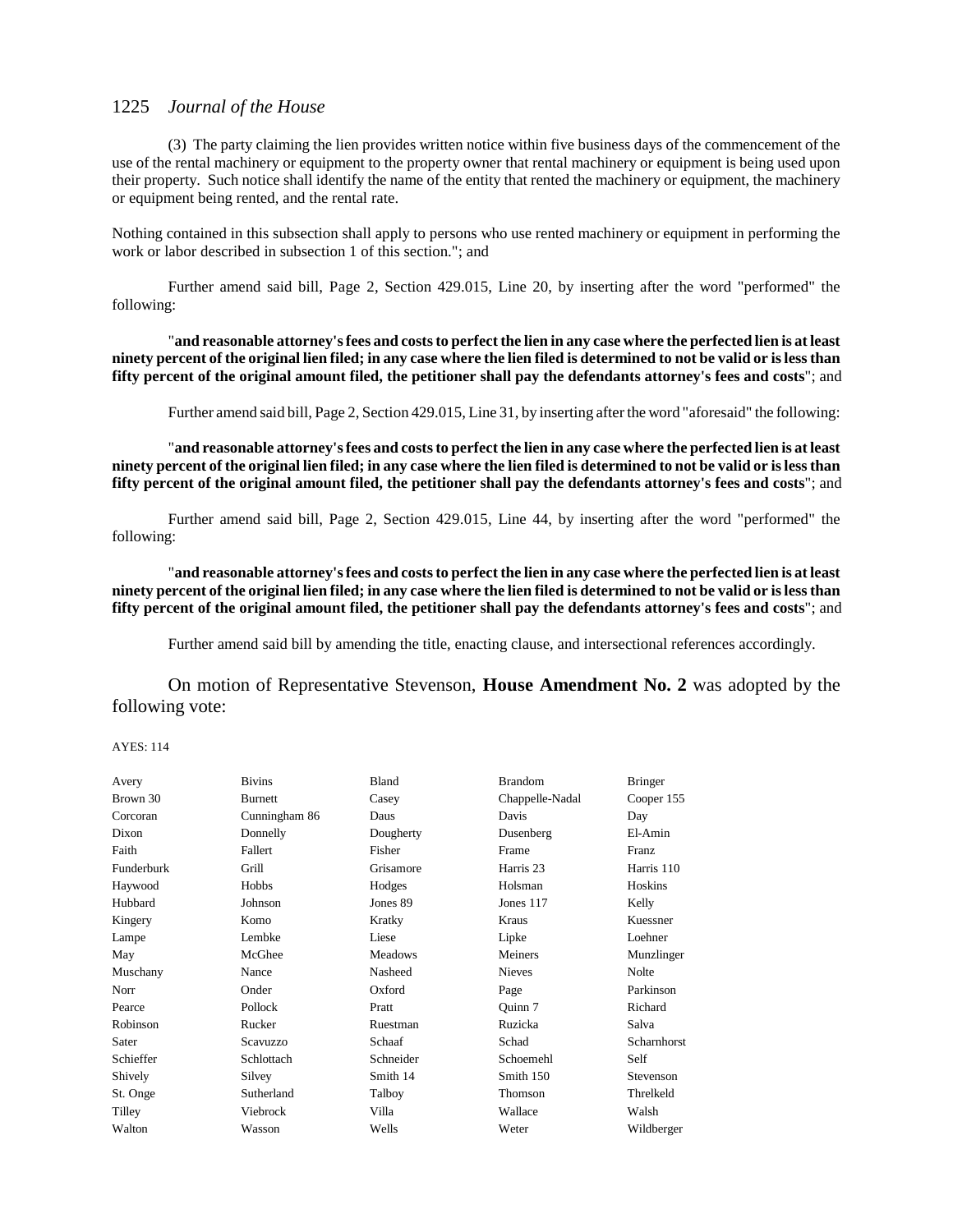## *Sixty-second Day–Wednesday, April 30, 2008* 1226

| Wilson 119<br>Yates           | Wilson 130<br>Young | Wood<br>Zweifel | Wright 159<br>Mr Speaker | Yaeger    |
|-------------------------------|---------------------|-----------------|--------------------------|-----------|
| <b>NOES: 026</b>              |                     |                 |                          |           |
| Brown 50                      | <b>Bruns</b>        | Cunningham 145  | Denison                  | Dethrow   |
| Emery                         | Ervin               | Fares           | Flook                    | George    |
| Guest                         | Hughes              | Hunter          | Lowe 44                  | Moore     |
| Portwood                      | Quinn 9             | Roorda          | Sander                   | Schoeller |
| <b>Skaggs</b>                 | Swinger             | Todd            | Vogt                     | Whorton   |
| Witte                         |                     |                 |                          |           |
| PRESENT: 001                  |                     |                 |                          |           |
| Kasten                        |                     |                 |                          |           |
| <b>ABSENT WITH LEAVE: 020</b> |                     |                 |                          |           |
| Aull                          | Baker 25            | Baker 123       | Cooper 120               | Cox       |
| Curls                         | Darrough            | Deeken          | Icet                     | LeVota    |
| Low $39$                      | Marsh               | McClanahan      | Parson                   | Robb      |
| Spreng                        | Storch              | Stream          | Wright-Jones             | Zimmerman |
|                               |                     |                 |                          |           |

VACANCIES: 002

On motion of Representative Smith (14), **HCS SB 1074, as amended**, was adopted.

On motion of Representative Smith (14), **HCS SB 1074, as amended**, was read the third time and passed by the following vote:

| Aull            | Avery         | <b>Bivins</b> | Bland          | <b>Brandom</b> |
|-----------------|---------------|---------------|----------------|----------------|
| <b>Bringer</b>  | Brown 30      | Brown 50      | <b>Bruns</b>   | Casey          |
| Chappelle-Nadal | Corcoran      | Cox           | Cunningham 145 | Cunningham 86  |
| Daus            | Davis         | Day           | Deeken         | Denison        |
| Dixon           | Donnelly      | Dougherty     | Dusenberg      | El-Amin        |
| Emery           | Faith         | Fallert       | Fares          | Fisher         |
| Flook           | Frame         | Franz         | Funderburk     | George         |
| Grill           | Grisamore     | Guest         | Harris 23      | Harris 110     |
| Haywood         | Hobbs         | Hodges        | Holsman        | Hoskins        |
| Hubbard         | Hughes        | Hunter        | Johnson        | Jones 89       |
| Jones 117       | Kasten        | Kelly         | Kingery        | Komo           |
| Kratky          | Kraus         | Kuessner      | Lampe          | Lembke         |
| Liese           | Lipke         | May           | McGhee         | <b>Meadows</b> |
| Meiners         | Moore         | Munzlinger    | Muschany       | Nance          |
| Nasheed         | <b>Nieves</b> | Nolte         | Norr           | Onder          |
| Oxford          | Page          | Parkinson     | Parson         | Pearce         |
| Pollock         | Portwood      | Pratt         | Quinn 9        | Richard        |
| Robinson        | Rucker        | Ruestman      | Ruzicka        | Salva          |
| Sander          | Sater         | Scavuzzo      | Schaaf         | Schad          |
| Scharnhorst     | Schieffer     | Schneider     | Schoeller      | Schoemehl      |
| Self            | Shively       | Silvey        | Skaggs         | Smith 14       |
| Smith 150       | Stevenson     | St. Onge      | Sutherland     | Thomson        |
| Threlkeld       | Tilley        | Viebrock      | Villa          | Walsh          |
| Walton          | Wasson        | Wells         | Weter          | Wildberger     |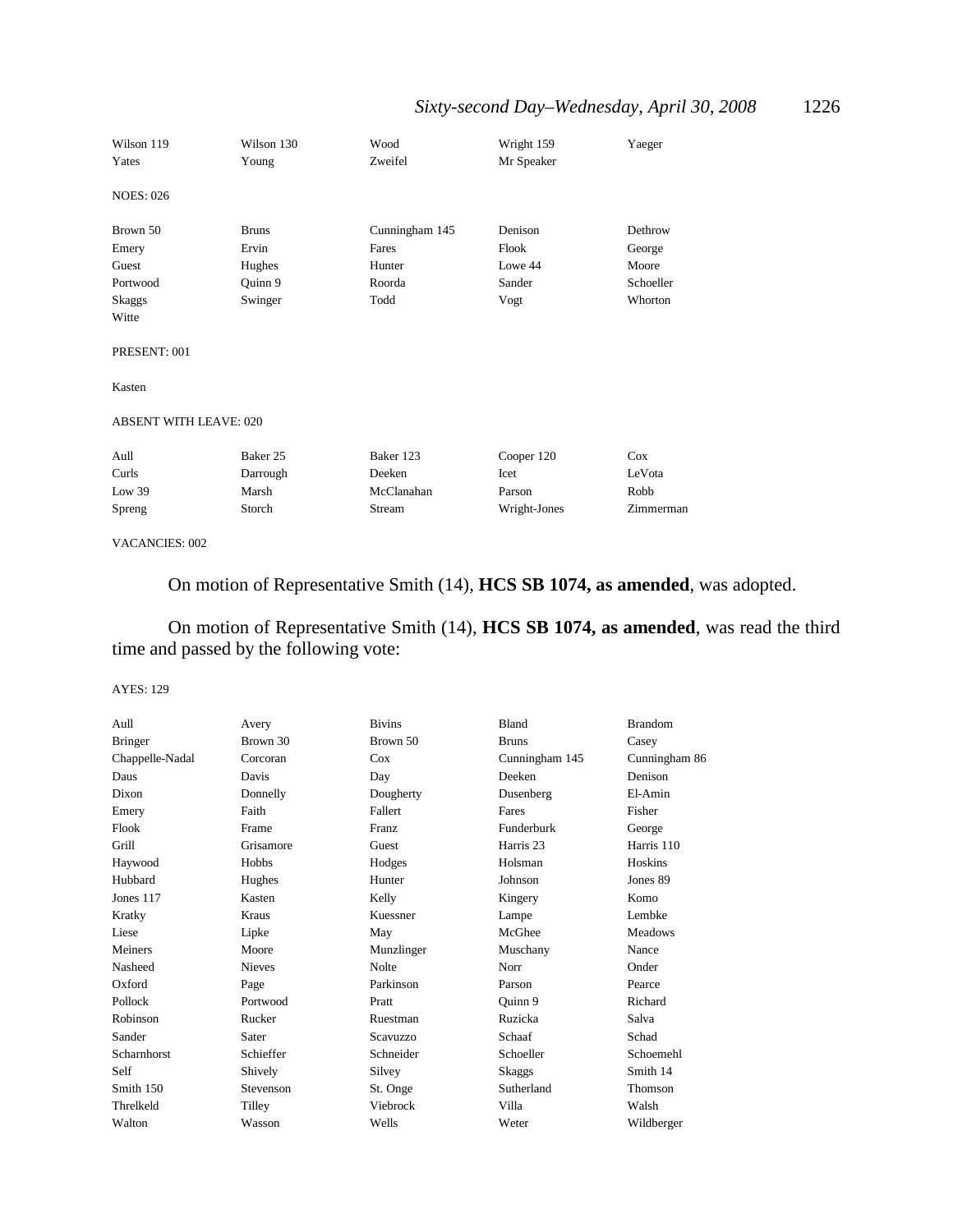| Wilson 119<br>Yates           | Wilson 130<br>Young | Wood<br>Zweifel | Wright 159<br>Mr Speaker | Yaeger     |
|-------------------------------|---------------------|-----------------|--------------------------|------------|
| <b>NOES: 012</b>              |                     |                 |                          |            |
| Dethrow                       | Ervin               | Loehner         | Lowe 44                  | Roorda     |
| Swinger                       | Talboy              | Todd            | Vogt                     | Wallace    |
| Whorton                       | Witte               |                 |                          |            |
| PRESENT: 000                  |                     |                 |                          |            |
| <b>ABSENT WITH LEAVE: 020</b> |                     |                 |                          |            |
| Baker 25                      | Baker 123           | <b>Burnett</b>  | Cooper 120               | Cooper 155 |
| Curls                         | Darrough            | Icet            | LeVota                   | Low 39     |
| Marsh                         | McClanahan          | Quinn 7         | Robb                     | Schlottach |
| Spreng                        | Storch              | Stream          | Wright-Jones             | Zimmerman  |

VACANCIES: 002

Representative Pearce declared the bill passed.

**HCS SB 1140**, relating to Office of Administration programs, was taken up by Representative Bruns.

On motion of Representative Bruns, **HCS SB 1140** was adopted.

On motion of Representative Bruns, **HCS SB 1140** was read the third time and passed by the following vote:

| Aull           | Avery           | <b>Bivins</b> | <b>Bland</b> | <b>Brandom</b> |
|----------------|-----------------|---------------|--------------|----------------|
| <b>Bringer</b> | Brown 30        | Brown 50      | <b>Bruns</b> | <b>Burnett</b> |
| Casey          | Chappelle-Nadal | Cooper 120    | Corcoran     | Cox            |
| Cunningham 145 | Cunningham 86   | Curls         | Daus         | Davis          |
| Deeken         | Denison         | Dethrow       | Dixon        | Donnelly       |
| Dougherty      | Dusenberg       | El-Amin       | Emery        | Ervin          |
| Faith          | Fallert         | Fares         | Fisher       | Flook          |
| Frame          | <b>Franz</b>    | Funderburk    | George       | Grill          |
| Grisamore      | Guest           | Harris 23     | Harris 110   | Haywood        |
| Hobbs          | Hodges          | Holsman       | Hoskins      | Hubbard        |
| Hunter         | Icet            | Johnson       | Jones 89     | Jones 117      |
| Kasten         | Kelly           | Kingery       | Komo         | Kratky         |
| Kraus          | Kuessner        | Lampe         | Lembke       | Liese          |
| Lipke          | Loehner         | Lowe 44       | May          | McClanahan     |
| McGhee         | <b>Meadows</b>  | Moore         | Munzlinger   | Muschany       |
| Nance          | Nasheed         | <b>Nieves</b> | <b>Nolte</b> | Norr           |
| Onder          | Oxford          | Page          | Parkinson    | Parson         |
| Pearce         | Pollock         | Portwood      | Pratt        | Quinn 7        |
| Quinn 9        | Richard         | Robb          | Robinson     | Roorda         |
| Rucker         | Ruestman        | Ruzicka       | Sander       | Sater          |
| Scavuzzo       | Schaaf          | Schad         | Scharnhorst  | Schieffer      |
| Schlottach     | Schneider       | Schoeller     | Self         | Shively        |
| Silvey         | Skaggs          | Smith 14      | Smith 150    | Stevenson      |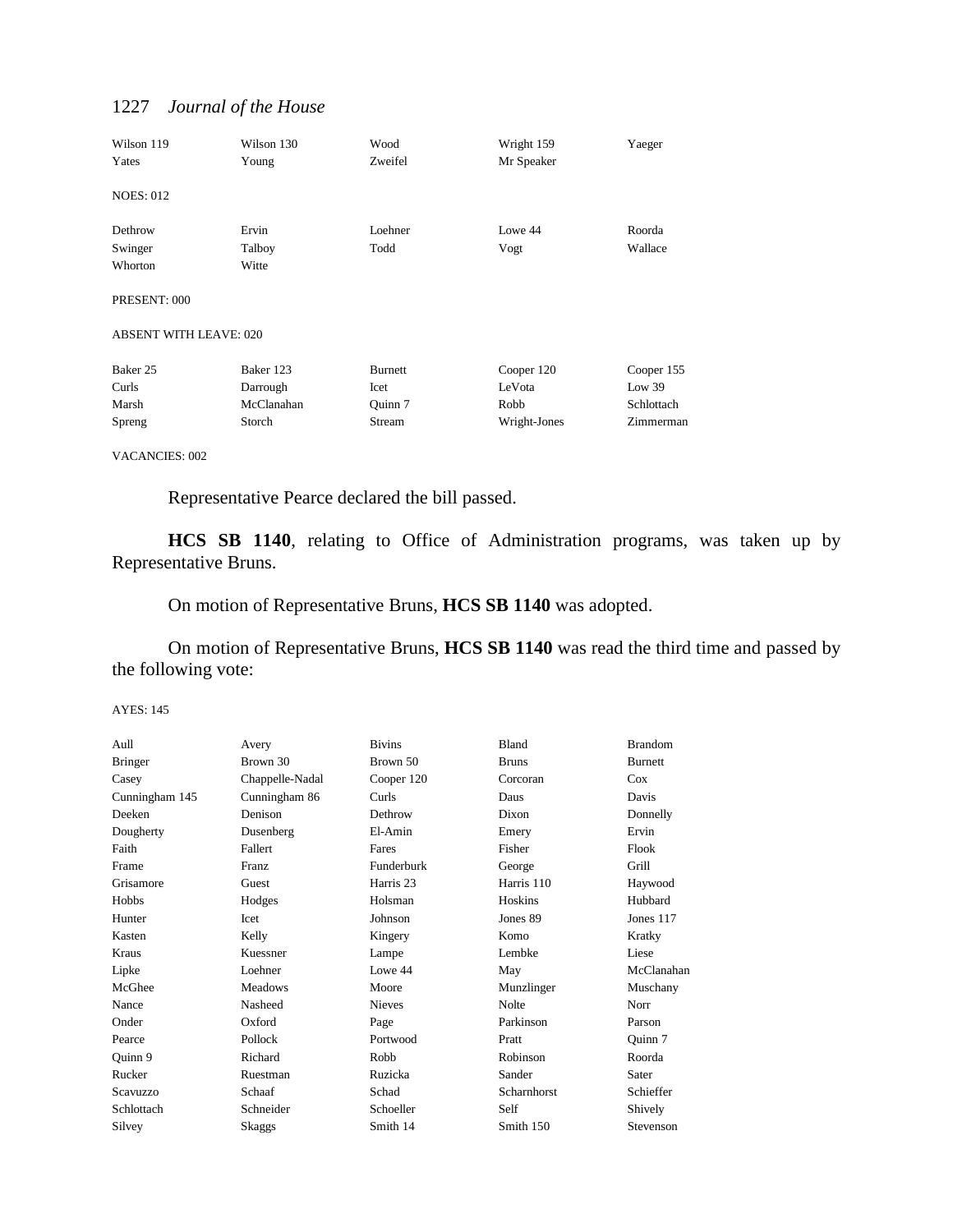## *Sixty-second Day–Wednesday, April 30, 2008* 1228

| St. Onge   | Storch     | Stream     | Sutherland | Swinger    |
|------------|------------|------------|------------|------------|
| Talboy     | Thomson    | Threlkeld  | Tilley     | Todd       |
| Viebrock   | Villa      | Vogt       | Wallace    | Walsh      |
| Walton     | Wasson     | Wells      | Weter      | Whorton    |
| Wildberger | Wilson 119 | Wilson 130 | Witte      | Wood       |
| Wright 159 | Yaeger     | Yates      | Zweifel    | Mr Speaker |

NOES: 000

PRESENT: 000

#### ABSENT WITH LEAVE: 016

| Baker 25  | Baker 123 | Cooper 155 | Darrough     | Dav     |
|-----------|-----------|------------|--------------|---------|
| Hughes    | LeVota    | Low 39     | Marsh        | Meiners |
| Salva     | Schoemehl | Spreng     | Wright-Jones | Young   |
| Zimmerman |           |            |              |         |

VACANCIES: 002

Representative Pearce declared the bill passed.

Speaker Pro Tem Pratt resumed the Chair.

The emergency clause was adopted by the following vote:

| Aull          | Avery        | <b>Bivins</b>  | <b>Brandom</b>  | <b>Bringer</b> |
|---------------|--------------|----------------|-----------------|----------------|
| Brown 30      | <b>Bruns</b> | Casey          | Chappelle-Nadal | Cooper 120     |
| Corcoran      | Cox          | Cunningham 145 | Cunningham 86   | Curls          |
| Daus          | Davis        | Day            | Deeken          | Denison        |
| Dethrow       | Dixon        | Donnelly       | Dougherty       | Dusenberg      |
| El-Amin       | Emery        | Ervin          | Faith           | Fallert        |
| Fares         | Fisher       | Flook          | Frame           | <b>Franz</b>   |
| Funderburk    | Grill        | Grisamore      | Guest           | Harris 23      |
| Harris 110    | Haywood      | Hodges         | Holsman         | Hoskins        |
| Hubbard       | <b>I</b> cet | Johnson        | Jones 89        | Jones $117$    |
| Kasten        | Kelly        | Kingery        | Komo            | Kratky         |
| Kraus         | Kuessner     | Lampe          | Liese           | Lipke          |
| Loehner       | May          | McClanahan     | McGhee          | <b>Meadows</b> |
| Moore         | Munzlinger   | Muschany       | Nance           | Nasheed        |
| <b>Nieves</b> | <b>Nolte</b> | Norr           | Onder           | Oxford         |
| Page          | Parkinson    | Parson         | Pearce          | Pollock        |
| Portwood      | Pratt        | Ouinn 7        | Ouinn 9         | Richard        |
| Robb          | Robinson     | Roorda         | Rucker          | Ruzicka        |
| Sander        | Scavuzzo     | Schaaf         | Schad           | Scharnhorst    |
| Schieffer     | Schlottach   | Schneider      | Schoeller       | Schoemehl      |
| Self          | Shively      | Silvey         | Skaggs          | Smith 14       |
| Smith 150     | Stevenson    | St. Onge       | Storch          | Stream         |
| Sutherland    | Swinger      | Thomson        | Threlkeld       | Tilley         |
| Todd          | Viebrock     | Villa          | Vogt            | Wallace        |
| Walsh         | Walton       | Wasson         | Wells           | Weter          |
| Whorton       | Wildberger   | Wilson 119     | Wilson 130      | Witte          |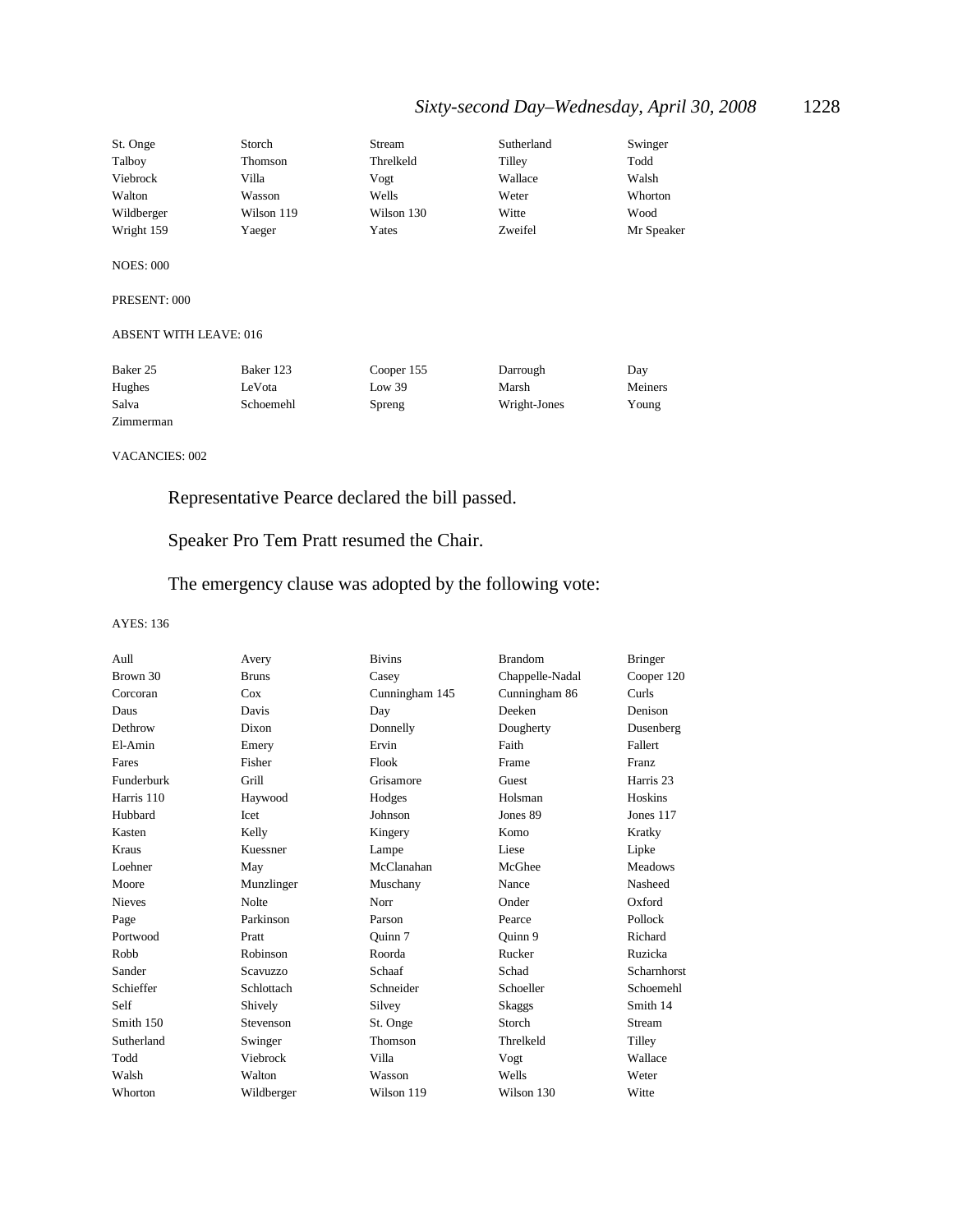| Wood<br>Mr Speaker            | Wright 159 | Yaeger  | Yates    | Zweifel      |
|-------------------------------|------------|---------|----------|--------------|
| <b>NOES: 003</b>              |            |         |          |              |
| <b>Burnett</b>                | George     | Talboy  |          |              |
| PRESENT: 000                  |            |         |          |              |
| <b>ABSENT WITH LEAVE: 022</b> |            |         |          |              |
| Baker 25                      | Baker 123  | Bland   | Brown 50 | Cooper 155   |
| Darrough                      | Hobbs      | Hughes  | Hunter   | Lembke       |
| LeVota                        | Low $39$   | Lowe 44 | Marsh    | Meiners      |
| Ruestman                      | Salva      | Sater   | Spreng   | Wright-Jones |
| Young                         | Zimmerman  |         |          |              |

VACANCIES: 002

**SB 839**, relating to lease-purchase school properties, was taken up by Representative Harris (110).

**SB 839** was laid over.

## **MESSAGES FROM THE SENATE**

Mr. Speaker: I am instructed by the Senate to inform the House of Representatives that the Senate has taken up and passed **SS#2 SCS HCS HB 1619**, entitled:

An act to repeal sections 195.010, 195.017, 195.070, 195.100, 195.417, 334.104, and 335.016, RSMo, and to enact in lieu thereof sixteen new sections relating to monitoring of drugs, with penalty provisions and an effective date.

With Senate Amendment No. 1 and Senate Amendment No. 2.

#### *Senate Amendment No. 1*

AMEND Senate Substitute No. 2 for Senate Committee Substitute for House Committee Substitute for House Bill No. 1619, Page 62, Section 334.104, Line 22 of said page, by striking "197.017" and inserting in lieu thereof the following: "**195.017**".

#### *Senate Amendment No. 2*

AMEND Senate Substitute No. 2 for Senate Committee Substitute for House Committee Substitute for House Bill No. 1619, Page 74, Section 335.016, Line 4 of said page, by inserting immediately after said line the following:

"**338.650. There is hereby established in the state treasury the "Pharmacy Rebates Fund". Any revenues received by the state, either directly or indirectly, from pharmaceutical manufacturer rebates as required by federal law or state supplemental rebates as defined in state plan amendments shall be deposited into the pharmacy rebates fund and shall be used only in the MO HealthNet pharmacy program or its successor programs authorized under Title XIX, Public Law 89-97, 1965 amendments to the federal Social Security Act, 42 U.S.C. Section 301 et seq.**"; and

Further amend the title and enacting clause accordingly.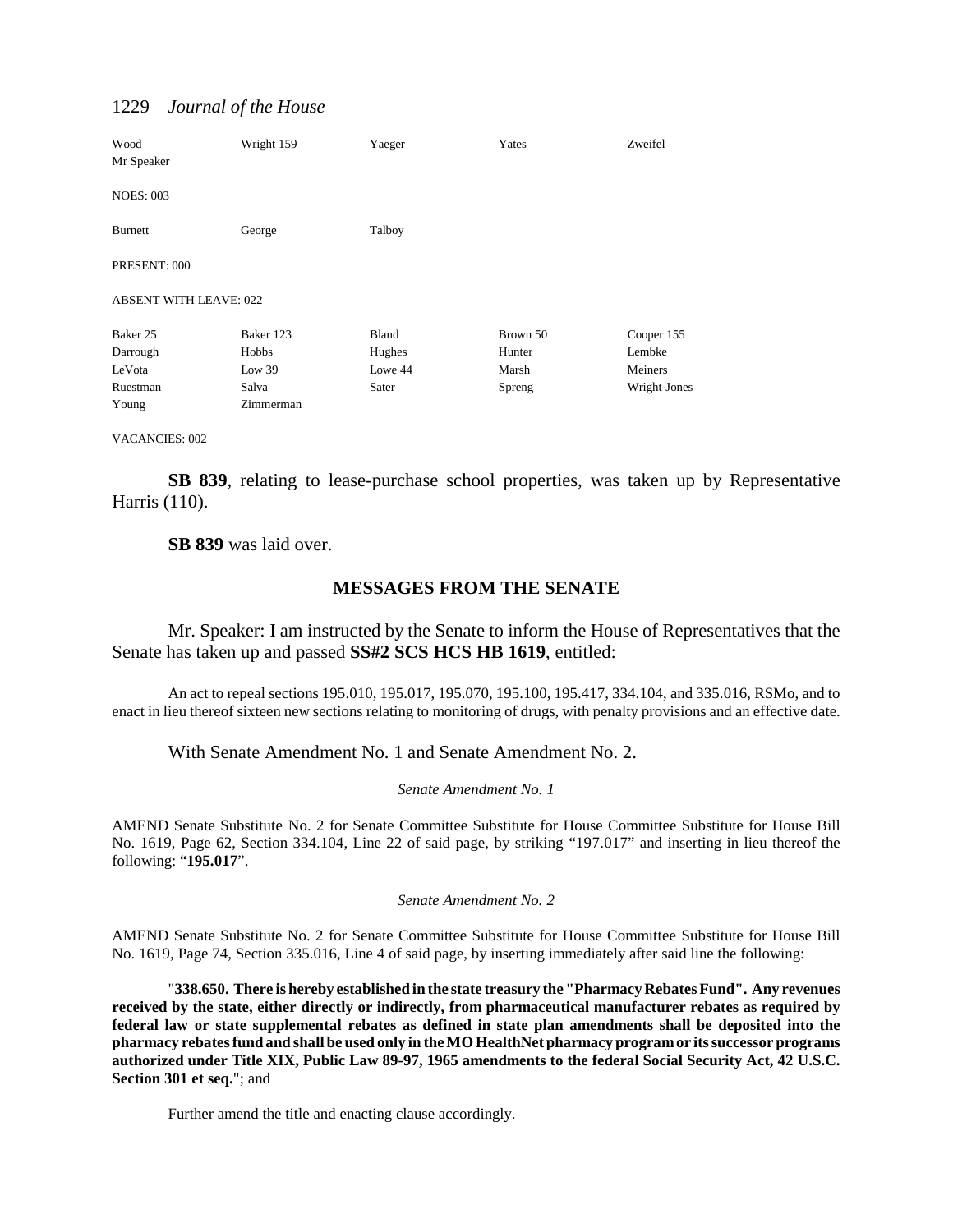In which the concurrence of the House is respectfully requested.

## Mr. Speaker: I am instructed by the Senate to inform the House of Representatives that the Senate has taken up and passed **SS SCS HCS HB 1779**, entitled:

An act to repeal sections 319.015, 319.022, 319.024, 319.025, 319.026, 319.030, 319.036, 319.037, 319.041, 319.045, 319.050, 386.020, 392.200, 392.220, 392.230, 392.245, 392.361, 392.370, 392.420, 392.450, 392.451, 392.480, 392.490, 392.510, 392.515, and 392.520, RSMo, and to enact in lieu thereof twenty-seven new sections relating to utility service provision, with an effective date for certain sections.

With Senate Amendment No. 1, Senate Amendment No. 2, Senate Amendment No. 3 and Senate Amendment No. 4.

#### *Senate Amendment No. 1*

AMEND Senate Substitute for Senate Committee Substitute for House Committee Substitute for House Bill No. 1779, Page 7, Section 319.015, Line 21 of said page, by inserting immediately after all of said line the following:

"**319.016. Notwithstanding any provision of sections 319.010 to 319.050 to the contrary, the state highways and transportation commission shall not be required to be a notification center participant after December 31, 2011, but nothing in this section shall prohibit the commission from voluntarily choosing to be a notification center participant after that date.**"; and

Further amend said bill and page, Section 319.022, Line 26 of said page, by inserting immediately after "facility." the following:

#### "**Except as provided in section 319.016,**"; and

Further amend said bill and section, Page 8, Line 14 of said page, by inserting immediately after "center" the following:

#### "**except as provided otherwise in section 319.016**"; and

Further amend Line 28 of said page, by inserting immediately after "center" the following:

#### "**except as provided otherwise in section 319.016**"; and

Further amend the title and enacting clause accordingly.

#### *Senate Amendment No. 2*

AMEND Senate Substitute for Senate Committee Substitute for House Committee Substitute for House Bill No. 1779, Page 13, Section 319.025, Line 19 of said page, by inserting immediately after "RSMo" the following:

"**, provided however, the provisions of this subsection shall not apply to railroad right of way owned or operated by a railroad**".

#### *Senate Amendment No. 3*

AMEND Senate Substitute for Senate Committee Substitute for House Committee Substitute for House Bill No. 1779, Page 63, Section 392.245, Lines 2-3 of said page, by striking "companies that are" and inserting in lieu thereof the following:

#### "**upon a finding that a company that is**"; and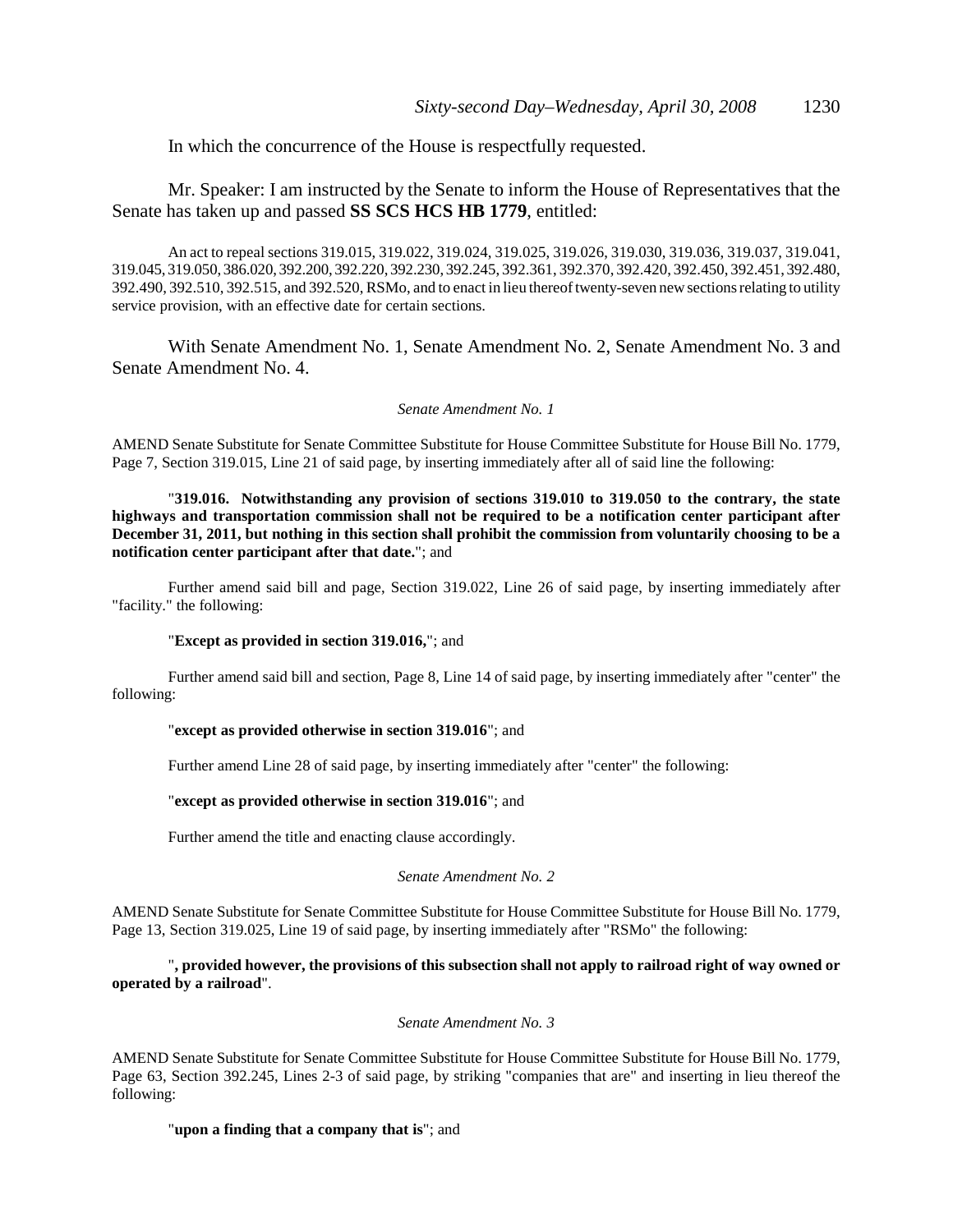Further amend Line 3 of said page, by striking "and that have" and inserting in lieu thereof the following:

"**has**"; and

Further amend Line 5 of said page, by inserting after "competitive" the following:

"**, the company**"; and

Further amend Line 9 of said page, by inserting immediately after "company" the following:

#### "**, provided that any annual increase in rates for residential basic local telecommunications service shall not exceed two dollars per line per month for a period of four years**"; and

Further amend said bill and section, Page 69, Line 15 of said page, by striking "and"; and

Further amend Line 16 of said page, by striking "fifty cents".

#### *Senate Amendment No. 4*

AMEND Senate Substitute for Senate Committee Substitute for House Committee Substitute for House Bill No. 1779, Page 45, Section 386.020, Line 7 of said page, by inserting after all of said line the following:

"**386.572. 1. No corporation, person, public utility, or municipality that owns any gas plant shall violate any law or any order, decision, decree, rule, direction, demand, or requirement of the commission or any part or portion thereof relating to federally mandated natural gas safety standards. Notwithstanding the above, a municipality that owns any gas plant shall be subject to the provisions of this section only for violations of natural gas safety laws, rules, or orders.**

**2. The maximum penalties for violations of federally mandated natural gas safety standards, or such stricter natural gas safety standards or rules as may be approved by the commission, shall not be greater than fifteen thousand dollars for each violation with a maximum penalty for a continuing violation or a multiple series of violations of the same standard or rule provision not to exceed one hundred fifty thousand dollars, notwithstanding any provisions of subsection 1 of section 386.570 to the contrary. The maximum penalty for each violation shall increase to twenty thousand dollars, effective January 1, 2015, twenty-five thousand dollars, effective January 1, 2025, thirty thousand dollars, effective January 1, 2035, and forty thousand dollars, effective January 1, 2040. The maximum penalty for a continuing violation or a multiple series of violations of the same standard or rule provision shall increase to two hundred thousand dollars, effective January 1, 2015, two hundred fifty thousand dollars, effective January 1, 2025, three hundred thousand dollars, effective January 1, 2035, and four hundred thousand dollars, effective January 1, 2040. In determining the amount of the penalty, the commission shall consider the nature, circumstances, and gravity of the violation, and also shall consider, with respect to the entity found to have committed the violation:**

- **(1) The degree of culpability;**
- **(2) Any history of prior violations;**
- **(3) The effect of the penalty on the entity's ability to continue operation;**
- **(4) Any good faith effort in attempting to achieve compliance;**
- **(5) Ability to pay the penalty; and**
- **(6) Such other matters as are relevant in the case.**

**3. Every violation of a specific natural gas safety standard or rule by any corporation, person, public utility, or municipality that owns any gas plant is a separate and distinct offense, regardless of whether such violations relate to the same incident. In case of a continuing violation, each day's continuance thereof shall be a separate and distinct offense.**

**4. In construing and enforcing the provisions of this section, the act, omission, or failure of any officer, agent, or employee of any corporation, person, public utility, or municipality that owns any gas plant acting within the scope of official duties of employment shall in every case be considered the act, omission, or failure of such corporation, person, public utility, or municipality that owns any gas plant.**"; and

Further amend the title and enacting clause accordingly.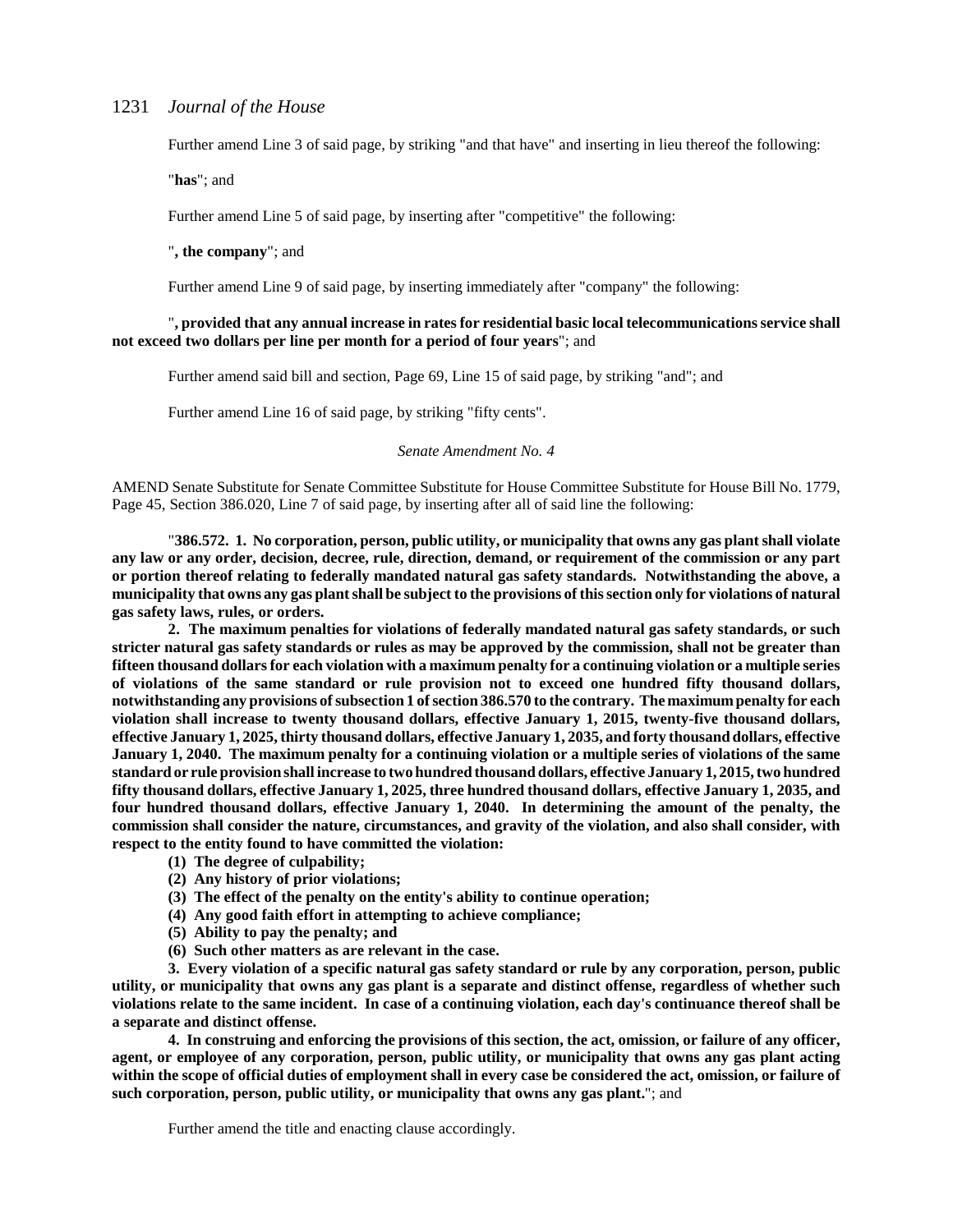In which the concurrence of the House is respectfully requested.

Mr. Speaker: I am instructed by the Senate to inform the House of Representatives that the President Pro Tem has appointed the following Conference Committee to act with a like committee from the House on **HCS SS SCS SB 931, as amended**: Senators Purgason, Clemens, Goodman, Barnitz and Shoemyer.

On motion of Representative Tilley, the House recessed until 2:00 p.m.

### **AFTERNOON SESSION**

The hour of recess having expired, the House was called to order by Speaker Pro Tem Pratt.

The Speaker appointed the following to act as an Honorary Page for the Day, to serve without compensation: Jett Gabert.

## **SPECIAL RECOGNITION**

Retired Master Sergeant Takeji Frank Mori, United States Army, was introduced by Representative May and recognized as an Outstanding Missourian.

## **HOUSE COURTESY RESOLUTIONS OFFERED AND ISSUED**

House Resolution No. 2416 through House Resolution No. 2485

Representative Richard assumed the Chair.

## **PERFECTION OF HOUSE BILL**

**HCS HB 1644**, relating to a tax deduction for corporations, was taken up by Representative Muschany.

## Representative Muschany offered **House Amendment No. 1**.

#### *House Amendment No. 1*

AMEND House Committee Substitute for House Bill No. 1644, Section A, Page 1, Line 2, by inserting after all of said section the following:

"143.011. **1.** A tax is hereby imposed for every taxable year on the Missouri taxable income of every resident. **2. For all taxable years ending on or before December 31, 2007,** the tax shall be determined by applying the tax table or the rate provided in section 143.021, which is based upon the following rates:

If the Missouri taxable income is: The tax is: Not over \$1,000.00 .............................. 1 1/2% of the Missouri taxable income Over \$1,000 but not over \$2,000 ......... \$15 plus 2% of excess over \$1,000 Over \$2,000 but not over \$3,000 ......... \$35 plus 2 1/2% of excess over \$2,000 Over \$3,000 but not over \$4,000 ......... \$60 plus 3% of excess over \$3,000 Over \$4,000 but not over \$5,000 ......... \$90 plus 3 1/2% of excess over \$4,000 Over \$5,000 but not over \$6,000 ......... \$125 plus 4% of excess over \$5,000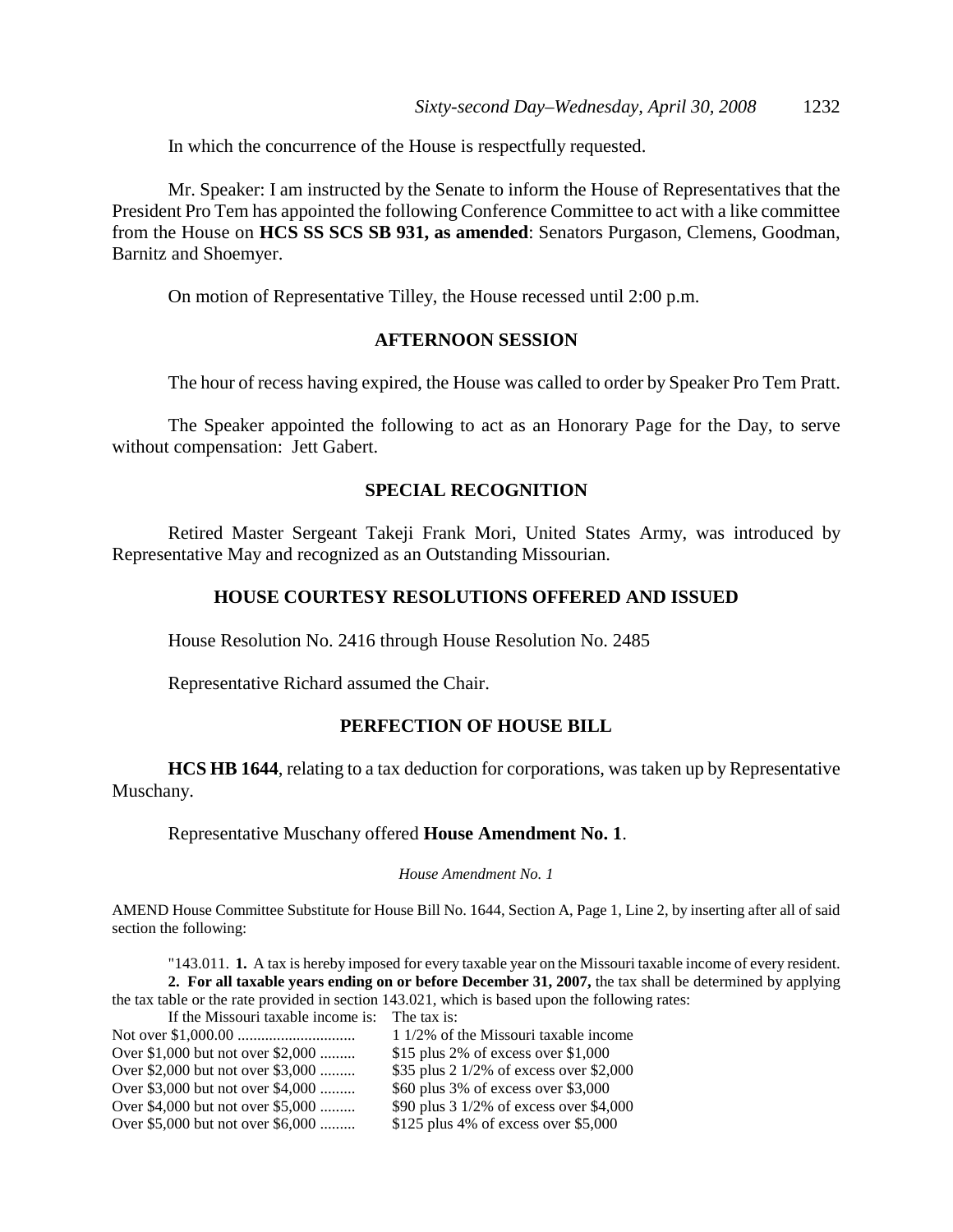| Over \$6,000 but not over \$7,000  | \$165 plus 4 1/2% of excess over \$6,000                                                                |
|------------------------------------|---------------------------------------------------------------------------------------------------------|
| Over \$7,000 but not over \$8,000  | \$210 plus 5% of excess over $$7,000$                                                                   |
| Over \$8,000 but not over \$9,000  | \$260 plus 5 $1/2\%$ of excess over \$8,000                                                             |
|                                    | $$315$ plus 6% of excess over \$9,000                                                                   |
|                                    | 3. For all taxable years beginning on or after January 1, 2008, the tax shall be determined by applying |
|                                    | the tax table or the rate provided in section 143.021, which is based upon the following rates:         |
| If the Missouri taxable income is: | The tax is:                                                                                             |
|                                    | 0% of the Missouri taxable income                                                                       |
| Over \$1,000 but not over \$2,000  | \$15 plus $2\%$ of excess over \$1,000                                                                  |
| Over \$2,000 but not over \$3,000  | \$35 plus 2 1/2% of excess over \$2,000                                                                 |
| Over \$3,000 but not over \$4,000  | \$60 plus 3% of excess over \$3,000                                                                     |
| Over \$4,000 but not over \$5,000  | \$90 plus 3 1/2% of excess over \$4,000                                                                 |
| Over \$5,000 but not over \$6,000  | \$125 plus 4% of excess over \$5,000                                                                    |
| Over \$6,000 but not over \$7,000  | \$165 plus 4 1/2% of excess over \$6,000                                                                |
| Over \$7,000 but not over \$8,000  | \$210 plus 5% of excess over \$7,000                                                                    |
| Over \$8,000 but not over \$9,000  | \$260 plus 5 1/2% of excess over \$8,000                                                                |
|                                    | \$315 plus 6% of excess over \$9,000"; and                                                              |

Further amend said bill by amending the title, enacting clause, and intersectional references accordingly.

Representative Bringer raised a point of order that **House Amendment No. 1** goes beyond the scope of the bill.

Representative Richard requested a parliamentary ruling.

The Parliamentary Committee ruled the point of order not well taken.

Representative Hunter offered **House Substitute Amendment No. 1 for House Amendment No. 1**.

> *House Substitute Amendment No. 1 for House Amendment No. 1*

AMEND House Committee Substitute for House Bill No. 1644, Page 1, Section A, Line 2, by inserting after all of said line the following:

"143.011. **1.** A tax is hereby imposed for every taxable year on the Missouri taxable income of every resident. **2. For all taxable years ending on or before December 31, 2007,** the tax shall be determined by applying the tax table or the rate provided in section 143.021, which is based upon the following rates:

| If the Missouri taxable income is: | The tax is:                                       |
|------------------------------------|---------------------------------------------------|
|                                    | 1 1/2% of the Missouri taxable income             |
| Over \$1,000 but not over \$2,000  | \$15 plus 2% of excess over $$1,000$              |
| Over \$2,000 but not over \$3,000  | \$35 plus 2 $1/2\%$ of excess over \$2,000        |
| Over \$3,000 but not over \$4,000  | \$60 plus 3% of excess over \$3,000               |
| Over \$4,000 but not over \$5,000  | \$90 plus $3\frac{1}{2\%}$ of excess over \$4,000 |
| Over \$5,000 but not over \$6,000  | \$125 plus 4% of excess over \$5,000              |
| Over \$6,000 but not over \$7,000  | \$165 plus 4 1/2% of excess over \$6,000          |
| Over \$7,000 but not over \$8,000  | \$210 plus 5% of excess over \$7,000              |
| Over \$8,000 but not over \$9,000  | \$260 plus 5 $1/2\%$ of excess over \$8,000       |
|                                    | $$315$ plus 6% of excess over \$9,000             |
| .                                  |                                                   |

**3. For all taxable years beginning on or after January 1, 2008, the tax shall be determined by applying the tax table or the rate provided in section 143.021, which is based upon the following rates: If the Missouri taxable income is: The tax is:**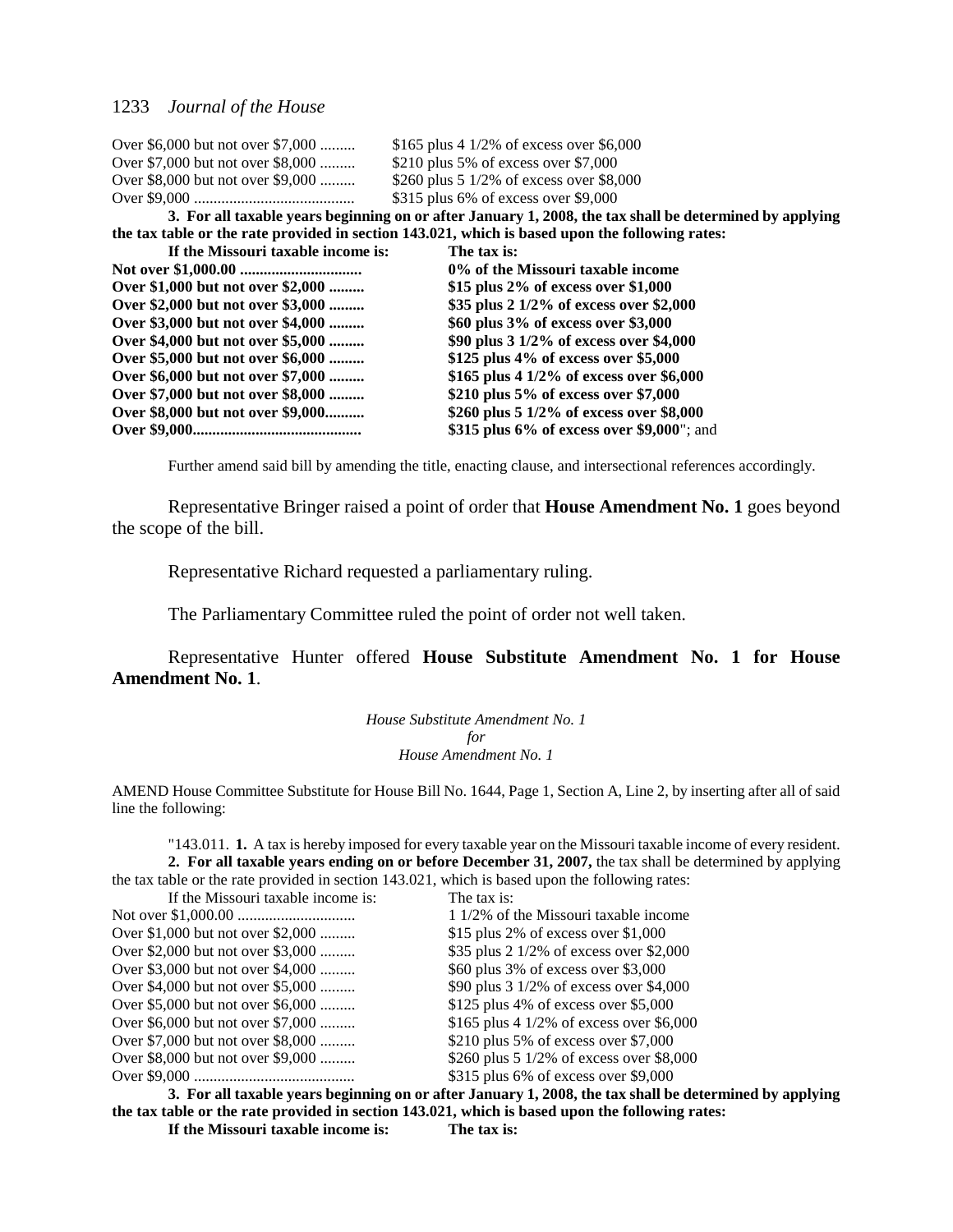|                                    | 1 1/2% of the Missouri taxable income       |
|------------------------------------|---------------------------------------------|
| Over \$1,000 but not over \$2,000  | \$15 plus $2\%$ of excess over \$1,000      |
| Over \$2,000 but not over \$3,000  | \$35 plus 2 1/2% of excess over \$2,000     |
| Over \$3,000 but not over \$4,000  | \$60 plus 3% of excess over \$3,000         |
| Over \$4,000 but not over \$5,000  | \$90 plus 3 1/2% of excess over \$4,000     |
| Over \$5,000 but not over \$6,000  | $$125$ plus 4% of excess over \$5,000       |
| Over \$6,000 but not over \$7,000  | \$165 plus 4 $1/2\%$ of excess over \$6,000 |
| Over \$7,000 but not over \$8,000  | \$210 plus 5% of excess over \$7,000        |
| Over \$8,000 but not over \$9,000  | \$260 plus 5 $1/2\%$ of excess over \$8,000 |
| Over \$9,000 but not over \$50,000 | \$315 plus 6% of excess over \$9,000        |
|                                    | \$2,775 plus 6 1/2% of excess over \$50,000 |

**4. All additional revenues received as a result of the changes to the tax rates in subsection 3 of this section shall be dedicated, upon appropriation, to restoring cuts in Medicaid funding.**

143.021. **1. For all taxable years ending on or before December 31, 2007,** every resident having a taxable income of less than nine thousand dollars shall determine his tax from a tax table prescribed by the director of revenue and based upon the rates provided in section 143.011. The tax table shall be on the basis of one hundred dollar increments of taxable income below nine thousand dollars. The tax provided in the table shall be the amount rounded to the nearest whole dollar by applying the rates in section 143.011 to the taxable income at the midpoint of each increment, except there shall be no tax on a taxable income of less than one hundred dollars. Every resident having a taxable income of nine thousand dollars or more shall determine his tax from the rate provided in section 143.011.

**2. For all taxable years beginning on or after January 1, 2008, every resident having a taxable income of less than fifty thousand dollars shall determine the tax from a tax table prescribed by the director of revenue and based upon the rates provided in section 143.011. The tax table shall be on the basis of one hundred dollar increments of taxable income below fifty thousand dollars. The tax provided in the table shall be the amount rounded to the nearest whole dollar by applying the rates in section 143.011 to the taxable income at the midpoint of each increment, except there shall be no tax on a taxable income of less than one hundred dollars. Every resident having a taxable income of fifty thousand dollars or more shall determine the tax from the rate provided in section 143.011.**"; and

Further amend said title, enacting clause and intersectional references accordingly.

Representative Roorda raised a point of order that **House Substitute Amendment No. 1 for House Amendment No. 1** is not a true substitute amendment.

Representative Richard requested a parliamentary ruling.

The Parliamentary Committee ruled the point of order not well taken.

Representative Muschany offered **House Amendment No. 1 to House Substitute Amendment No. 1 for House Amendment No. 1**.

> *House Amendment No. 1 to House Substitute Amendment No. 1 for House Amendment No. 1*

AMEND House Substitute Amendment No. 1 for House Amendment No. 1 to House Committee Substitute for House Bill No. 1644, Page 3, Line 20, by removing the words, "**, upon appropriation,**"; and

Further amend said bill by amending the title, enacting clause, and intersectional references accordingly.

Speaker Pro Tem Pratt resumed the Chair.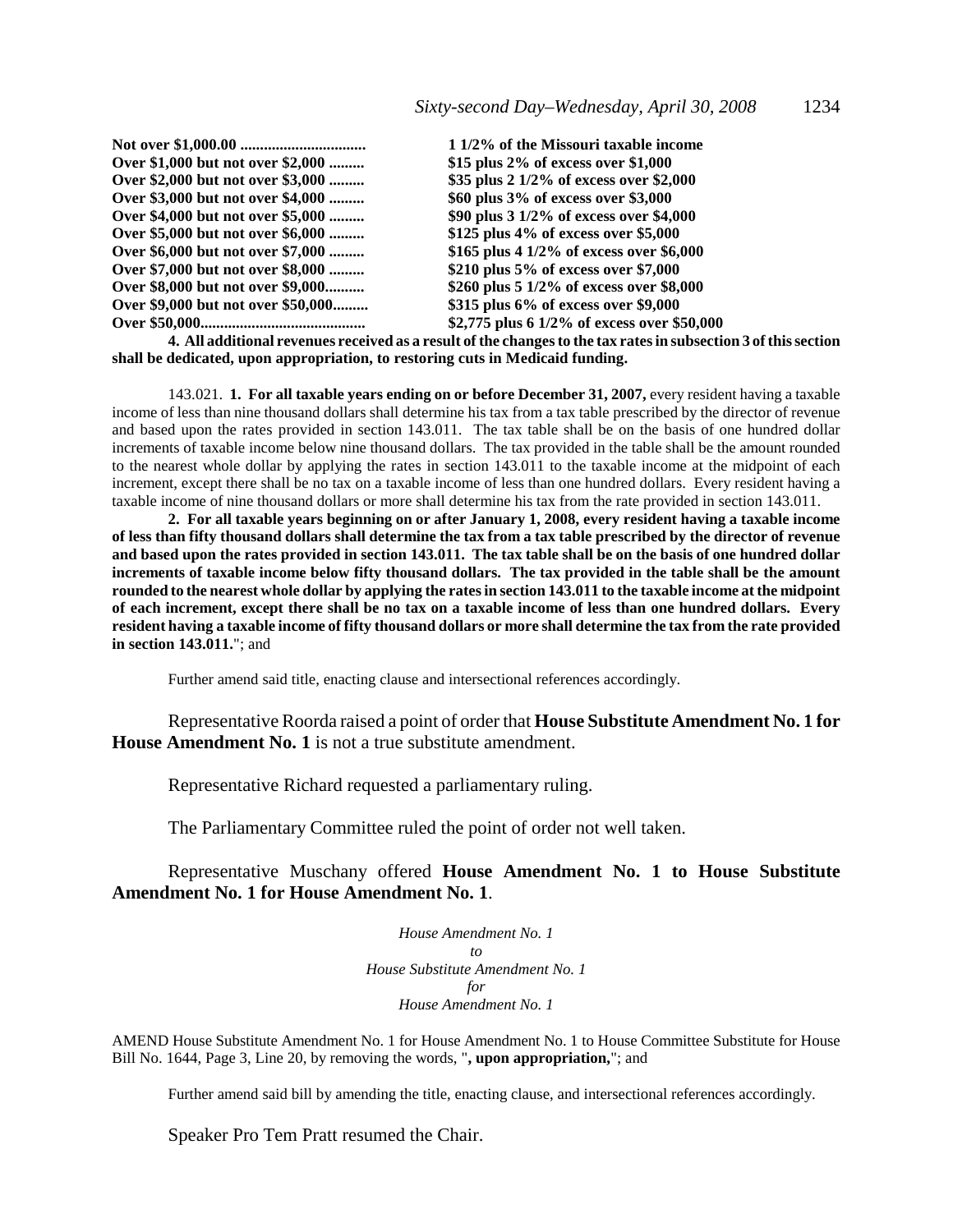## On motion of Representative Muschany, **House Amendment No. 1 to House Substitute Amendment No. 1 for House Amendment No. 1** was adopted.

Representative Tilley moved the previous question.

Which motion was adopted by the following vote:

#### AYES: 085

| Avery            | Baker 123    | <b>Bivins</b>   | <b>Brandom</b> | Brown 30   |
|------------------|--------------|-----------------|----------------|------------|
| <b>Bruns</b>     | Cox          | Cunningham 145  | Davis          | Day        |
| Deeken           | Denison      | Dethrow         | Dixon          | Dusenberg  |
| Emery            | Ervin        | Faith           | Fares          | Fisher     |
| Flook            | <b>Franz</b> | Funderburk      | Grisamore      | Guest      |
| Hobbs            | Hunter       | Icet            | Jones 89       | Jones 117  |
| Kasten           | Kelly        | Kingery         | Kraus          | Lembke     |
| Lipke            | Loehner      | May             | Moore          | Munzlinger |
| Muschany         | Nance        | <b>Nieves</b>   | Nolte          | Onder      |
| Parkinson        | Parson       | Pearce          | Pollock        | Portwood   |
| Pratt            | Ouinn 7      | Richard         | Robb           | Ruestman   |
| Ruzicka          | Sander       | Sater           | Schaaf         | Schad      |
| Scharnhorst      | Schlottach   | Schneider       | Schoeller      | Self       |
| Silvey           | Smith 14     | Smith 150       | St. Onge       | Stream     |
| Sutherland       | Thomson      | Threlkeld       | Tilley         | Viebrock   |
| Wallace          | Wasson       | Wells           | Weter          | Wilson 119 |
| Wilson 130       | Wood         | Wright 159      | Yates          | Mr Speaker |
| <b>NOES: 048</b> |              |                 |                |            |
| Aull             | Baker 25     | Bland           | <b>Bringer</b> | Brown 50   |
| <b>Burnett</b>   | Casey        | Chappelle-Nadal | Curls          | Daus       |
| Dougherty        | El-Amin      | Fallert         | Frame          | George     |
| Grill            | Harris 110   | Hodges          | Holsman        | Hoskins    |
| Hubbard          | Johnson      | Komo            | Kratky         | Kuessner   |
| Lampe            | Liese        | Lowe 44         | McClanahan     | Nasheed    |
| Norr             | Oxford       | Page            | Quinn 9        | Robinson   |
| Roorda           | Salva        | Scavuzzo        | Schieffer      | Shively    |
| <b>Skaggs</b>    | Talboy       | Villa           | Walsh          | Whorton    |
| Wildberger       | Witte        | Yaeger          |                |            |
| PRESENT: 000     |              |                 |                |            |

#### ABSENT WITH LEAVE: 028

| Cooper 120 | Cooper 155 | Corcoran | Cunningham 86  | Darrough     |
|------------|------------|----------|----------------|--------------|
| Donnelly   | Harris 23  | Haywood  | Hughes         | LeVota       |
| Low 39     | Marsh      | McGhee   | <b>Meadows</b> | Meiners      |
| Rucker     | Schoemehl  | Spreng   | Stevenson      | Storch       |
| Swinger    | Todd       | Vogt     | Walton         | Wright-Jones |
| Young      | Zimmerman  | Zweifel  |                |              |

#### VACANCIES: 002

Representative Hunter moved that **House Substitute Amendment No. 1 for House Amendment No. 1, as amended**, be adopted.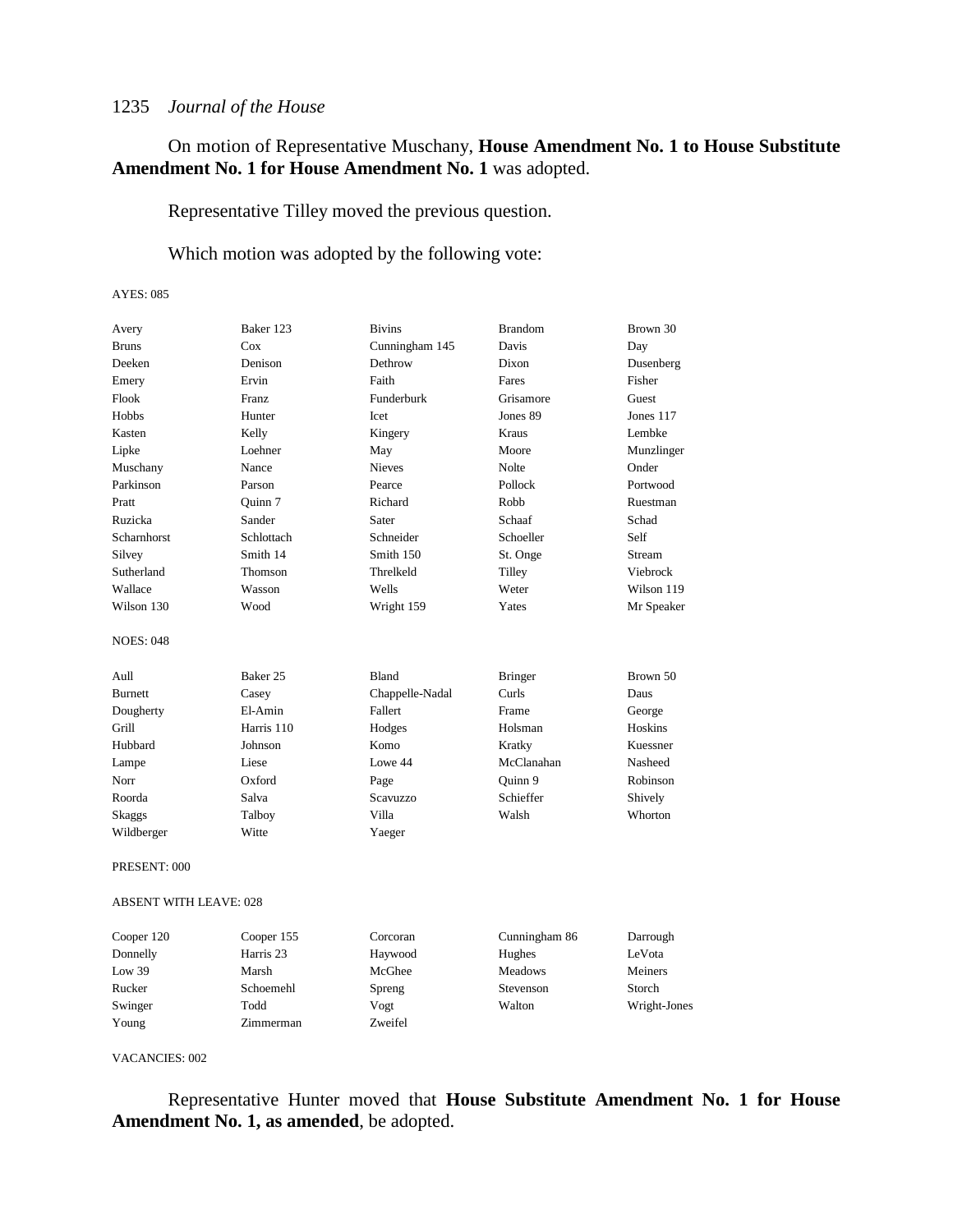## Which motion was defeated by the following vote:

#### AYES: 001

Hunter

#### NOES: 146

| Aull                   | Avery          | Baker 25             | Baker 123       | <b>Bivins</b> |
|------------------------|----------------|----------------------|-----------------|---------------|
| Bland                  | <b>Brandom</b> | <b>Bringer</b>       | Brown 30        | Brown 50      |
| <b>Bruns</b>           | <b>Burnett</b> | Casey                | Chappelle-Nadal | Cooper 120    |
| Cooper 155             | Corcoran       | Cox                  | Cunningham 145  | Cunningham 86 |
| Curls                  | Daus           | Davis                | Day             | Deeken        |
| Denison                | Dethrow        | Dixon                | Dougherty       | Dusenberg     |
| El-Amin                | Emery          | Ervin                | Faith           | Fallert       |
| Fares                  | Fisher         | Flook                | Frame           | Franz         |
| Funderburk             | George         | Grill                | Grisamore       | Guest         |
| Harris 110             | Haywood        | Hobbs                | Hodges          | Holsman       |
| Hoskins                | Hubbard        | Hughes               | Icet            | Johnson       |
| Jones 89               | Jones 117      | Kasten               | Kelly           | Kingery       |
| Komo                   | Kratky         | <b>Kraus</b>         | Kuessner        | Lampe         |
| Lembke                 | Liese          | Lipke                | Loehner         | Low 39        |
| Lowe 44                | May            | McClanahan           | Moore           | Munzlinger    |
| Muschany               | Nance          | Nasheed              | <b>Nieves</b>   | Nolte         |
| Norr                   | Onder          | Oxford               | Page            | Parkinson     |
| Parson                 | Pearce         | Pollock              | Portwood        | Pratt         |
| Quinn 7                | Ouinn 9        | Richard              | Robb            | Robinson      |
| Roorda                 | Rucker         | Ruestman             | Ruzicka         | Salva         |
| Sander                 | Sater          | Scavuzzo             | Schaaf          | Schad         |
| Scharnhorst            | Schieffer      | Schlottach           | Schneider       | Schoeller     |
| Schoemehl              | Self           | Shively              | Silvey          | <b>Skaggs</b> |
| Smith 14               | Smith 150      | Stevenson            | St. Onge        | Storch        |
| Stream                 | Sutherland     | Talboy               | Thomson         | Threlkeld     |
| Tilley                 | Viebrock       | Villa                | Vogt            | Wallace       |
| Walsh                  | Walton         | Wasson               | Wells           | Weter         |
| Whorton                | Wildberger     | Wilson 119           | Wilson 130      | Witte         |
| Wood                   | Wright 159     | Yaeger               | Yates           | Zimmerman     |
| Mr Speaker             |                |                      |                 |               |
| PRESENT: 000           |                |                      |                 |               |
| ABSENT WITH LEAVE: 014 |                |                      |                 |               |
| Darrough               | Donnelly       | Harris <sub>23</sub> | LeVota          | Marsh         |
| McGhee                 | <b>Meadows</b> | Meiners              | Spreng          | Swinger       |
| Todd                   | Wright-Jones   | Young                | Zweifel         |               |
| VACAMCIES, 002         |                |                      |                 |               |

#### VACANCIES: 002

On motion of Representative Muschany, **House Amendment No. 1** was adopted.

## Representative Lembke offered **House Amendment No. 2**.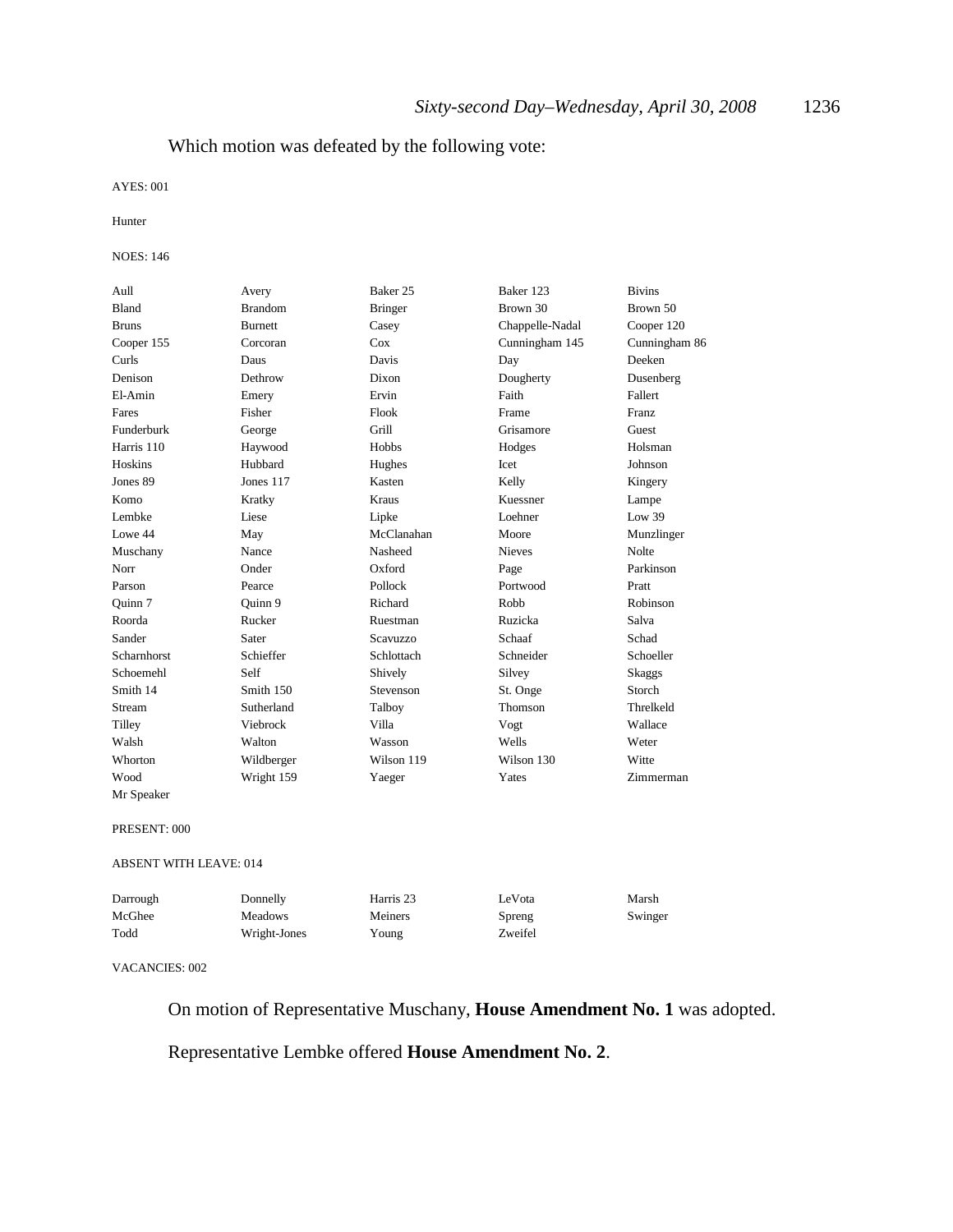#### *House Amendment No. 2*

AMEND House Committee Substitute for House Bill No. 1644, Page 1, In the Title, Line 3, by deleting all of said line and inserting in lieu thereof the following:

"relating to income and fuel taxes, with an emergency clause."; and

Further amend said bill, Page 1, Section A, Line 2, by inserting after all of said line the following:

"142.803. 1. A tax is levied and imposed on all motor fuel used or consumed in this state as follows:

(1) Motor fuel, seventeen cents per gallon**, except as provided in subsection 3 of this section**;

(2) Alternative fuels, not subject to the decal fees as provided in section 142.869, with a power potential equivalent of motor fuel. In the event alternative fuel, which is not commonly sold or measured by the gallon, is used in motor vehicles on the highways of this state, the director is authorized to assess and collect a tax upon such alternative fuel measured by the nearest power potential equivalent to that of one gallon of regular grade gasoline. The determination by the director of the power potential equivalent of such alternative fuel shall be prima facie correct;

(3) Aviation fuel used in propelling aircraft with reciprocating engines, nine cents per gallon as levied and imposed by section 155.080, RSMo, to be collected as required under this chapter.

2. All taxes, surcharges and fees are imposed upon the ultimate consumer, but are to be precollected as described in this chapter, for the facility and convenience of the consumer. The levy and assessment on other persons as specified in this chapter shall be as agents of this state for the precollection of the tax.

**3. (1) The retail fuel consumer may seek reimbursement from the state for all state fuel taxes paid on gasoline and diesel fuel purchases made in the state for personal use in the personal motor vehicle of the retail consumer from 12:01 a.m. on May 24, 2008, and ending at 12:00 a.m. on September 2, 2008.**

**(2) This subsection shall not be construed to apply to any tax, excise, license, or fee imposed by any political subdivision under subsection 3 of section 30(a), article IV, Constitution of Missouri.**

**(3) All revenue losses of the Missouri department of transportation resulting from the fuel tax holiday contained in this subsection shall be reimbursed by the state of Missouri through appropriations.**

**(4) The director of the department of revenue may promulgate rules to implement the provisions of this subsection. Any rule or portion of a rule, as that term is defined in section 536.010, RSMo, that is created under the authority delegated in this subsection shall become effective only if it complies with and is subject to all of the provisions of chapter 536, RSMo, and, if applicable, section 536.028, RSMo. This subsection and chapter 536, RSMo, are nonseverable and if any of the powers vested with the general assembly under chapter 536, RSMo, to review, to delay the effective date, or to disapprove and annul a rule are subsequently held unconstitutional, then the grant of rulemaking authority and any rule proposed or adopted after August 28, 2008, shall be invalid and void.**"; and

Further amend said bill, Page 4, Section 143.171, Line 76, by inserting after all of said line the following:

"Section B. Because immediate action is necessary to provide funding for a fuel tax holiday, the repeal and reenactment of section 142.803 of section A of this act is deemed necessary for the immediate preservation of the public health, welfare, peace, and safety, and is hereby declared to be an emergency act within the meaning of the constitution, and the repeal and reenactment of section 142.803 of section A of this act shall be in full force and effect upon its passage and approval."; and

Further amend said title, enacting clause and intersectional references accordingly.

Representative Nieves assumed the Chair.

Representative Zimmerman offered **House Amendment No. 1 to House Amendment No. 2**.

Representative Silvey raised a point of order that **House Amendment No. 1 to House Amendment No. 2** goes beyond the scope of the amendment.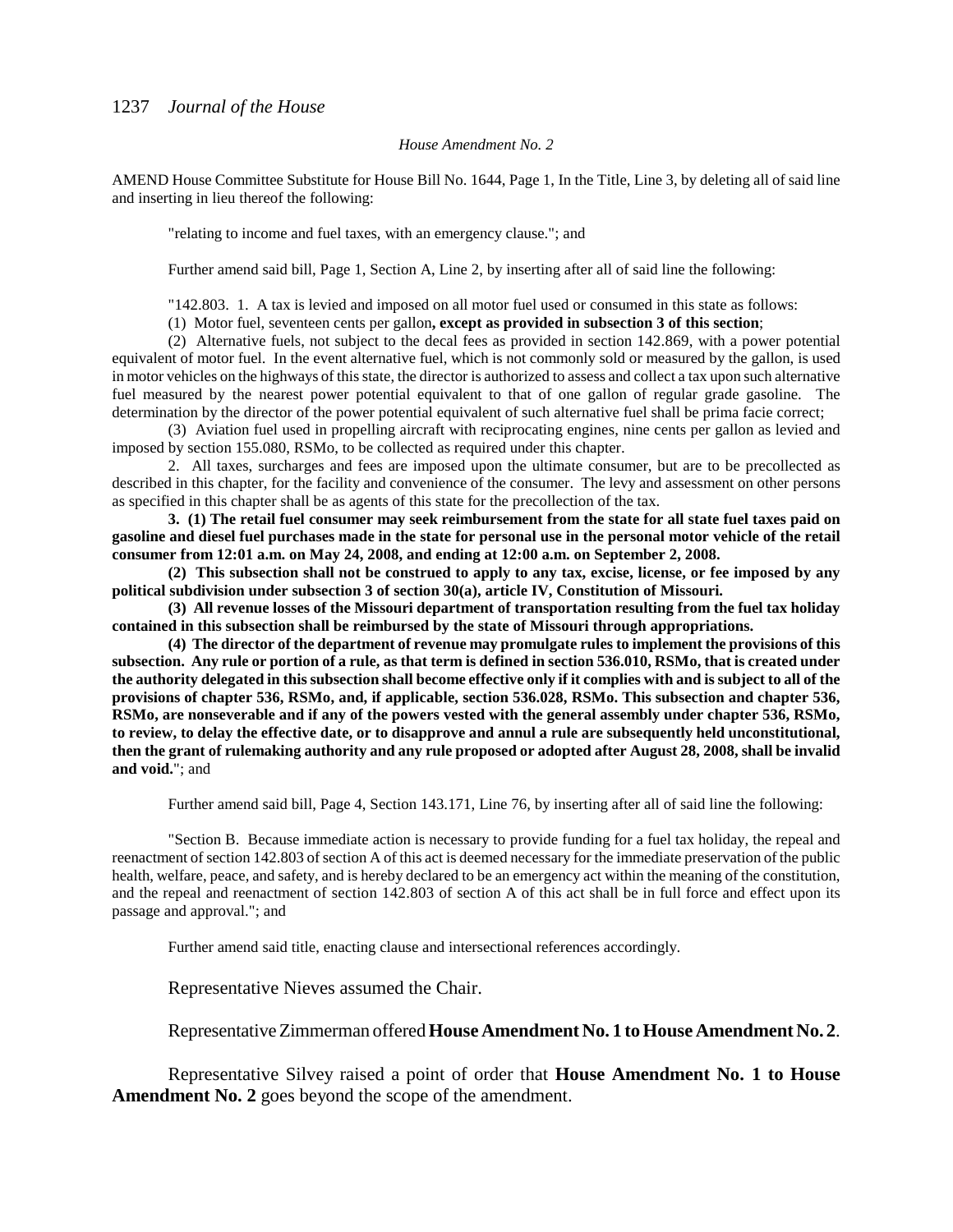Representative Nieves requested a parliamentary ruling.

The Parliamentary Committee ruled the point of order well taken.

### Representative Portwood offered **House Amendment No. 2 to House Amendment No. 2**.

*House Amendment No. 2 to House Amendment No. 2*

AMEND House Amendment No. 2 to House Committee Substitute for House Bill No. 1644, Section 142.803, Page 2, Line 24, by inserting after all of said line of said amendment the following:

"**Section 1. No state and local sales and use tax shall apply to any fuel exempted by the fuel tax holiday under section 142.803.**"; and

Further amend said bill by amending the title, enacting clause, and intersectional references accordingly.

Representative Roorda raised a point of order that **House Amendment No. 2 to House Amendment No. 2** goes beyond the scope of the amendment.

Representative Nieves requested a parliamentary ruling.

The Parliamentary Committee ruled the point of order not well taken.

On motion of Representative Portwood, **House Amendment No. 2 to House Amendment No. 2** was adopted.

On motion of Representative Lembke, **House Amendment No. 2, as amended**, was adopted by the following vote:

| Aull          | Avery          | Baker 25       | Baker 123  | <b>Bivins</b> |
|---------------|----------------|----------------|------------|---------------|
| <b>Bland</b>  | <b>Brandom</b> | <b>Bringer</b> | Brown 30   | Brown 50      |
| <b>Bruns</b>  | Casey          | Cooper 155     | Corcoran   | Cox           |
| Cunningham 86 | Curls          | Davis          | Day        | Deeken        |
| Denison       | Dethrow        | Dixon          | Dusenberg  | Emery         |
| Ervin         | Faith          | Fallert        | Fares      | Fisher        |
| Flook         | Frame          | <b>Franz</b>   | Funderburk | Grill         |
| Grisamore     | Guest          | Harris 110     | Hobbs      | Hodges        |
| Holsman       | Hoskins        | Hubbard        | Hunter     | <b>Icet</b>   |
| Jones 89      | Jones 117      | Kasten         | Kelly      | Kingery       |
| Komo          | Kratky         | Kraus          | Lampe      | Lembke        |
| Liese         | Lipke          | Loehner        | May        | McClanahan    |
| McGhee        | Moore          | Munzlinger     | Muschany   | Nance         |
| <b>Nieves</b> | Nolte          | Norr           | Onder      | Page          |
| Parkinson     | Parson         | Pearce         | Pollock    | Portwood      |
| Pratt         | Ouinn 7        | Ouinn 9        | Richard    | Robb          |
| Roorda        | Rucker         | Ruestman       | Ruzicka    | Salva         |
| Sander        | Sater          | Scavuzzo       | Schaaf     | Schad         |
| Scharnhorst   | Schieffer      | Schlottach     | Schneider  | Schoeller     |
| Schoemehl     | Self           | Shively        | Silvey     | Smith 14      |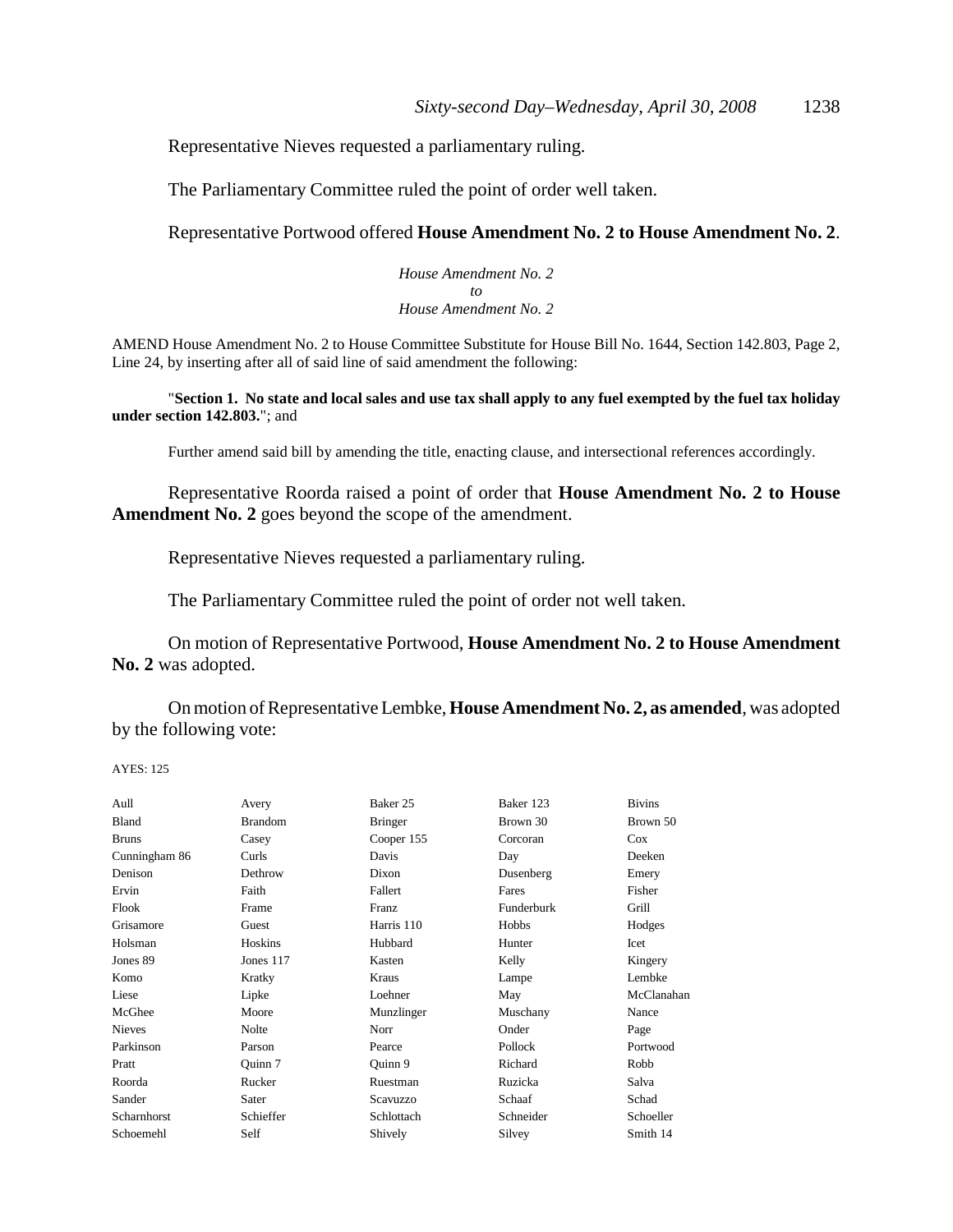| Smith 150                     | Stevenson      | St. Onge       | Storch       | Stream     |
|-------------------------------|----------------|----------------|--------------|------------|
| Sutherland                    | Thomson        | Threlkeld      | Tilley       | Viebrock   |
| Wallace                       | Walsh          | Wasson         | Wells        | Weter      |
| Wildberger                    | Wilson 119     | Wilson 130     | Witte        | Wood       |
| Wright 159                    | Yaeger         | Yates          | Zweifel      | Mr Speaker |
| <b>NOES: 016</b>              |                |                |              |            |
| <b>Burnett</b>                | Daus           | Dougherty      | El-Amin      | George     |
| Johnson                       | Kuessner       | Lowe 44        | Oxford       | Robinson   |
| <b>Skaggs</b>                 | Talboy         | Villa          | Vogt         | Whorton    |
| Zimmerman                     |                |                |              |            |
| PRESENT: 000                  |                |                |              |            |
| <b>ABSENT WITH LEAVE: 020</b> |                |                |              |            |
| Chappelle-Nadal               | Cooper 120     | Cunningham 145 | Darrough     | Donnelly   |
| Harris 23                     | Haywood        | Hughes         | LeVota       | Low 39     |
| Marsh                         | <b>Meadows</b> | Meiners        | Nasheed      | Spreng     |
| Swinger                       | Todd           | Walton         | Wright-Jones | Young      |

#### VACANCIES: 002

## Representative Tilley moved the previous question.

## Which motion was adopted by the following vote:

| Avery              | Baker 123  | <b>Bivins</b> | <b>Brandom</b> | Brown 30      |
|--------------------|------------|---------------|----------------|---------------|
| <b>Bruns</b>       | Cooper 155 | Cox           | Cunningham 145 | Cunningham 86 |
| Daus               | Davis      | Day           | Deeken         | Denison       |
| Dixon              | Dusenberg  | Emery         | Ervin          | Faith         |
| Fares              | Fisher     | Flook         | Franz          | Funderburk    |
| Grisamore          | Guest      | Hobbs         | Icet           | Jones 89      |
| Jones 117          | Kasten     | Kelly         | Kingery        | Kraus         |
| Lembke             | Lipke      | Loehner       | May            | McGhee        |
| Moore              | Munzlinger | Muschany      | Nance          | <b>Nieves</b> |
| Nolte              | Onder      | Parkinson     | Parson         | Pearce        |
| Pollock            | Portwood   | Pratt         | Ouinn 7        | Robb          |
| Ruestman           | Ruzicka    | Sater         | Schaaf         | Schad         |
| <b>Scharnhorst</b> | Schlottach | Schneider     | Schoeller      | Self          |
| Silvey             | Smith 14   | Smith 150     | Stevenson      | St. Onge      |
| <b>Stream</b>      | Sutherland | Thomson       | Tilley         | Viebrock      |
| Wasson             | Wells      | Weter         | Wilson 119     | Wilson 130    |
| Wood               | Wright 159 | Yates         | Mr Speaker     |               |
| <b>NOES: 049</b>   |            |               |                |               |
| Aull               | Baker 25   | Bland         | <b>Bringer</b> | Brown 50      |
| <b>Burnett</b>     | Casey      | Corcoran      | Curls          | Dougherty     |
| Fallert            | Frame      | George        | Grill          | Harris 110    |
| Hodges             | Holsman    | Hoskins       | Hubbard        | Johnson       |
| Komo               | Kratky     | Kuessner      | Lampe          | Liese         |
| Lowe 44            | McClanahan | Nasheed       | Norr           | Oxford        |
| Page               | Ouinn 9    | Robinson      | Roorda         | Salva         |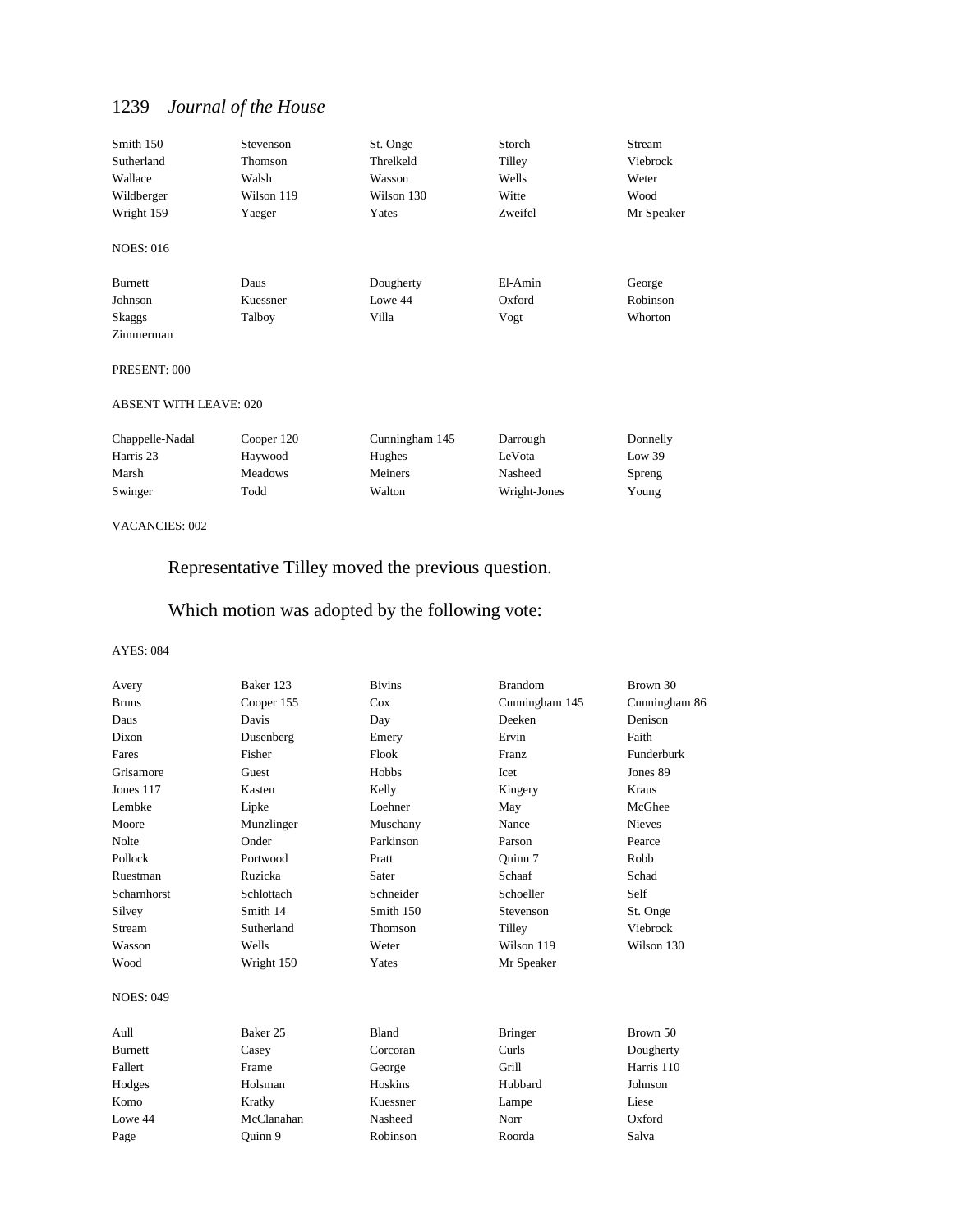## *Sixty-second Day–Wednesday, April 30, 2008* 1240

| Scavuzzo<br>Talboy            | Schieffer<br>Villa | Schoemehl<br>Vogt | <b>Skaggs</b><br>Walsh | Storch<br><b>Whorton</b> |
|-------------------------------|--------------------|-------------------|------------------------|--------------------------|
| Witte                         | Yaeger             | Zimmerman         | Zweifel                |                          |
|                               |                    |                   |                        |                          |
| PRESENT: 000                  |                    |                   |                        |                          |
| <b>ABSENT WITH LEAVE: 028</b> |                    |                   |                        |                          |
| Chappelle-Nadal               | Cooper 120         | Darrough          | Dethrow                | Donnelly                 |
| El-Amin                       | Harris 23          | Haywood           | Hughes                 | Hunter                   |
| LeVota                        | Low 39             | Marsh             | <b>Meadows</b>         | Meiners                  |
| Richard                       | Rucker             | Sander            | Shively                | Spreng                   |
| Swinger                       | Threlkeld          | Todd              | Wallace                | Walton                   |
| Wildberger                    | Wright-Jones       | Young             |                        |                          |

### VACANCIES: 002

## On motion of Representative Muschany, **HCS HB 1644, as amended**, was adopted by the following vote:

| Avery            | Baker 123     | <b>Bivins</b>  | <b>Brandom</b>  | Brown 30       |
|------------------|---------------|----------------|-----------------|----------------|
| Brown 50         | <b>Bruns</b>  | Casey          | Cooper 155      | Cox            |
| Cunningham 145   | Cunningham 86 | Davis          | Day             | Denison        |
| Dethrow          | Dixon         | Dusenberg      | Emery           | Ervin          |
| Faith            | Fares         | Fisher         | Flook           | Franz          |
| Funderburk       | Grill         | Grisamore      | Guest           | Hobbs          |
| Hoskins          | Hubbard       | Hunter         | Icet            | Jones 89       |
| Jones 117        | Kasten        | Kelly          | Kingery         | Komo           |
| Kraus            | Lampe         | Lembke         | Lipke           | Loehner        |
| May              | McGhee        | Moore          | Munzlinger      | Muschany       |
| Nance            | Nieves        | <b>Nolte</b>   | Norr            | Onder          |
| Page             | Parkinson     | Parson         | Pearce          | Pollock        |
| Portwood         | Pratt         | Ouinn 7        | Ouinn 9         | Richard        |
| Robb             | Ruestman      | Ruzicka        | Sander          | Sater          |
| Scavuzzo         | Schaaf        | Schad          | Scharnhorst     | Schieffer      |
| Schlottach       | Schneider     | Schoeller      | Self            | Shively        |
| Silvey           | Smith 14      | Smith 150      | Stevenson       | St. Onge       |
| Stream           | Sutherland    | <b>Thomson</b> | Threlkeld       | Tilley         |
| Viebrock         | Wallace       | Wasson         | Wells           | Weter          |
| Wilson 119       | Wilson 130    | Wood           | Wright 159      | Yaeger         |
| Yates            | Mr Speaker    |                |                 |                |
| <b>NOES: 039</b> |               |                |                 |                |
| Aull             | Baker 25      | <b>Bland</b>   | <b>Bringer</b>  | <b>Burnett</b> |
| Corcoran         | Curls         | Daus           | Dougherty       | Fallert        |
| Frame            | George        | Harris 110     | Hodges          | Holsman        |
| Johnson          | Kratky        | Kuessner       | Liese           | Lowe 44        |
| McClanahan       | Nasheed       | Oxford         | <b>Robinson</b> | Roorda         |
| Rucker           | Salva         | Schoemehl      | <b>Skaggs</b>   | Storch         |
| Talboy           | Villa         | Vogt           | Walsh           | Whorton        |
| Wildberger       | Witte         | Zimmerman      | Zweifel         |                |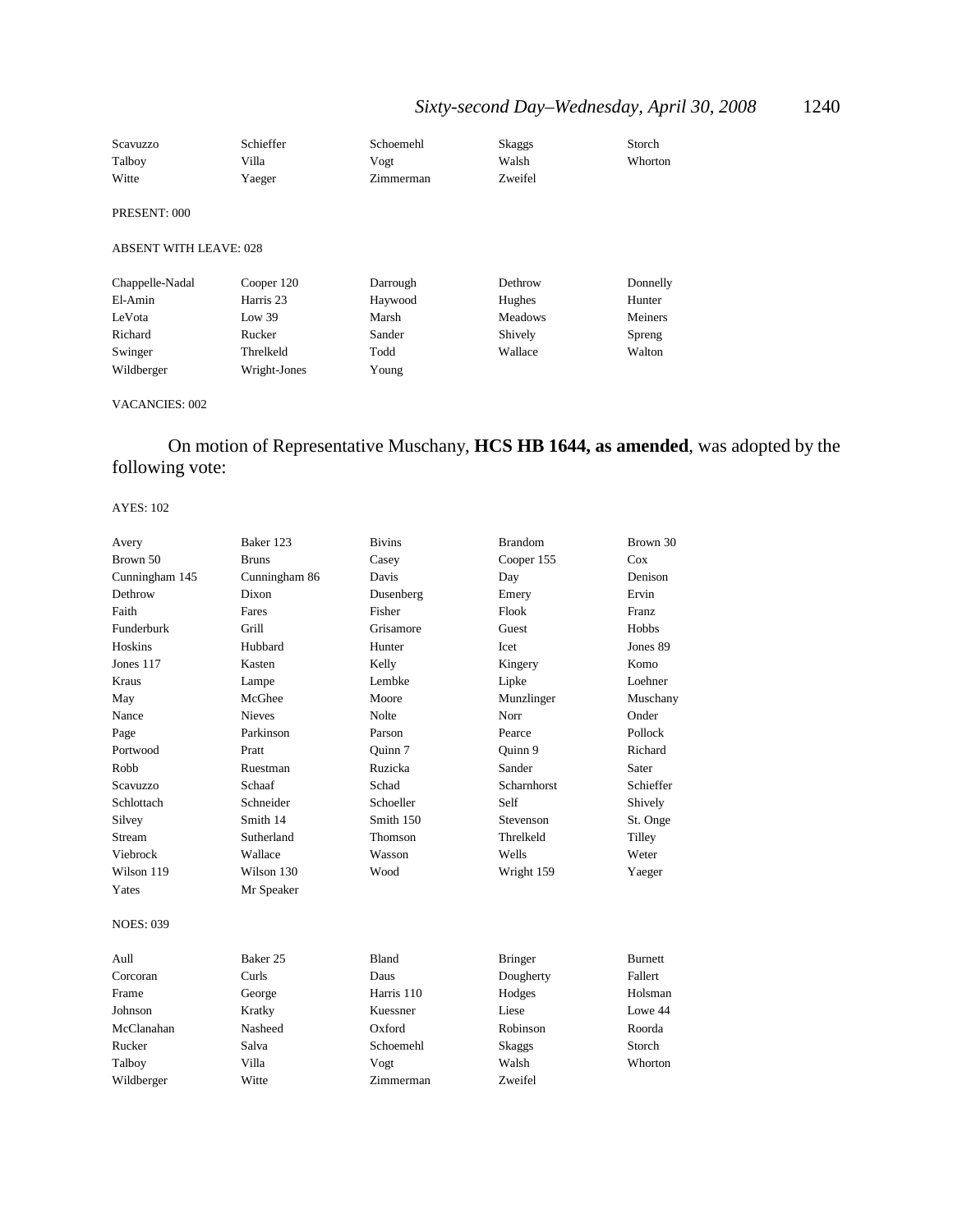#### PRESENT: 000

#### ABSENT WITH LEAVE: 020

| Chappelle-Nadal | Cooper 120 | Darrough       | Deeken       | Donnelly |
|-----------------|------------|----------------|--------------|----------|
| El-Amin         | Harris 23  | Haywood        | Hughes       | LeVota   |
| Low 39          | Marsh      | <b>Meadows</b> | Meiners      | Spreng   |
| Swinger         | Todd       | Walton         | Wright-Jones | Young    |

VACANCIES: 002

## On motion of Representative Muschany, **HCS HB 1644, as amended**,was ordered perfected and printed by the following vote:

AYES: 104

| Avery            | Baker 123           | <b>Bivins</b> | <b>Brandom</b> | Brown 30       |
|------------------|---------------------|---------------|----------------|----------------|
| Brown 50         | <b>Bruns</b>        | Casey         | Cooper 155     | Cox            |
| Cunningham 145   | Cunningham 86       | Davis         | Day            | Deeken         |
| Denison          | Dethrow             | Dixon         | Dusenberg      | El-Amin        |
| Emery            | Ervin               | Faith         | Fares          | Fisher         |
| Flook            | <b>Franz</b>        | Funderburk    | Grill          | Grisamore      |
| Guest            | Hobbs               | Hoskins       | Hubbard        | Hunter         |
| Icet             | Jones 89            | Jones 117     | Kasten         | Kelly          |
| Kingery          | Komo                | Kraus         | Lampe          | Lembke         |
| Lipke            | Loehner             | May           | McGhee         | Moore          |
| Munzlinger       | Muschany            | Nance         | <b>Nieves</b>  | <b>Nolte</b>   |
| Norr             | Onder               | Page          | Parkinson      | Parson         |
| Pearce           | Portwood            | Pratt         | Ouinn 7        | Quinn 9        |
| Richard          | Robb                | Roorda        | Ruestman       | Ruzicka        |
| Sander           | Sater               | Scavuzzo      | Schaaf         | Schad          |
| Scharnhorst      | Schieffer           | Schlottach    | Schneider      | Schoeller      |
| Self             | Shively             | Silvey        | Smith 14       | Smith 150      |
| Stevenson        | St. Onge            | Stream        | Sutherland     | Thomson        |
| Threlkeld        | Tilley              | Viebrock      | Wallace        | Wasson         |
| Wells            | Weter               | Wilson 119    | Wilson 130     | Wood           |
| Wright 159       | Yaeger              | Yates         | Mr Speaker     |                |
| <b>NOES: 037</b> |                     |               |                |                |
| Aull             | Baker <sub>25</sub> | <b>Bland</b>  | <b>Bringer</b> | <b>Burnett</b> |
| Corcoran         | Curls               | Daus          | Dougherty      | Fallert        |
| Frame            | George              | Harris 110    | Hodges         | Holsman        |
| Johnson          | Kratky              | Kuessner      | Liese          | Lowe 44        |
| McClanahan       | Nasheed             | Oxford        | Robinson       | Rucker         |
| Schoemehl        | Skaggs              | Storch        | Talboy         | Villa          |
| Vogt             | Walsh               | Whorton       | Wildberger     | Witte          |
| Zimmerman        | Zweifel             |               |                |                |

PRESENT: 000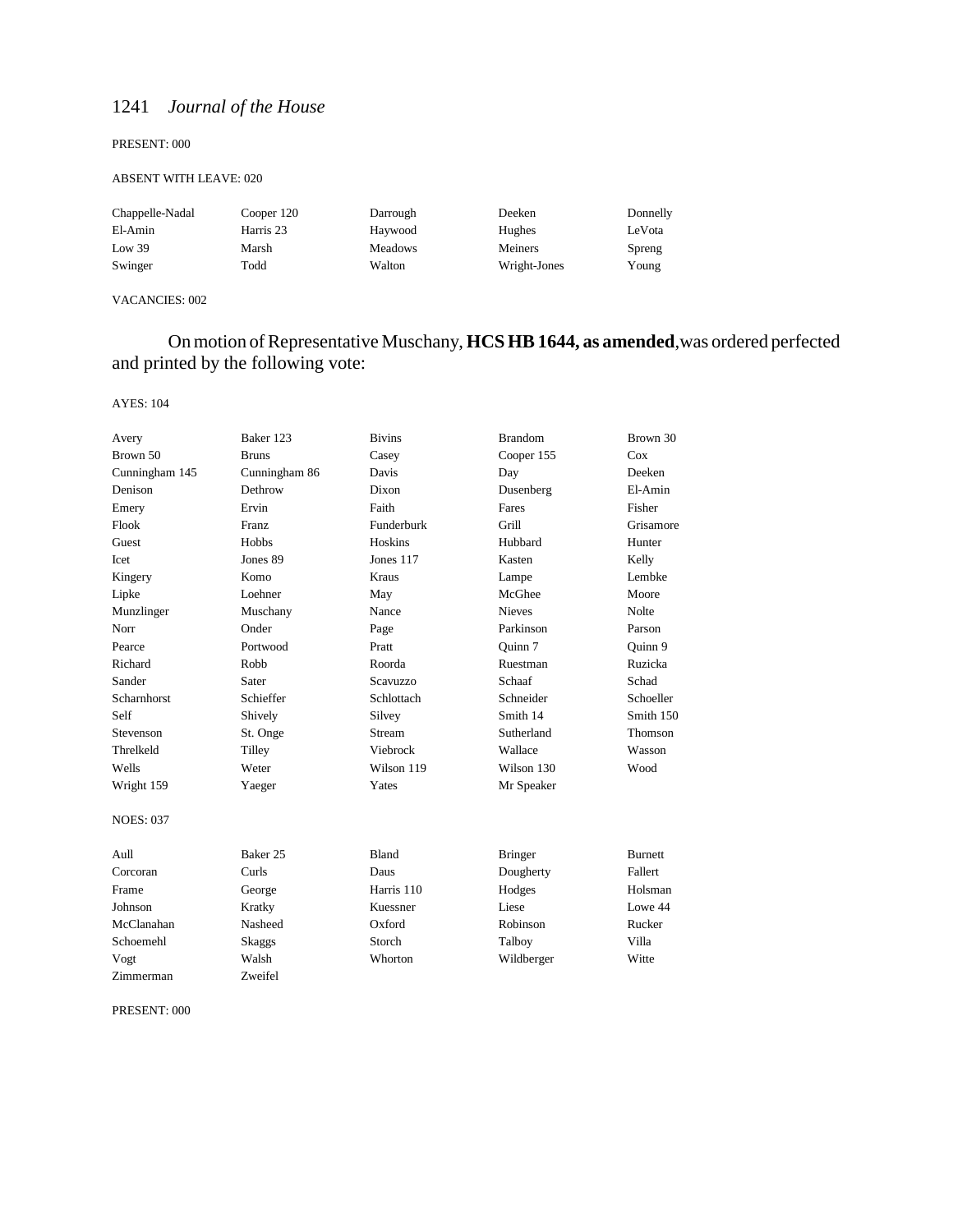ABSENT WITH LEAVE: 020

| Chappelle-Nadal | Cooper 120 | Darrough | Donnelly     | Harris 23 |
|-----------------|------------|----------|--------------|-----------|
| Haywood         | Hughes     | LeVota   | Low 39       | Marsh     |
| <b>Meadows</b>  | Meiners    | Pollock  | Salva        | Spreng    |
| Swinger         | Todd       | Walton   | Wright-Jones | Young     |

VACANCIES: 002

Speaker Pro Tem Pratt resumed the Chair.

### **THIRD READING OF SENATE BILLS**

**SB 1068**, relating to a pharmacy rebate program, was taken up by Representative Sater.

Representative Sater offered **House Amendment No. 1**.

#### *House Amendment No. 1*

AMEND Senate Bill No. 1068, Section A, Page 1, Lines 1-2, by inserting after all of said section the following:

"**338.600. 1. Notwithstanding any other provision of law to the contrary, when an audit of the records of a pharmacy licensed in this state is conducted by a managed care company, insurance company, third-party payor, the department of insurance, financial institutions and professional registration, or any entity that represents such companies, groups, or department, such audit shall be conducted in accordance with the following:**

**(1) The entity conducting the initial on-site audit shall provide the pharmacy with notice at least one week prior to conducting the initial on-site audit for each audit cycle;**

**(2) Any audit which involves clinical judgment shall be conducted by or in consultation with a licensed pharmacist;**

**(3) Any clerical or recordkeeping error, such as a typographical error, scriveners error, or computer error, regarding a required document or record shall not in and of itself constitute fraud or grounds for recoupment. No claim arising under this subdivision shall be subject to criminal penalties without proof of intent to commit fraud;**

**(4) A pharmacy may use the records of a hospital, physician, or other authorized practitioner of the healing arts involving drugs or medicinal supplies written or transmitted by any means of communication for purposes of validating the pharmacy record with respect to orders or refills of a legend or narcotic drug. Electronically stored images of prescriptions, electronically created annotations and other related supporting documentation shall be considered valid prescription records. Hard copy and electronic signature logs that indicate the delivery of pharmacy services shall be considered valid proof of receipt of such services by a program enrollee;**

**(5) A finding of an overpayment or underpayment may be a projection based on the number of patients served and having a similar diagnosis or on the number of similar orders or refills for similar drugs; except that, recoupment of claims shall be based on the actual overpayment or underpayment unless the projection for overpayment or underpayment is part of a settlement as agreed to by the pharmacy;**

**(6) Each pharmacy shall be audited under the same standards and parameters as other similarly situated pharmacies audited by the entity;**

**(7) A pharmacy shall be allowed at least thirty days following receipt of the preliminary audit report in which to produce documentation to address any discrepancy found during an audit;**

**(8) The period covered by the audit shall not exceed a two-year period beginning two years prior to the initial date of the on-site portion of the audit unless otherwise provided by contractual agreement or if there has been a previous finding of fraud or as otherwise provided by state or federal law;**

**(9) An audit shall not be initiated or scheduled during the first three business days of any month due to the high volume of prescriptions filled during such time unless otherwise consented to by the pharmacy;**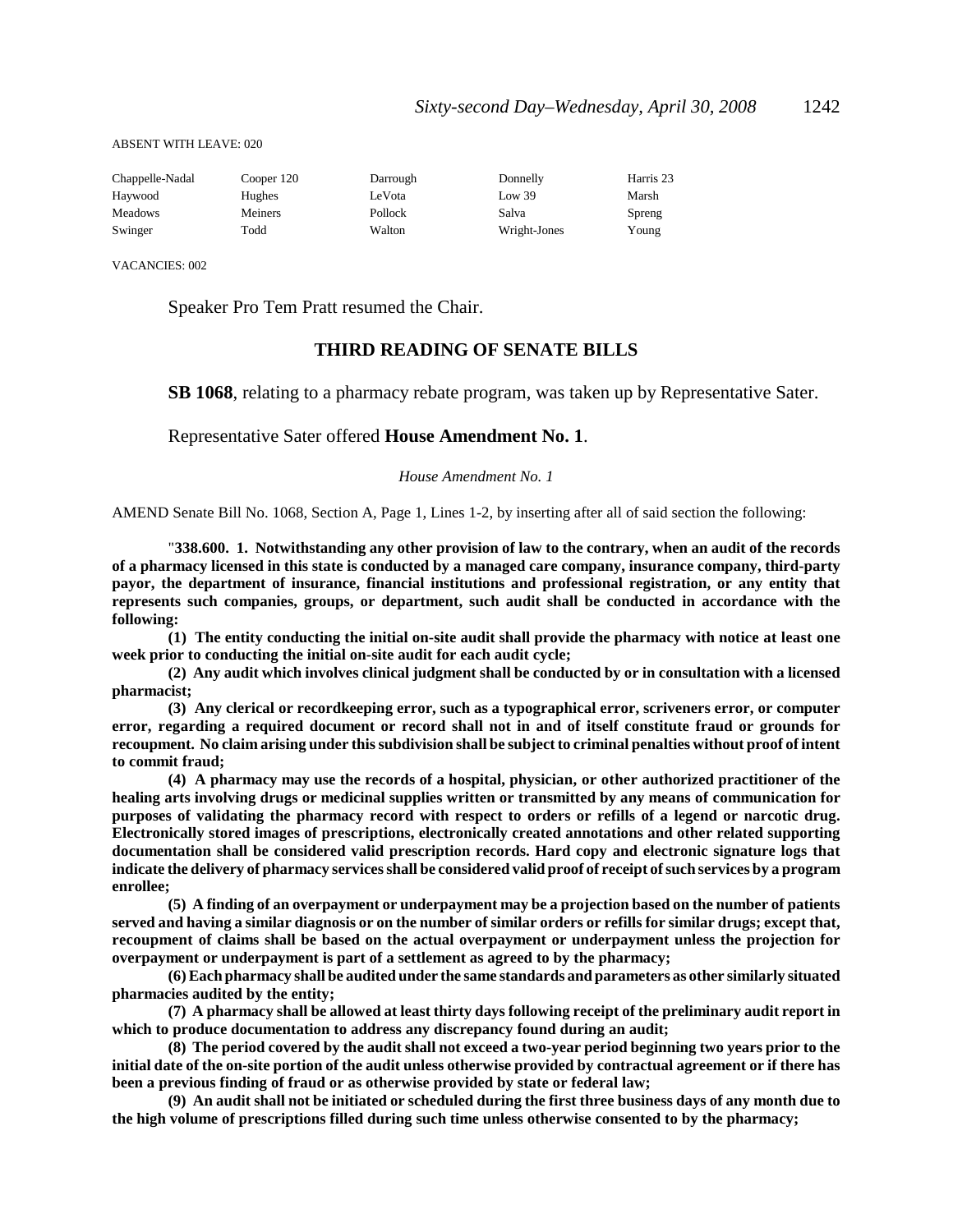**(10) The preliminary audit report shall be delivered to the pharmacy within one hundred twenty days after conclusion of the audit, with reasonable extensions permitted. A final audit report shall be delivered to the pharmacy within six months of receipt by the pharmacy of the preliminary audit report or final appeal, as provided for in subsection 3 of this section, whichever is later;**

**(11) Notwithstanding any other provision in this subsection, the entity conducting the audit shall not use the accounting practice of extrapolation in calculating recoupments or penalties for audits, except as otherwise authorized under subdivision (5) of this subsection.**

**2. Recoupments of any disputed moneys shall only occur after final internal disposition of the audit, including the appeals process set forth in subsection 3 of this section. Should the identified discrepancy for an individual audit exceed twenty five thousand dollars, future payments to the pharmacy in excess of twenty five thousand dollars may be withheld pending finalization of the audit.**

**3. Each entity conducting an audit shall establish an appeals process, lasting no longer than six months, under which a licensed pharmacy may appeal an unfavorable preliminary audit report to the entity. If, following such appeal, the entity finds that an unfavorable audit report or any portion thereof is unsubstantiated, the entity shall dismiss the audit report or such portion without the necessity of any further proceedings.**

**4. Each entity conducting an audit shall provide a copy of the final audit report, after completion of any appeal process, to the plan sponsor.**

**5. This section shall not apply to any audit conducted as a part of an investigation regarding alleged criminal wrongdoing, willful misrepresentation, or abuse.**

**6. This section shall not apply to any audit conducted as part of any inspection or investigation conducted by the board of pharmacy.**"; and

Further amend said bill by amending the title, enacting clause, and intersectional references accordingly.

Representative Bringer raised a point of order that **House Amendment No. 1** goes beyond the scope of the bill.

The Chair ruled the point of order not well taken.

On motion of Representative Sater, **House Amendment No. 1** was adopted.

Representative Schaaf offered **House Amendment No. 2**.

Representative Skaggs raised a point of order that **House Amendment No. 2** goes beyond the scope of the bill.

The Chair ruled the point of order well taken.

Representative Curls offered **House Amendment No. 3**.

*House Amendment No. 3*

AMEND Senate Bill No. 1068, Section A, Page 1, Line 2, by inserting after all of said line the following:

"**338.410. 1. Due to the difficulties of Fibromyalgia patients receiving pharmaceutical treatments there is hereby created within the department of health and senior services the "Missouri Fibromyalgia Awareness Initiative Program". The primary target population for such program shall be women between twenty and sixty years of age.**

**2. The department shall appoint and convene the "Missouri Fibromyalgia Panel" to be comprised of individuals, who shall act in a voluntary capacity, with knowledge and expertise regarding fibromyalgia research, prevention, educational programs, and consumer needs, to guide program development. The panel shall seek and is authorized to accept private, federal, or other public financial support, grants, or other appropriate moneys**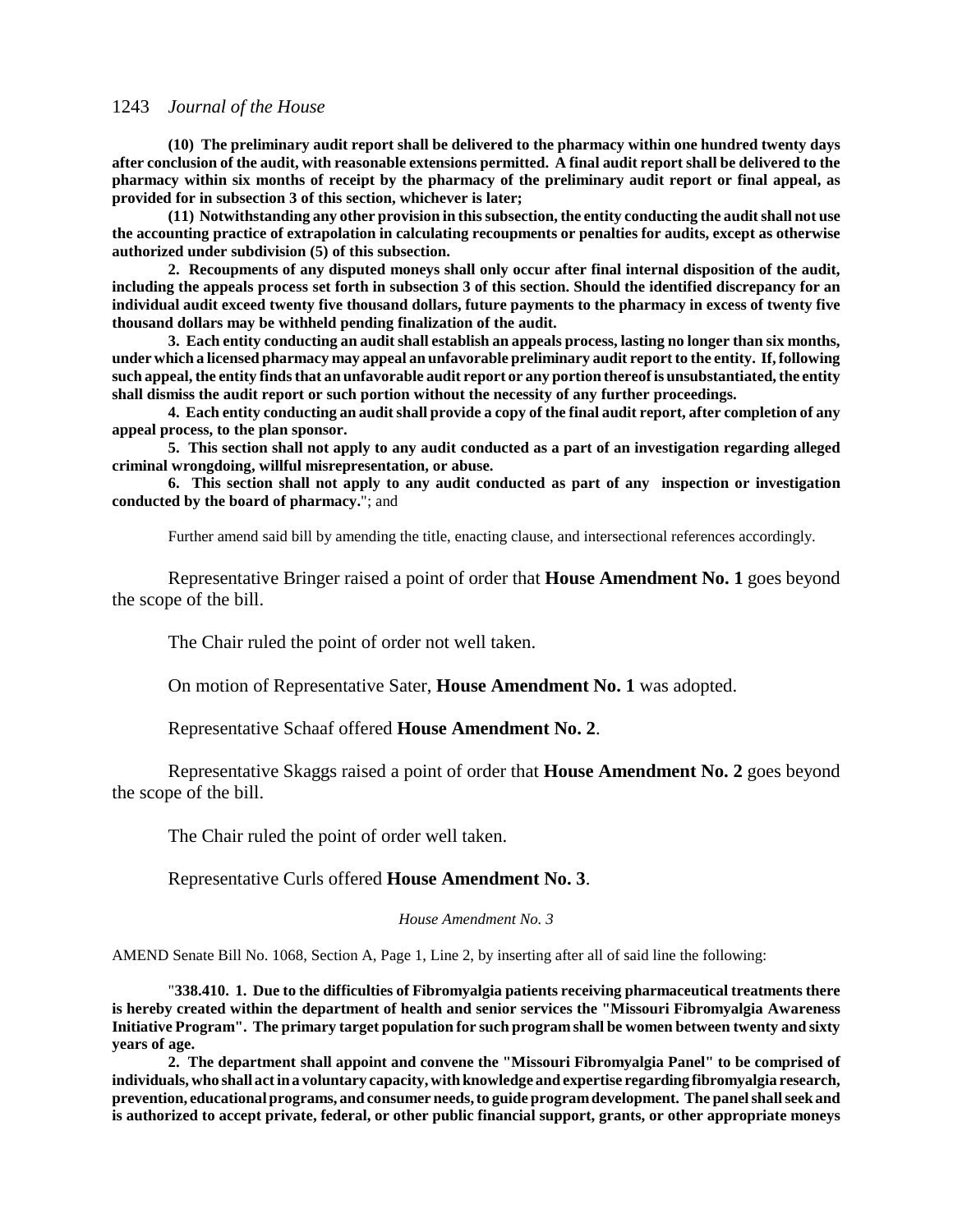**to support the program. The department shall provide the panel and program necessary administrative services and support.**

**3. The panel shall have the following duties:**

**(1) In consultation with the National Fibromyalgia Association, to raise at least fifty thousand dollars through private funding for the purpose of establishing a public information and outreach campaign for issues related to fibromyalgia, including appropriate educational material to promote early diagnosis and treatment, prevention of complications, improvement of quality of life at home and in the workplace, and addressing mental health and disability issues of fibromyalgia patients; and**

**(2) To work with other state and local agencies to promote fibromyalgia education and training programs for physicians and other health professionals.**

**4. This section shall be implemented only to the extent that the panel obtains private funding for the purpose of this section.**"; and

Further amend said bill by amending the title, enacting clause, and intersectional references accordingly.

On motion of Representative Curls, **House Amendment No. 3** was adopted.

On motion of Representative Sater, **SB 1068, as amended**, was read the third time and passed by the following vote:

AYES: 125

| Aull             | Avery              | Baker 123  | <b>Bivins</b> | Bland          |
|------------------|--------------------|------------|---------------|----------------|
| <b>Brandom</b>   | <b>Bringer</b>     | Brown 30   | Brown 50      | <b>Bruns</b>   |
| Casey            | Cooper 120         | Cooper 155 | Cox           | Cunningham 145 |
| Cunningham 86    | Curls              | Davis      | Day           | Deeken         |
| Denison          | Dethrow            | Dixon      | Dougherty     | Dusenberg      |
| El-Amin          | Emery              | Ervin      | Faith         | Fallert        |
| Fares            | Fisher             | Flook      | Frame         | Funderburk     |
| George           | Grill              | Grisamore  | Guest         | Harris 23      |
| Harris 110       | Hobbs              | Hodges     | Hoskins       | Hubbard        |
| Icet             | Johnson            | Jones 89   | Jones 117     | Kasten         |
| Kelly            | Kingery            | Komo       | Kratky        | <b>Kraus</b>   |
| Kuessner         | Lampe              | Lembke     | Liese         | Lipke          |
| Loehner          | May                | McClanahan | McGhee        | Moore          |
| Munzlinger       | Muschany           | Nance      | Nasheed       | <b>Nieves</b>  |
| Nolte            | Norr               | Onder      | Parkinson     | Parson         |
| Pearce           | Pollock            | Portwood   | Pratt         | Ouinn 7        |
| Quinn 9          | Richard            | Robb       | Rucker        | Ruestman       |
| Ruzicka          | Sander             | Sater      | Scavuzzo      | Schaaf         |
| Schad            | <b>Scharnhorst</b> | Schieffer  | Schlottach    | Schneider      |
| Schoeller        | Schoemehl          | Self       | Shively       | Silvey         |
| Skaggs           | Smith 14           | Smith 150  | Stevenson     | St. Onge       |
| Stream           | Sutherland         | Thomson    | Threlkeld     | Tilley         |
| Viebrock         | Vogt               | Wallace    | Walsh         | Wasson         |
| Wells            | Weter              | Whorton    | Wildberger    | Wilson 119     |
| Wilson 130       | Wood               | Wright 159 | Yates         | Mr Speaker     |
| <b>NOES: 014</b> |                    |            |               |                |
| <b>Burnett</b>   | Chappelle-Nadal    | Daus       | Holsman       | Low 39         |
| Lowe 44          | Roorda             | Storch     | Talboy        | Villa          |
| Witte            | Yaeger             | Zimmerman  | Zweifel       |                |

PRESENT: 000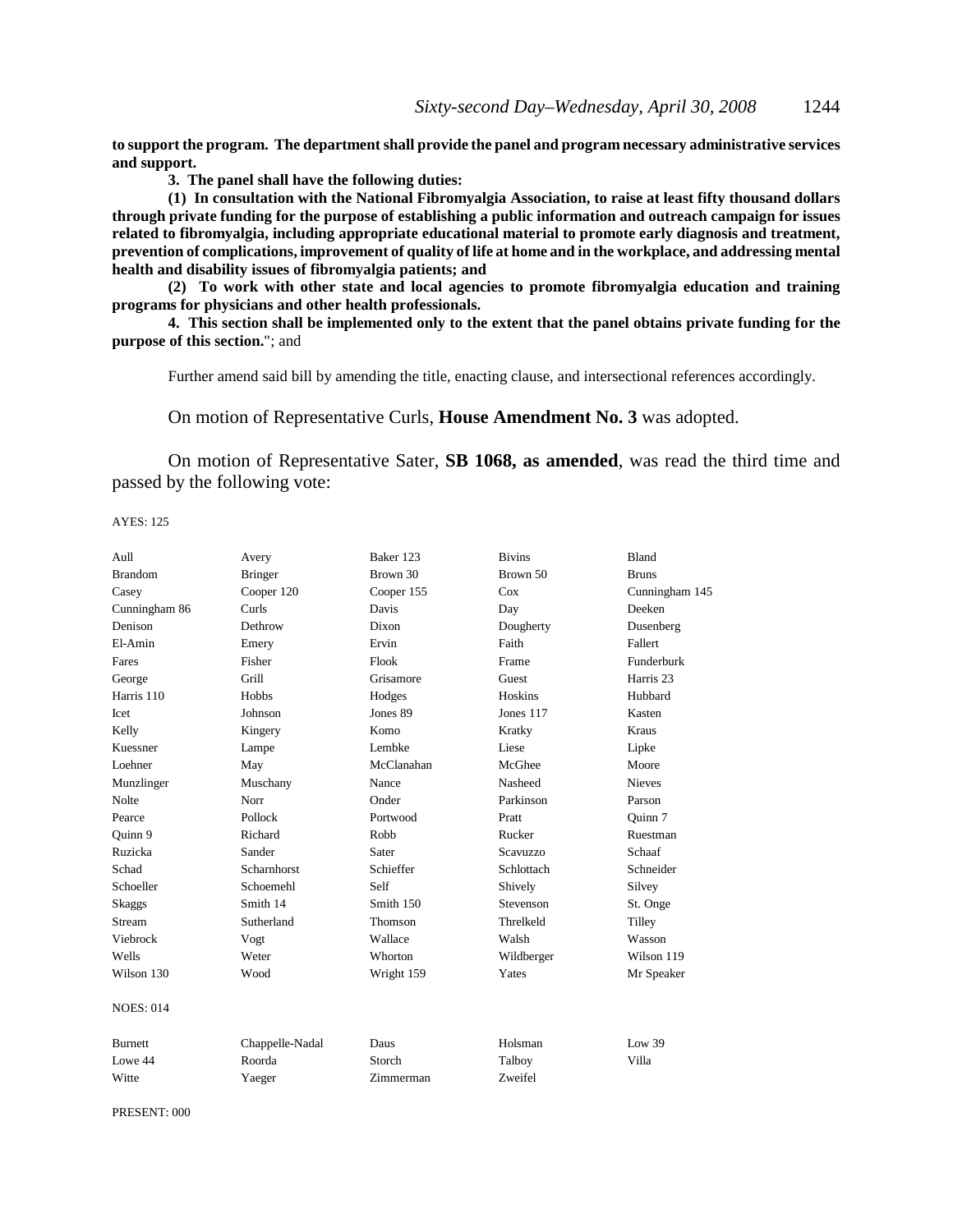#### ABSENT WITH LEAVE: 022

| Baker 25       | Corcoran | Darrough | Donnelly | Franz    |
|----------------|----------|----------|----------|----------|
| Haywood        | Hughes   | Hunter   | LeVota   | Marsh    |
| <b>Meadows</b> | Meiners  | Oxford   | Page     | Robinson |
| Salva          | Spreng   | Swinger  | Todd     | Walton   |
| Wright-Jones   | Young    |          |          |          |

VACANCIES: 002

Speaker Pro Tem Pratt declared the bill passed.

**HCS SCS SB 830**, relating to the Returning Heroes' Education Act, was taken up by Representative Day.

## Representative Frame offered **House Amendment No. 1**.

#### *House Amendment No. 1*

AMEND House Committee Substitute for Senate Committee Substitute for Senate Bill No. 830, Page 1, Section 173.900, Line 4, by striking the following:

"after September 11, 2001"; and

Further amend said bill by amending the title, enacting clause, and intersectional references accordingly.

Representative Pearce resumed the Chair.

Representative Frame moved that **House Amendment No. 1** be adopted.

Which motion was defeated by the following vote:

| Aull             | Bland      | <b>Bringer</b> | Brown 30       | <b>Burnett</b> |
|------------------|------------|----------------|----------------|----------------|
| Casey            | Cooper 155 | Curls          | Daus           | Dixon          |
| Dusenberg        | El-Amin    | Emery          | Fallert        | Flook          |
| Frame            | George     | Grill          | Harris 110     | Haywood        |
| Hodges           | Holsman    | Hubbard        | Johnson        | Jones 89       |
| Kingery          | Komo       | Kratky         | Kraus          | Kuessner       |
| Lampe            | Lembke     | LeVota         | Liese          | Lipke          |
| Low 39           | McClanahan | <b>Meadows</b> | Nance          | Nasheed        |
| Oxford           | Portwood   | Pratt          | Quinn 9        | Roorda         |
| Rucker           | Scavuzzo   | Schaaf         | Schieffer      | Schoemehl      |
| Self             | Shively    | Silvey         | Skaggs         | Storch         |
| Talboy           | Threlkeld  | Villa          | Walsh          | Whorton        |
| Witte            | Yaeger     | Yates          | Zimmerman      | Zweifel        |
| <b>NOES: 072</b> |            |                |                |                |
| Avery            | Baker 123  | <b>Bivins</b>  | <b>Brandom</b> | Brown 50       |
| <b>Bruns</b>     | Cox        | Cunningham 145 | Cunningham 86  | Davis          |
| Day              | Deeken     | Denison        | Dethrow        | Ervin          |
| Faith            | Fares      | Fisher         | Franz          | Funderburk     |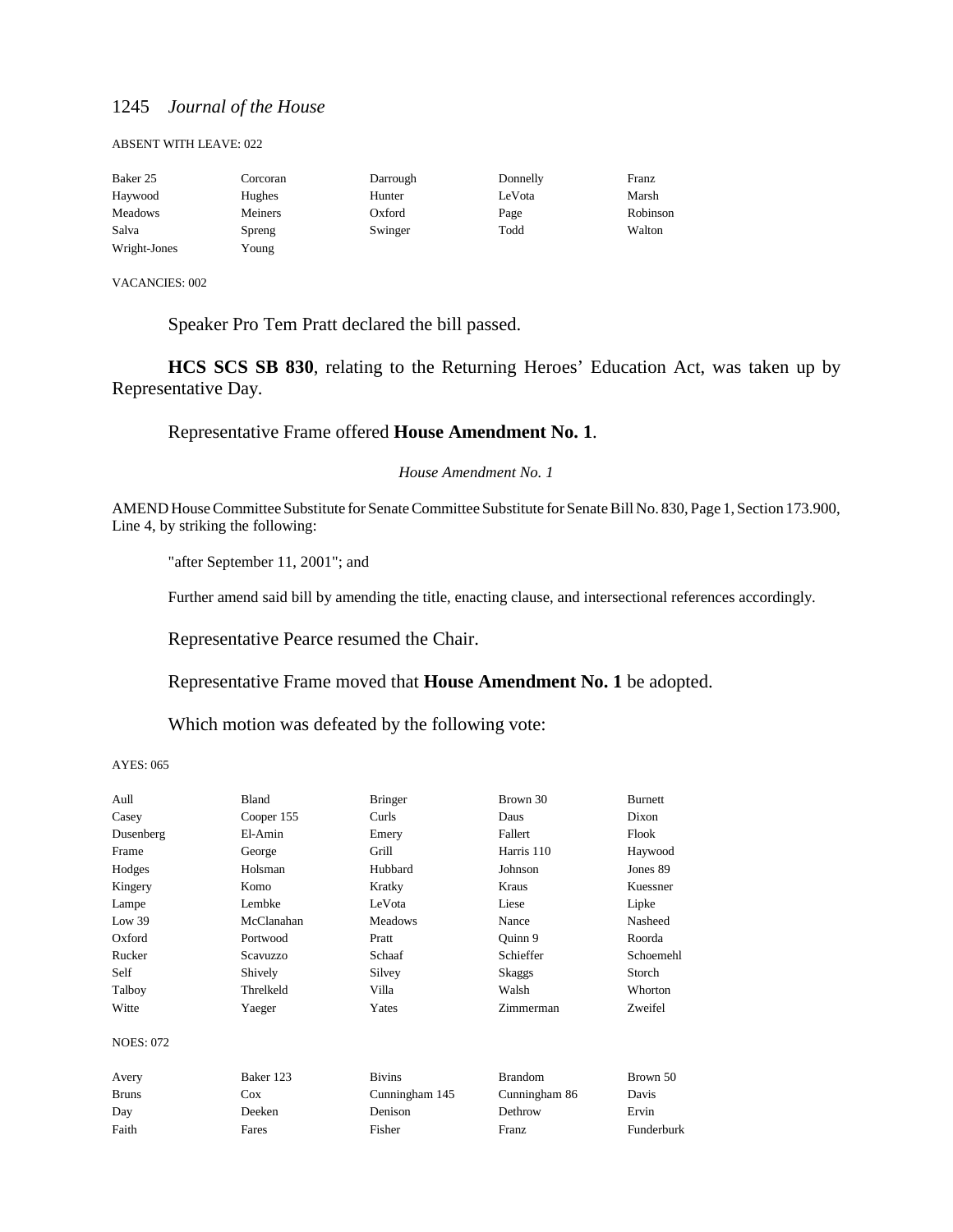## *Sixty-second Day–Wednesday, April 30, 2008* 1246

| Grisamore          | Guest      | Hobbs      | Hoskins    | Icet       |
|--------------------|------------|------------|------------|------------|
| Jones 117          | Kasten     | Kelly      | Loehner    | May        |
| McGhee             | Moore      | Munzlinger | Muschany   | Nieves     |
| Nolte              | Norr       | Onder      | Parkinson  | Parson     |
| Pearce             | Pollock    | Ouinn 7    | Richard    | Robb       |
| Ruestman           | Ruzicka    | Sander     | Sater      | Schad      |
| <b>Scharnhorst</b> | Schlottach | Schneider  | Schoeller  | Smith 14   |
| Smith 150          | Stevenson  | St. Onge   | Stream     | Sutherland |
| Thomson            | Tilley     | Viebrock   | Wallace    | Wasson     |
| Wells              | Weter      | Wilson 119 | Wilson 130 | Wood       |
| Wright 159         | Mr Speaker |            |            |            |

#### PRESENT: 000

#### ABSENT WITH LEAVE: 024

| Baker 25 | Chappelle-Nadal | Cooper 120   | Corcoran | Darrough |
|----------|-----------------|--------------|----------|----------|
| Donnelly | Dougherty       | Harris 23    | Hughes   | Hunter   |
| Lowe 44  | Marsh           | Meiners      | Page     | Robinson |
| Salva    | Spreng          | Swinger      | Todd     | Vogt     |
| Walton   | Wildberger      | Wright-Jones | Young    |          |

#### VACANCIES: 002

Speaker Pro Tem Pratt resumed the Chair.

Representative Schoemehl offered **House Amendment No. 2**.

Representative Jones (89) raised a point of order that **House Amendment No. 2** goes beyond the scope of the bill.

The Chair ruled the point of order well taken.

Representative Pearce resumed the Chair.

Representative Skaggs offered **House Amendment No. 3**.

*House Amendment No. 3*

AMEND House Committee Substitute for Senate Committee Substitute for Senate Bill No. 830, Page 1, Section 173.900, Line 10, by inserting immediately before the "," on said line the following:

#### "**and shall charge no tuition for disabled combat veterans**"; and

Further amend said section, Lines 14, 15, and 16, by striking all of said lines and inserting in lieu thereof the following:

"**degree**"; and

Further amend said bill by amending the title, enacting clause, and intersectional references accordingly.

Representative Avery offered **House Substitute Amendment No. 1 for House Amendment No. 3**.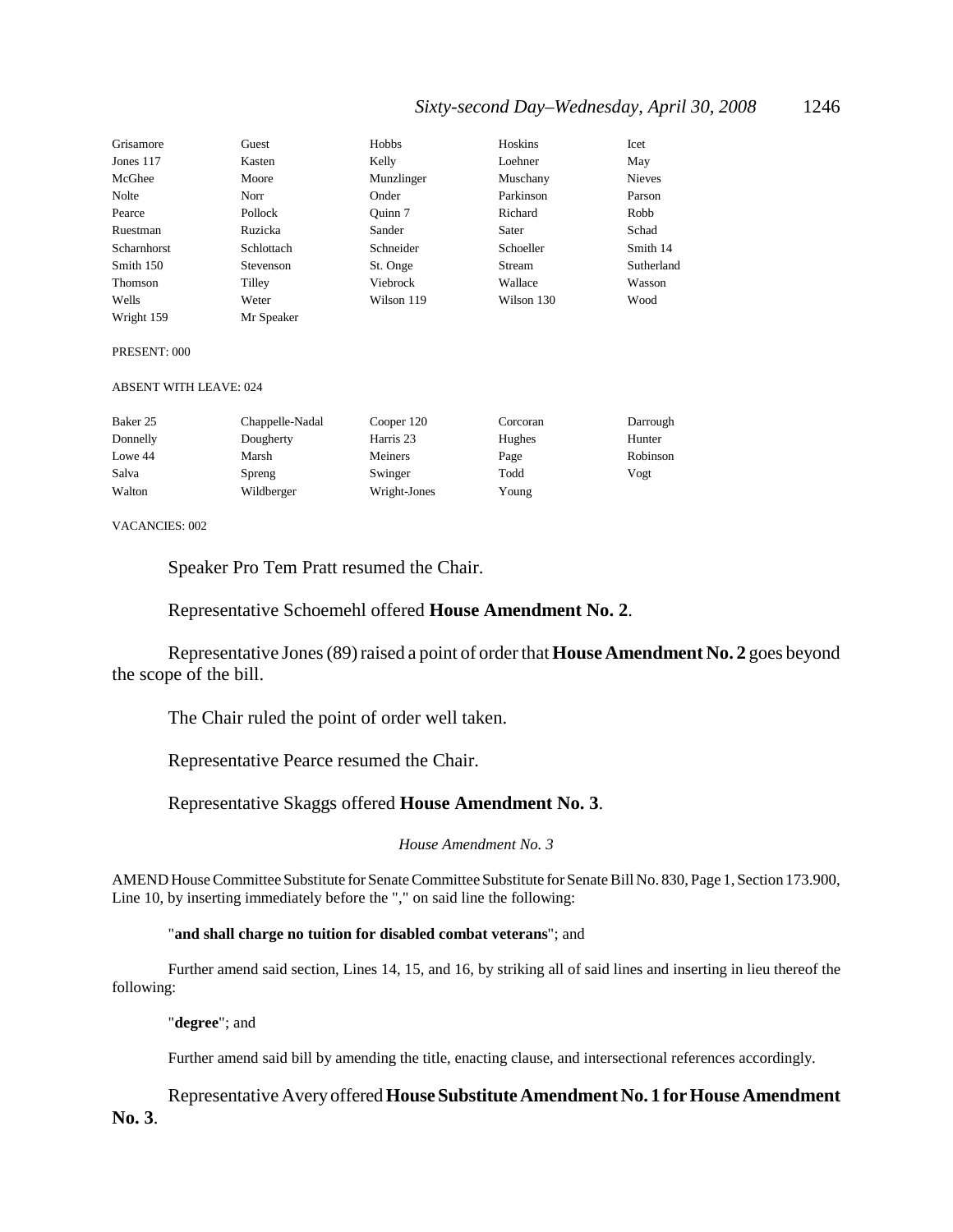Representative Bringer raised a point of order that **House Substitute Amendment No. 1 for House Amendment No. 3** is not a true substitute amendment.

Representative Pearce requested a parliamentary ruling.

## **House Substitute Amendment No. 1 for House Amendment No. 3** was withdrawn.

Representative Avery offered **House Amendment No. 1 to House Amendment No. 3**.

*House Amendment No. 1 to House Amendment No. 3*

AMEND House Amendment No. 3 to House Committee Substitute for Senate Committee Substitute for Senate Bill No. 830, Section 173.900, Page 1, Line 4, by deleting the words, "**armed combat in the military**" and inserting in lieu thereof the words, "**federally recognized combat zone**"; and

Further amend said bill by amending the title, enacting clause, and intersectional references accordingly.

**HCS SCS SB 830, with House Amendment No. 1 to House Amendment No. 3, and House Amendment No. 3, pending**, was laid over.

## **COMMITTEE REPORTS**

## **Committee on Conservation and Natural Resources**, Chairman Hobbs reporting:

Mr. Speaker: Your Committee on Conservation and Natural Resources, to which was referred **HB 2460**, begs leave to report it has examined the same and recommends that the **House Committee Substitute Do Pass**, and pursuant to Rule 25(21)(f) be referred to the Committee on Rules.

Mr. Speaker: Your Committee on Conservation and Natural Resources, to which was referred **SCR 31**, begs leave to report it has examined the same and recommends that it **Do Pass**, and pursuant to Rule 25(21)(f) be referred to the Committee on Rules.

## **Committee on Crime Prevention and Public Safety**, Chairman Bruns reporting:

Mr. Speaker: Your Committee on Crime Prevention and Public Safety, to which was referred **SS SCS SJRs 34 & 30**, begs leave to report it has examined the same and recommends that it **Do Pass**, and pursuant to Rule 25(21)(f) be referred to the Committee on Rules.

Mr. Speaker: Your Committee on Crime Prevention and Public Safety, to which was referred **SCS SBs 754 & 794**, begs leave to report it has examined the same and recommends that the **House Committee Substitute Do Pass**, and pursuant to Rule 25(21)(f) be referred to the Committee on Rules.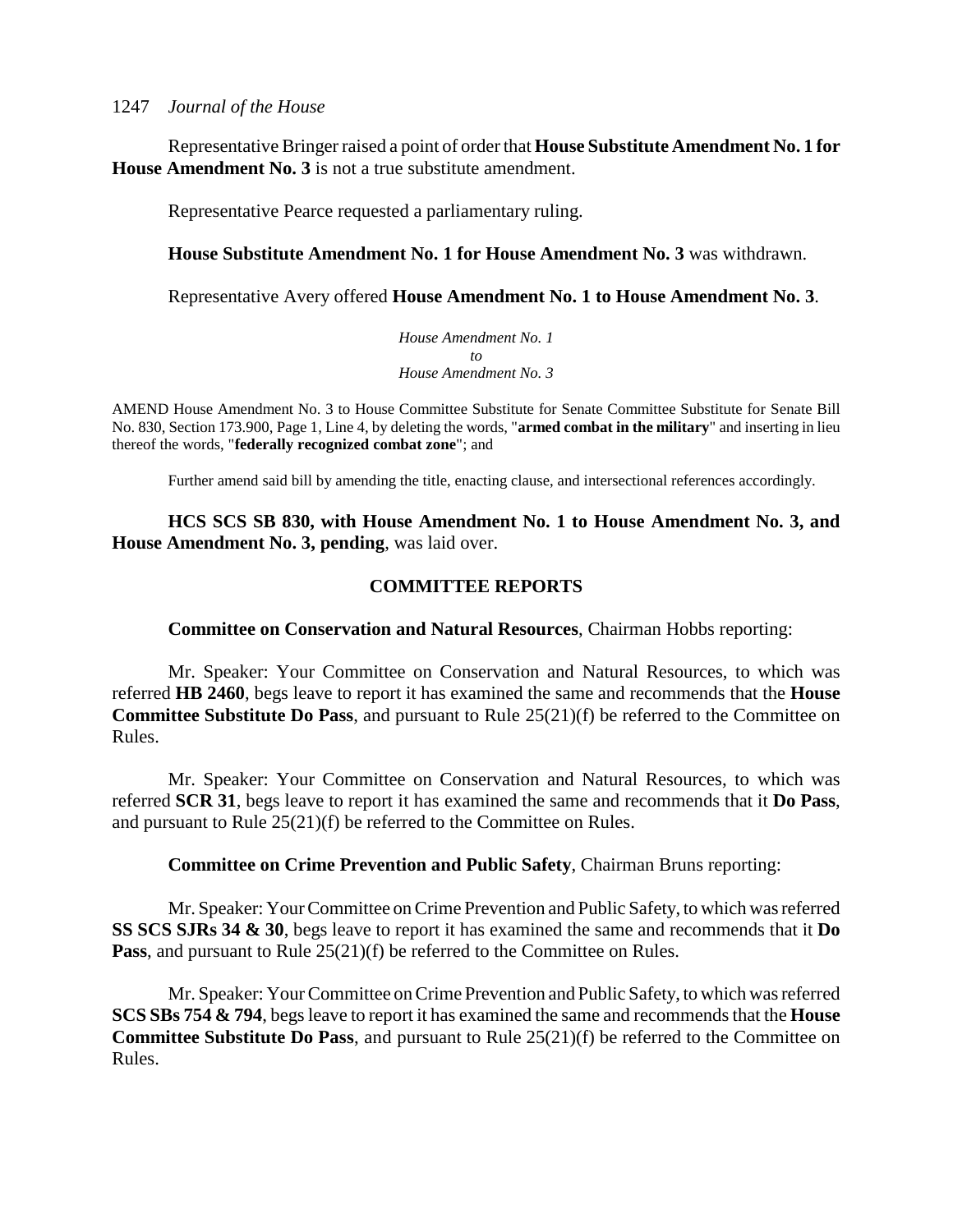## **Committee on Health Care Policy**, Chairman Cooper (155) reporting:

Mr. Speaker: Your Committee on Health Care Policy, to which was referred **SS SCS SB 768**, begs leave to report it has examined the same and recommends that it **Do Pass**, and pursuant to Rule 25(21)(f) be referred to the Committee on Rules.

Mr. Speaker: Your Committee on Health Care Policy, to which was referred **SS SCS SB 778**, begs leave to report it has examined the same and recommends that the **House Committee Substitute Do Pass**, and pursuant to Rule 25(21)(f) be referred to the Committee on Rules.

Mr. Speaker: Your Committee on Health Care Policy, to which was referred **SCS SB 1081**, begs leave to report it has examined the same and recommends that the **House Committee Substitute Do Pass**, and pursuant to Rule 25(21)(f) be referred to the Committee on Rules.

**Committee on Local Government**, Chairman Schneider reporting:

Mr. Speaker: Your Committee on Local Government, to which was referred **SCS SB 765**, begs leave to report it has examined the same and recommends that the **House Committee Substitute Do Pass**, and pursuant to Rule 25(21)(f) be referred to the Committee on Rules.

Mr. Speaker: Your Committee on Local Government, to which was referred **SB 845**, begs leave to report it has examined the same and recommends that the **House Committee Substitute Do Pass**, and pursuant to Rule 25(21)(f) be referred to the Committee on Rules.

**Committee on Rules**, Chairman Cooper (120) reporting:

Mr. Speaker: Your Committee on Rules, to which was referred **HR 185**, begs leave to report it has examined the same and recommends that it **Do Pass**.

#### HOUSE RESOLUTION NO. 185

WHEREAS, Section 21.155, RSMo, provides that the House of Representatives may, by resolution, continue in employment such number of efficient employees after any adjournment of a regular session or sine die adjournment of the General Assembly as may be necessary for operation of the House; and

WHEREAS, the House of Representatives will have need for secretarial, administrative, and research, budget, and support staff after the adjournment of the House on May 16, 2008; and

WHEREAS, employees of the House of Representatives are designated and funded in House Bill No. 2012, including those employees who may be needed for veto, special, or extraordinary sessions of the House:

NOW, THEREFORE, BE IT RESOLVED that the Missouri House of Representatives, Ninety-fourth General Assembly, may employ for the period between May 16, 2008, and January 7, 2009, such employees as are necessary to perform the duties of the House, not to exceed that amount authorized pursuant to appropriation. Such employees shall include necessary secretarial, administrative, and research, budget, and support staff personnel appointed by the Speaker whose terms of employment are established by the Committee on Administration and Accounts.

Mr. Speaker: Your Committee on Rules, to which was referred **HCS HCR 27**, begs leave to report it has examined the same and recommends that it **Do Pass**.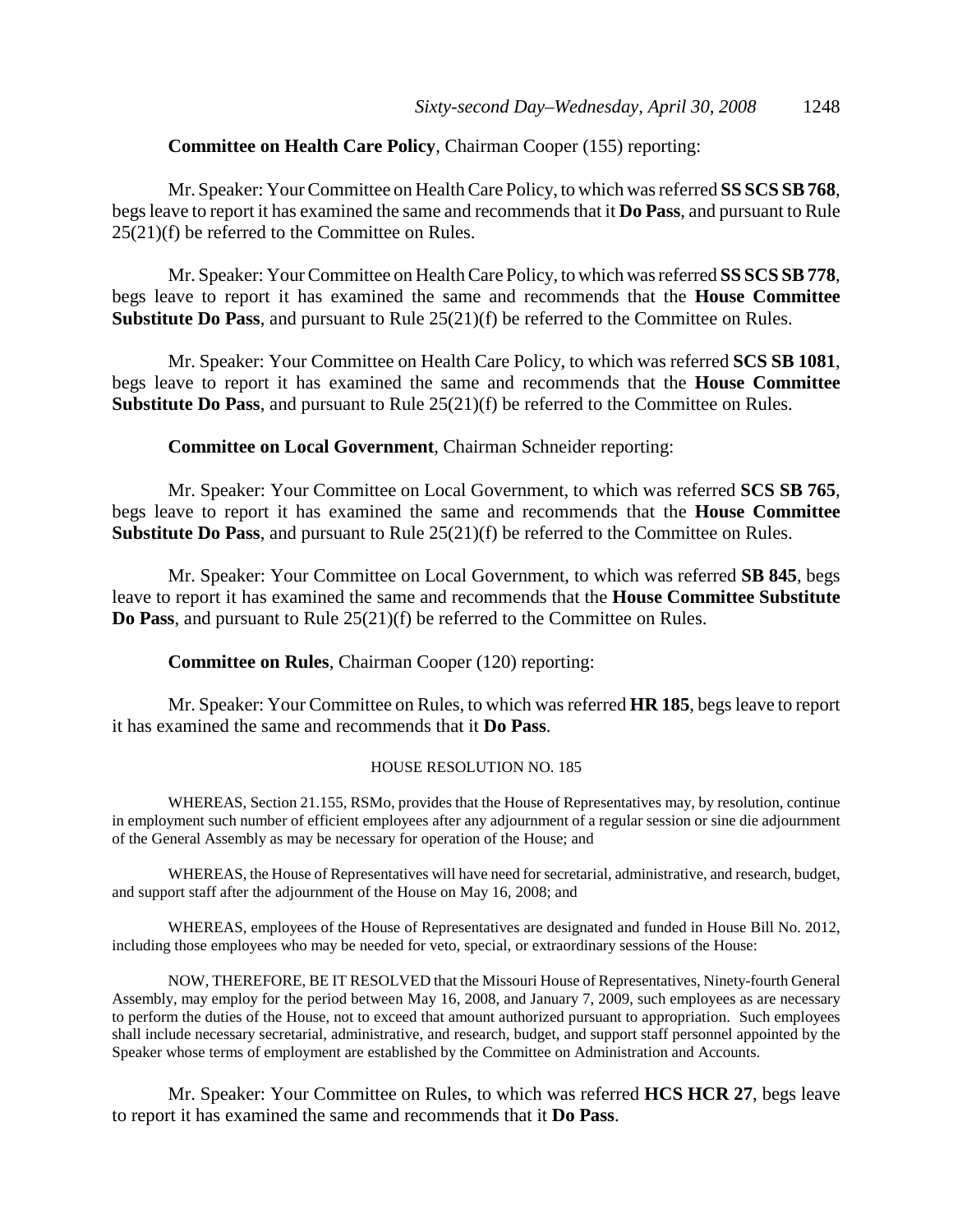Mr. Speaker: Your Committee on Rules, to which was referred **HCS HB 1468**, begs leave to report it has examined the same and recommends that it **Do Pass**.

Mr. Speaker: Your Committee on Rules, to which was referred **HCS HBs 1582 & 1963**, begs leave to report it has examined the same and recommends that it **Do Pass**.

Mr. Speaker: Your Committee on Rules, to which was referred **HCS HBs 1736 & 2320**, begs leave to report it has examined the same and recommends that it **Do Pass**.

Mr. Speaker: Your Committee on Rules, to which was referred **HCS SS SCS SB 718**, begs leave to report it has examined the same and recommends that it **Be Returned to Committee of Origin**.

Mr. Speaker: Your Committee on Rules, to which was referred **HCS SB 762**, begs leave to report it has examined the same and recommends that it **Do Pass**.

Mr. Speaker: Your Committee on Rules, to which was referred **HCS SCS SB 781**, begs leave to report it has examined the same and recommends that it **Be Returned to Committee of Origin**.

Mr. Speaker: Your Committee on Rules, to which was referred **HCS SB 976**, begs leave to report it has examined the same and recommends that it **Be Returned to Committee of Origin**.

Mr. Speaker: Your Committee on Rules, to which was referred **HCS SCS SBs 1225 & 1226**, begs leave to report it has examined the same and recommends that it **Be Returned to Committee of Origin**.

## **MESSAGES FROM THE SENATE**

Mr. Speaker: I am instructed by the Senate to inform the House of Representatives that the Senate has taken up and passed **SS HB 1678**, entitled:

An act to repeal sections 41.1010, 42.007, 160.053, 160.518, 168.021, 170.011, and 620.515, RSMo, and to enact in lieu thereof nine new sections relating to members of the military and their families.

With Senate Amendment No. 2 and Senate Amendment No. 4.

### *Senate Amendment No. 2*

AMEND Senate Substitute for House Bill No. 1678, Page 56, Section 173.234, Line 18, by inserting immediately after all of said line the following:

"**173.900. 1. This act shall be known and may be cited as the "Missouri Returning Heroes' Education Act".**

**2. For the purpose of this section, the term "combat veteran" shall mean a person who served in armed combat in the military after September 11, 2001, and to whom the following criteria shall apply:**

**(1) The veteran was a Missouri resident when first entering the military; and**

**(2) The veteran was discharged from military service under honorable conditions.**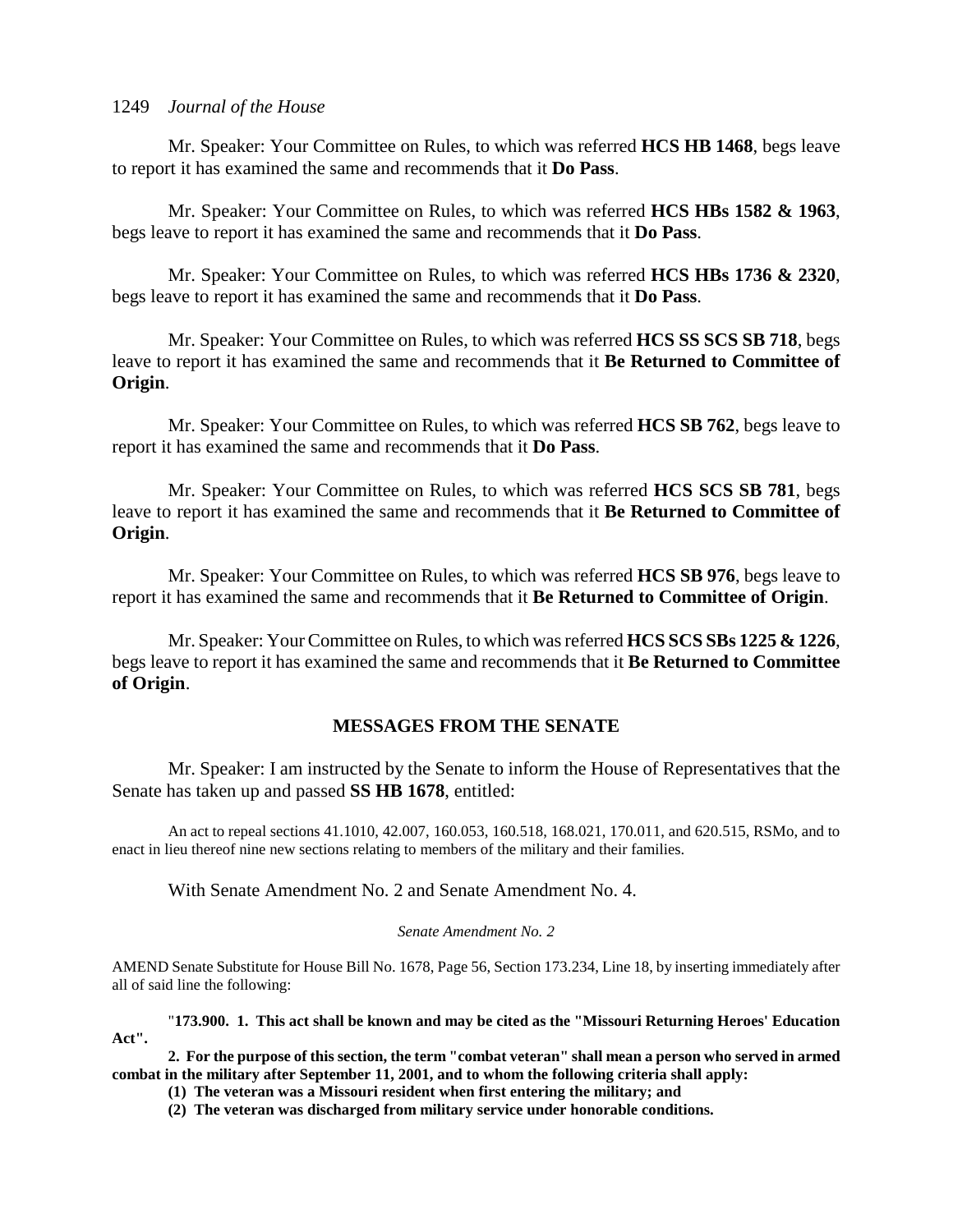**3. All public institutions of higher education that receive any state funds appropriated by the general assembly shall limit the amount of tuition such institutions charge to combat veterans to fifty dollars per credit hour, as long as the veteran achieves and maintains a cumulative grade point average of at least two and one-half on a four point scale, or its equivalent. The tuition limitation shall only be applicable if the combat veteran is enrolled in a program leading to a certificate, or an associate or baccalaureate degree. The period during which a combat veteran is eligible for a tuition limitation under this section shall expire at the end of the ten-year period beginning on the date of such veteran's last discharge from service.**

**4. The coordinating board for higher education shall ensure that all applicable institutions of higher education in this state comply with the provisions of this section and may promulgate rules for the efficient implementation of this section.**

**5. If a combat veteran is eligible to receive financial assistance under any other federal or state student aid program, public or private, the full amount of such aid shall be reported to the board by the institution and the veteran. The tuition limitation under this section shall be provided after all other federal and state aid for which the veteran is eligible has been applied, and no combat veteran shall receive more than the actual cost of attendance when the limitation is combined with other aid made available to such veteran.**

**6. Each institution may report to the board the amount of tuition waived in the previous fiscal year under the provisions of this act. This information may be included in each institution's request for appropriations to the board for the following year. The board may include this information in its appropriations recommendations to the governor and the general assembly. The general assembly may reimburse institutions for the cost of the waiver for the previous year as part of the operating budget. Nothing in this subsection shall be construed to deny a combat veteran a tuition limitation if the general assembly does not appropriate money for reimbursement to an institution.**

**7. Any rule or portion of a rule, as that term is defined in section 536.010, RSMo, that is created under the authority delegated in this section shall become effective only if it complies with and is subject to all of the provisions of chapter 536, RSMo, and, if applicable, section 536.028, RSMo. This section and chapter 536, RSMo, are nonseverable and if any of the powers vested with the general assembly pursuant to chapter 536, RSMo, to review, to delay the effective date, or to disapprove and annul a rule are subsequently held unconstitutional, then the grant of rulemaking authority and any rule proposed or adopted after August 28, 2008, shall be invalid and void.**"; and

Further amend the title and enacting clause accordingly.

#### *Senate Amendment No. 4*

AMEND Senate Substitute for House Bill No. 1678, Page 56, Section 173.234, Line 18, by inserting immediately after said line the following:

"**452.412. A party's absence, relocation, or failure to comply with custody and visitation orders shall not, by itself, be sufficient to justify a modification of a custody or visitation order if the reason for the absence, relocation, or failure to comply is the party's activation to military service and deployment out-of-state.**"; and

Further amend the title and enacting clause accordingly.

In which the concurrence of the House is respectfully requested.

Mr. Speaker: I am instructed by the Senate to inform the House of Representatives that the Senate refuses to concur in **HCS SB 841, as amended**, and requests the House recede from its position and failing to do so grant the Senate a conference thereon.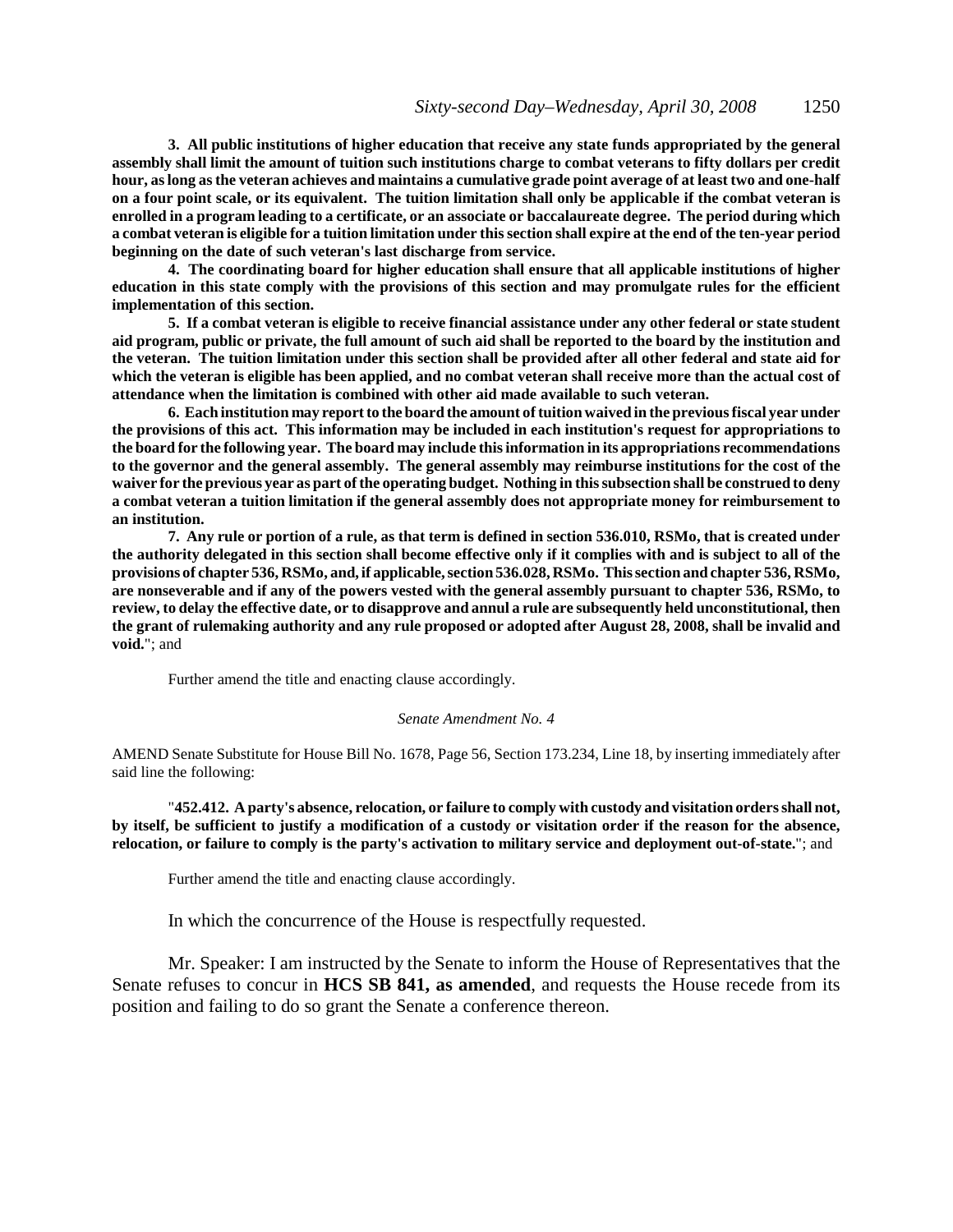Mr. Speaker: I am instructed by the Senate to inform the House of Representatives that the Senate has taken up and passed **SCS SB 865**, entitled:

An act to repeal section 143.141, RSMo, and to enact in lieu thereof two new sections relating to prohibiting discrimination in life insurance based upon lawful travel destinations, with penalty provisions.

In which the concurrence of the House is respectfully requested.

Mr. Speaker: I am instructed by the Senate to inform the House of Representatives that the Senate has taken up and adopted **HCS SCS SB 939** and has taken up and passed **HCS SCS SB 939**.

### **COMMUNICATION**

April 29, 2008

The Honorable Rod Jetton Speaker, Missouri House of Representatives Room 308 State Capitol Building Jefferson City, MO 65101

Dear Speaker Jetton:

The following HRs have been offered and turned over to your Committee on Rules. Your Committee on Rules approves the following 2008 HR requests.

| <b>HR 11</b> | <b>HR</b> 123 | <b>HR 297</b> | <b>HR 447</b> | <b>HR</b> 1691 |
|--------------|---------------|---------------|---------------|----------------|
| <b>HR 18</b> | HR 124        | <b>HR 327</b> | <b>HR 702</b> | <b>HR 1747</b> |
| <b>HR 26</b> | <b>HR</b> 134 | <b>HR 340</b> | <b>HR 887</b> |                |
| <b>HR 62</b> | <b>HR 140</b> | <b>HR 440</b> | <b>HR 902</b> |                |

These HRs request the use of the House Chamber for various organization meetings, when it is not in use. Some of these event requests have already taken place. As in the past, the procedure is to instruct Keith Sappington to schedule the use of the Chamber for these groups. This practice saves Floor time and has worked well in past years.

Thank you for your attention to this.

/s/ Shannon Cooper State Representative District 120

cc: Keith Sappington

### **ADJOURNMENT**

On motion of Representative Tilley, the House adjourned until 10:00 a.m., Thursday, May 1, 2008.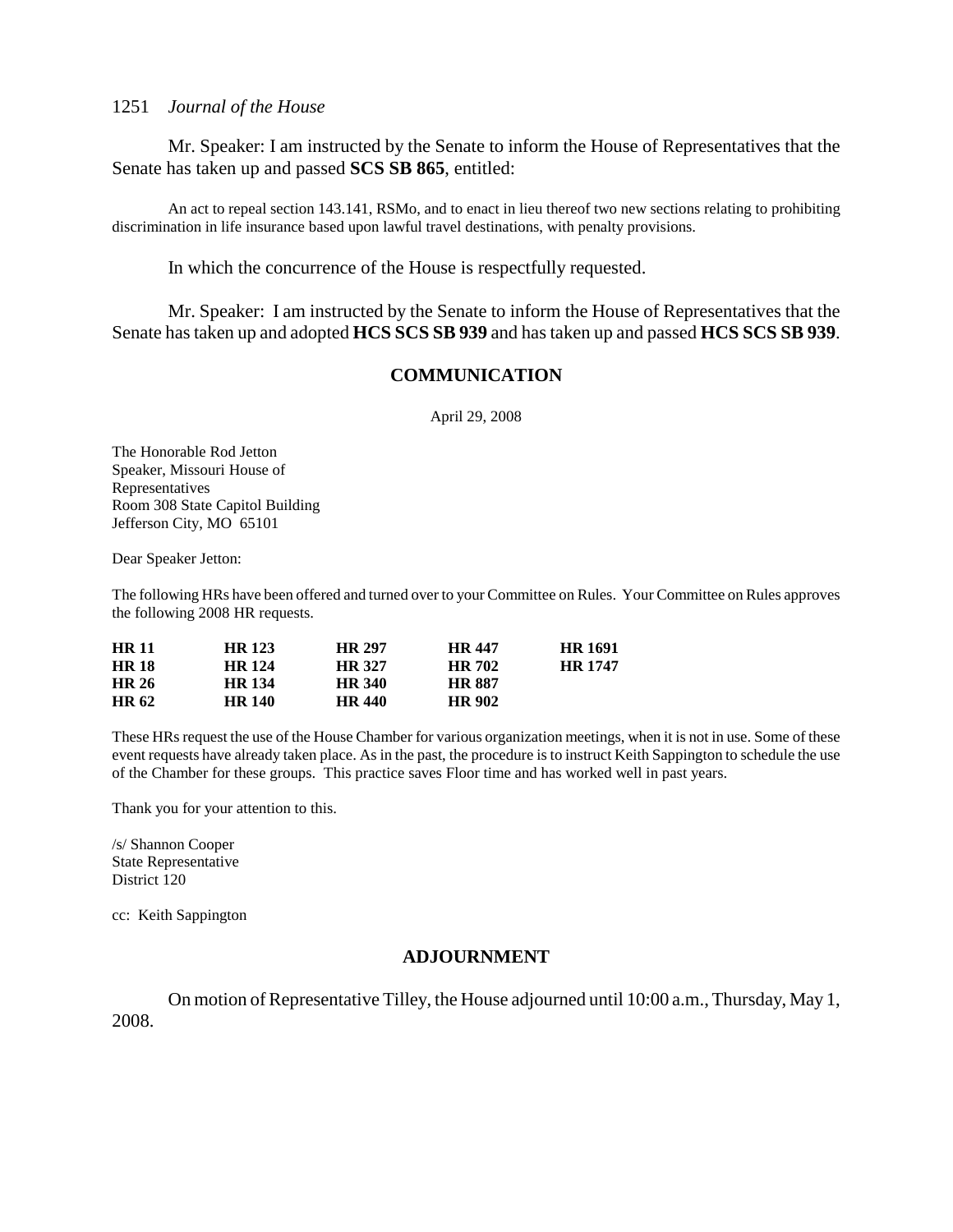## **COMMITTEE MEETINGS**

## AGRICULTURE POLICY

Thursday, May 1, 2008, 9:15 a.m. Hearing Room 6. Executive session may follow. CORRECTED NOTICE. Public hearing to be held on: HB 1884

CONFERENCE COMMITTEE - APPROPRIATIONS Thursday, May 1, 2008, 8:00 a.m. Senate Lounge. Executive session may follow. CANCELLED. Public hearings to be held on: SCS HCS HB 2002, SCS HCS HB 2003, SCS HB 2004, SCS HCS HB 2005, SCS HCS HB 2006, SCS HCS HB 2007, SCS HCS HB 2008, SCS HCS HB 2009, SCS HCS HB 2010, SCS HCS HB 2011, SCS HCS HB 2012, SCS HCS HB 2013

CRIME PREVENTION AND PUBLIC SAFETY Thursday, May 1, 2008, 8:00 a.m. Hearing Room 3. EXECUTIVE SESSION ONLY.

FISCAL REVIEW Thursday, May 1, 2008, 8:30 a.m. Hearing Room 5. Any bills presented to this committee.

## JOINT COMMITTEE ON EDUCATION

Tuesday, May 6, 2008, 1:00 p.m. Hearing Room 7. Election of Chairman and Vice Chairman. Discussion of Department of Elementary and Secondary Education's Professional Development Grants.

## JOINT COMMITTEE ON LEGISLATIVE RESEARCH

Monday, May 5, 2008, 12:00 p.m. Hearing Room 6. Second Injury Fund reports; testimony from Attorney General and State Treasurer's offices; criminal codes revision project; old and new business. Some portions may be closed pursuant to 610.021.

**JUDICIARY** Thursday, May 1, 2008, Hearing Room 7 upon afternoon adjournment. Executive session may follow. Public hearings to be held on: HCS SCS SB 781, HCS SB 976

### **RULES**

Thursday, May 1, 2008, Hearing Room 5 upon afternoon adjournment. Executive session may follow. Public hearing to be held on: HB 1484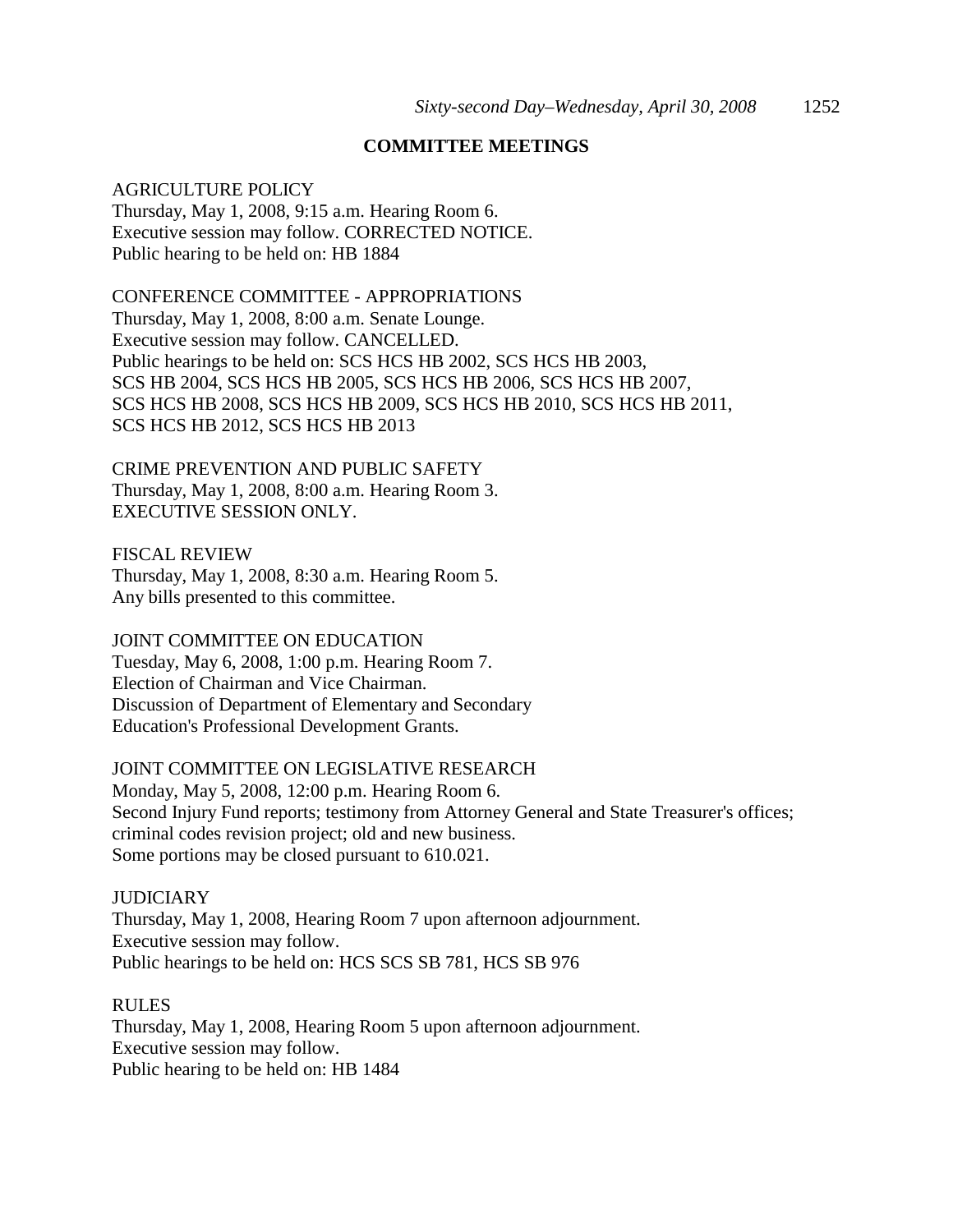RULES - PURSUANT TO RULE 25(21)(f) Thursday, May 1, 2008, Hearing Room 5 upon afternoon adjournment. Executive session may follow. Public hearings to be held on: HCS SCS SB 994, SS SB 1159, HCS SCS SB 720, HCS SCS SBs 754 & 794, SCR 31, HCS HBs 2281, 2489 & 2537, HB 1594, HCS HB 2460, HCS HJR 64

SPECIAL COMMITTEE ON IMMIGRATION Thursday, May 1, 2008, House Chamber side gallery upon afternoon adjournment. Executive session will be held.

SPECIAL COMMITTEE ON PROFESSIONAL REGISTRATION AND LICENSING Thursday, May 1, 2008, 8:00 a.m. Hearing Room 7. Executive session may follow. Public hearings to be held on: HB 2594, SCS SB 788

## **HOUSE CALENDAR**

## SIXTY-THIRD DAY, THURSDAY, MAY 1, 2008

## **HOUSE BILLS FOR PERFECTION**

- 1 HCS HB 1836 Flook
- 2 HCS#2 HB 1886 Scharnhorst
- 3 HCS HB 1802 Wilson (130)
- 4 HB 2144 Whorton
- 5 HB 1535 Deeken
- 6 HB 1517 Cox
- 7 HCS HB 2112 Emery
- 8 HB 1372 McGhee
- 9 HCS HB 1590 Munzlinger
- 10 HCS HB 1504 Walton
- 11 HCS HB 2156 Grill
- 12 HCS HB 2159 Grill
- 13 HB 1562 LeVota
- 14 HCS HB 2239 Stevenson
- 15 HCS HB 1438 Kelly
- 16 HCS HB 1990, as amended, HA 2, pending Wilson (130)
- 17 HCS HB 2110 Dixon
- 18 HCS HB 1723 Franz
- 19 HCS HB 1745 Robb
- 20 HB 1764 Parson
- 21 HB 1871 Deeken
- 22 HB 1934 May
- 23 HCS HB 1974 Schlottach
- 24 HB 2207 Hoskins
- 25 HB 2514 Weter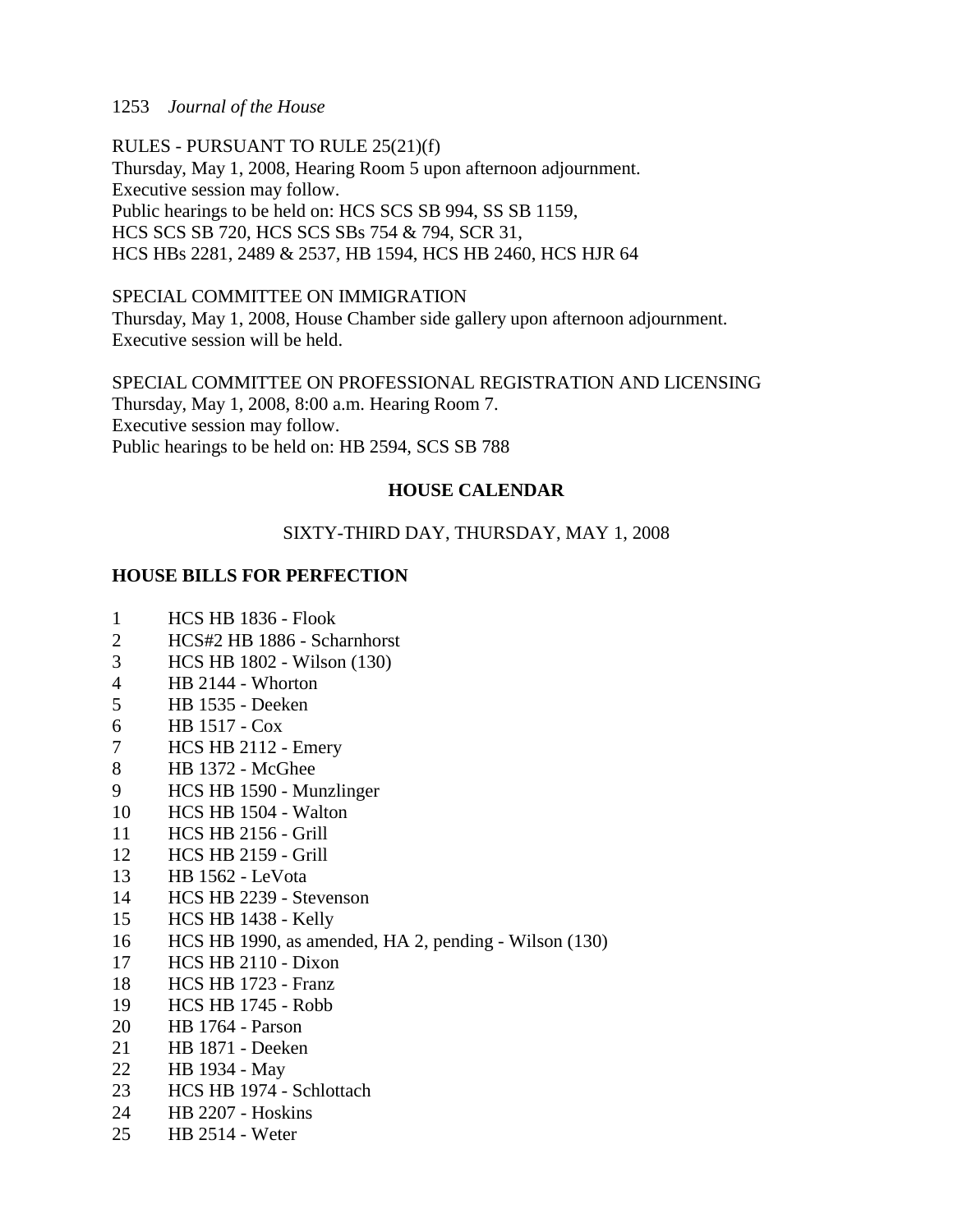- 26 HB 1425 Munzlinger
- 27 HCS HB 1599 Sater
- 28 HB 1673 Parson
- 29 HCS HB 1839 Franz
- 30 HCS HB 1857 Schaaf
- 31 HB 1954 Dixon
- 32 HB 2129 Baker (123)
- 33 HCS HBs 2189, 2208, 2178 & 2333 Smith (14)
- 34 HCS HB 2282 Ervin
- 35 HCS HB 2330 Brandom
- 36 HB 2343 Wilson (130)
- 37 HB 2365 Pratt
- 38 HB 2429 Hunter
- 39 HB 2458 Jones (89)
- 40 HCS HB 2508 Ruestman
- 41 HCS HB 1794 Deeken
- 42 HCS HB 2354 Portwood
- 43 HB 2404 Hubbard

## **HOUSE BILLS FOR PERFECTION - INFORMAL**

- 1 HB 1911 Muschany
- 2 HB 1806 Schaaf
- 3 HCS HBs 2040 & 2430, as amended Jetton

## **HOUSE BILLS FOR THIRD READING**

- 1 HCS HB 1929 Cooper (120)
- 2 HCS HB 2260 Storch
- 3 HB 1957 Hughes
- 4 HCS HB 1644, E.C. Muschany

## **HOUSE BILLS FOR THIRD READING - CONSENT**

- 1 HB 1490 Deeken
- 2 HB 1572 Franz

## **SENATE BILL FOR SECOND READING**

SCS SB 865

## **HOUSE CONCURRENT RESOLUTION**

HCR 11, (3-05-08, Pages 421-422) - Nolte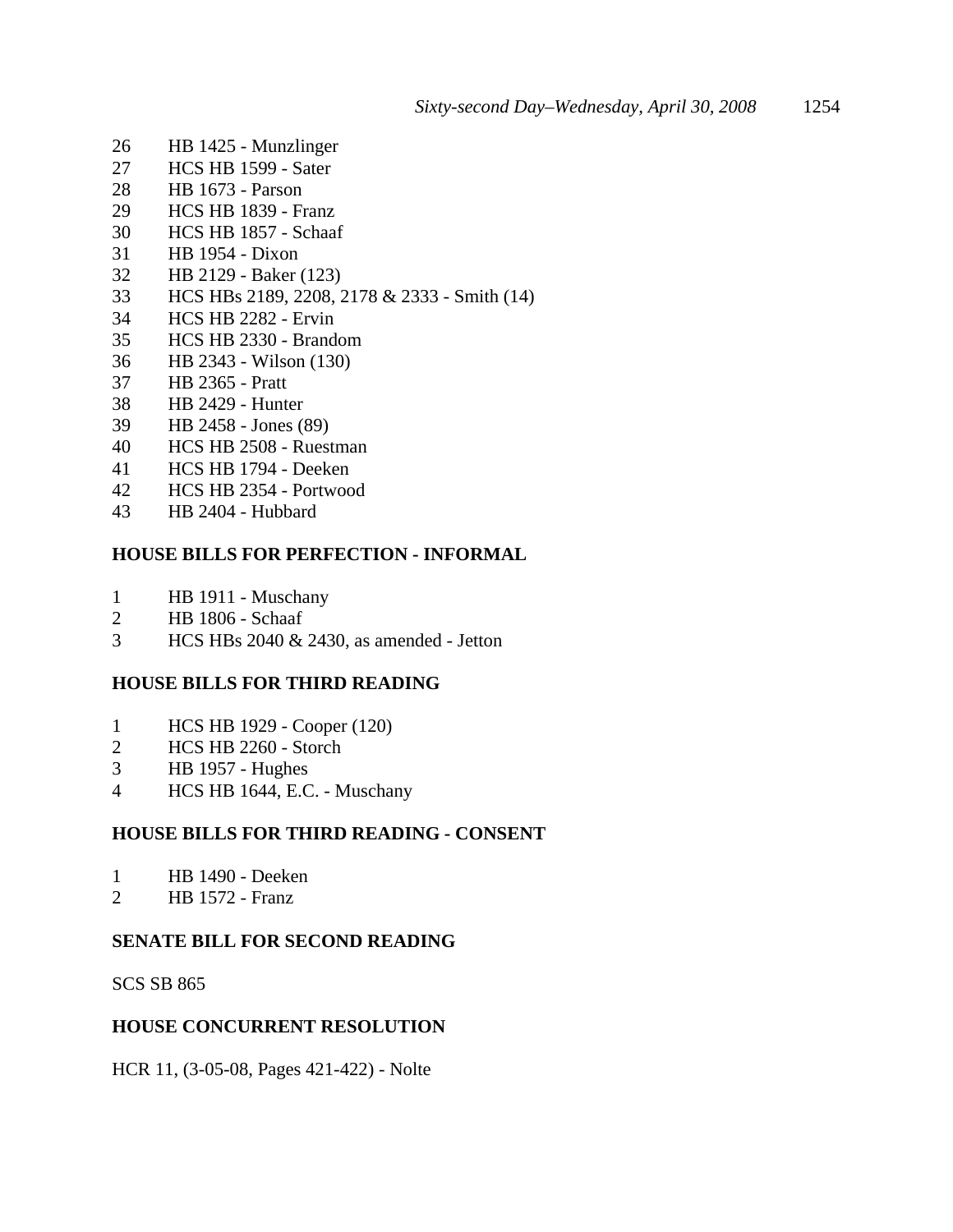## **SENATE BILLS FOR THIRD READING - CONSENT**

- 1 HCS SCS SBs 753, 728, 906 & 1026 Swinger
- 2 HCS SB 723 Bruns
- 3 HCS SB 733 Bruns
- 4 HCS SCS SB 760 St. Onge<br>5 HCS SB 797 May
- 5 HCS SB 797 May
- 6 SB 801 Flook
- 7 HCS SB 820 Schieffer
- 8 SCS SB 850 Meiners
- 9 HCS SB 856 Fallert
- 10 SB 896 McGhee
- 11 SB 928 Schad
- 12 SB 936 Lembke
- 13 HCS SB 943 Schoeller
- 14 SCS SB 951 Spreng
- 15 SB 956 Hobbs
- 16 HCS SB 978 Pollock
- 17 SB 979 Dusenberg
- 18 SB 980 Flook
- 19 SB 991 Schlottach
- 20 SB 999 Parson
- 21 HCS SB 1002 Curls
- 22 HCS SCS SB 1008 Ervin
- 23 SCS SB 1009, E.C. Wasson
- 24 SB 1016 Pratt
- 25 HCS SCS SB 1033 Sutherland
- 26 HCS SCS SB 1039 Weter
- 27 SCS SB 1044 McGhee
- 28 SB 1061 Cooper (120)
- 29 SB 1073 Faith
- 30 HCS SCS SB 1131 Curls
- 31 HCS SB 1135 Curls
- 32 SCS SB 1150 Lembke
- 33 HCS SCS SBs 1153, 1154, 1155 & 1156 Viebrock
- 34 SCS SB 1168 Scharnhorst
- 35 SB 1177 Cooper (155)
- 36 SB 1187 Pollock
- 37 SB 1190 Wasson
- 38 SCS SB 1235 Pratt